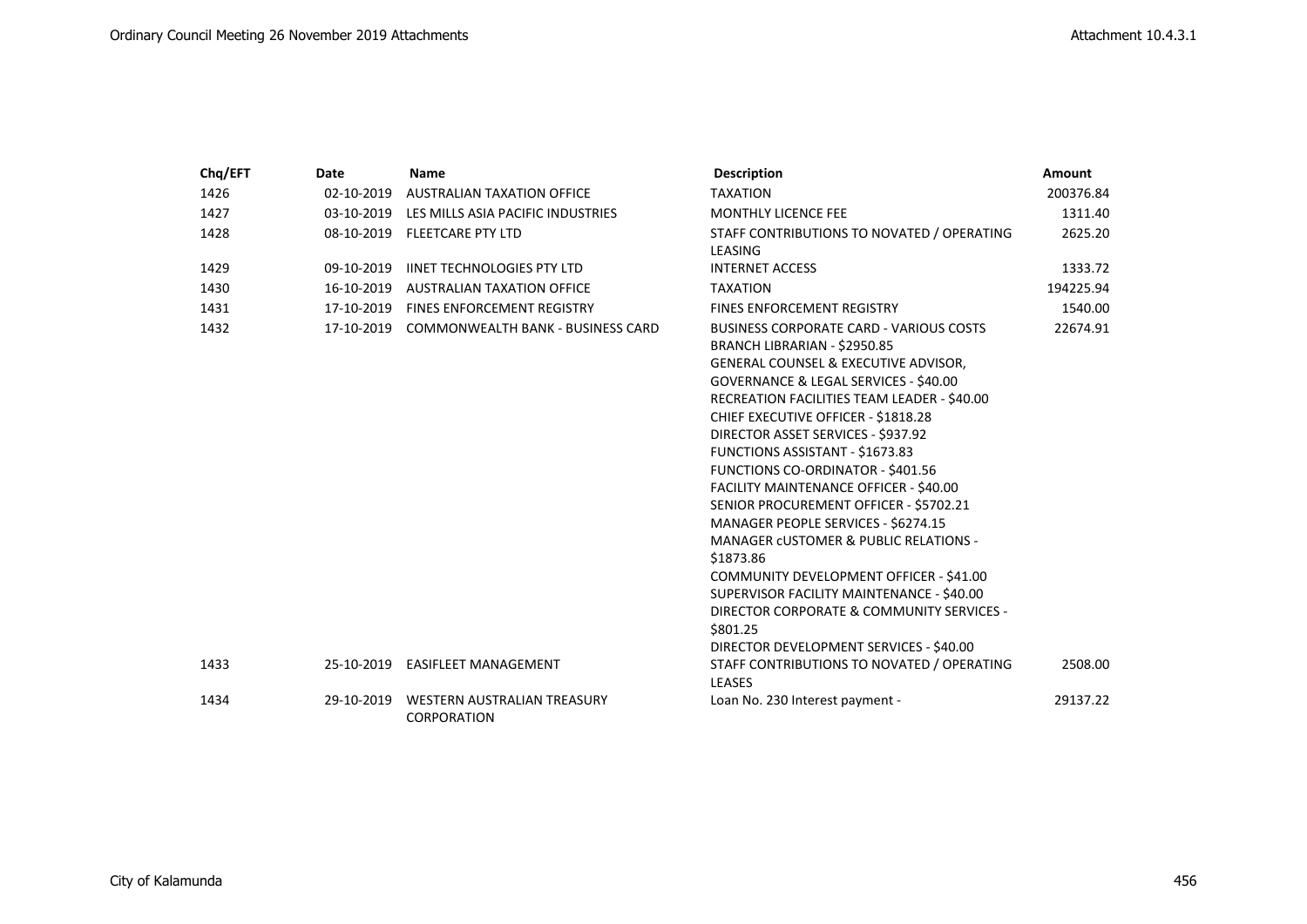| Chq/EFT | Date       | <b>Name</b>                                | <b>Description</b>                                                     | <b>Amount</b> |
|---------|------------|--------------------------------------------|------------------------------------------------------------------------|---------------|
| 1435    | 30-10-2019 | WESTERN AUSTRALIAN TREASURY<br>CORPORATION | Loan No. 229 Interest payment -                                        | 22073.65      |
| 1436    | 30-10-2019 | <b>AUSTRALIAN TAXATION OFFICE</b>          | <b>TAXATION</b>                                                        | 213628.35     |
| 72548   | 02-10-2019 | MUNICIPAL EMPLOYEES UNION                  | <b>PAYROLL DEDUCTIONS</b>                                              | 912.26        |
| 72549   | 02-10-2019 | <b>TELSTRA CORPORATION</b>                 | <b>TELEPHONE EXPENSES</b>                                              | 1155.85       |
| 72550   | 02-10-2019 | <b>WATER CORPORATION</b>                   | WATER USE AND SERVICE CHARGE FEES                                      | 4444.06       |
| 72551   | 02-10-2019 | CASH - ADMIN                               | PETTY CASH REIMBURSEMENT                                               | 937.10        |
| 72552   | 02-10-2019 | <b>CITY OF COCKBURN</b>                    | LONG SERVICE LEAVE CONTRIBUTIONS FOR TRAVIS<br><b>MOORE</b>            | 5549.90       |
| 72553   | 02-10-2019 | <b>CASH - FORRESTFIELD LIBRARY</b>         | PETTY CASH REIMBURSEMENT                                               | 140.75        |
| 72554   | 02-10-2019 | <b>CASH - HARTFIELD PARK</b>               | PETTY CASH REIMBURSEMENT                                               | 160.08        |
| 72555   | 02-10-2019 | <b>CASH - LESMURDIE LIBRARY</b>            | PETTY CASH REIMBURSEMENT                                               | 95.40         |
| 72556   | 02-10-2019 | <b>CASH - HIGH WYCOMBE LIBRARY</b>         | PETTY CASH REIMBURSEMENT                                               | 109.46        |
| 72557   | 16-10-2019 | CITY OF KALAMUNDA                          | CASH FLOAT FOR GARAGE SALE AT THE WALLISTON<br><b>TRANSFER STATION</b> | 300.00        |
| 72558   | 16-10-2019 | MUNICIPAL EMPLOYEES UNION                  | <b>PAYROLL DEDUCTIONS</b>                                              | 850.76        |
| 72559   | 16-10-2019 | <b>TELSTRA CORPORATION</b>                 | <b>TELEPHONE EXPENSES</b>                                              | 29626.53      |
| 72560   | 16-10-2019 | <b>WATER CORPORATION</b>                   | WATER USE AND SERVICE CHARGE FEES                                      | 3099.92       |
| 72561   | 16-10-2019 | CASH - KALAMUNDA LIBRARY                   | PETTY CASH REIMBURSEMENT                                               | 101.80        |
| 72562   | 16-10-2019 | <b>CASH - FORRESTFIELD LIBRARY</b>         | PETTY CASH REIMBURSEMENT                                               | 215.01        |
| 72563   | 16-10-2019 | <b>CASH - LESMURDIE LIBRARY</b>            | PETTY CASH REIMBURSEMENT                                               | 81.09         |
| 72564   | 16-10-2019 | CASH - KPAC                                | PETTY CASH REIMBURSEMENT                                               | 141.25        |
| 72565   | 30-10-2019 | <b>CITY OF KALAMUNDA</b>                   | FLOAT FOR BINGO - SENIORS WEEK 2019                                    | 200.00        |
| 72566   | 30-10-2019 | <b>BRUCE CHOW</b>                          | LOCAL ELECTIONS 2019 - COUNCILLOR NOMINATION<br><b>DEPOSIT REFUND</b>  | 80.00         |
| 72567   | 30-10-2019 | <b>RAY FURFARO</b>                         | LOCAL ELECTIONS 2019 - COUNCILLOR NOMINATION<br><b>DEPOSITT REFUND</b> | 80.00         |
| 72568   | 30-10-2019 | <b>MICHELLE BUNN</b>                       | LOCAL ELECTIONS 2019 - COUNCILLOR NOMINATION<br><b>DEPOSITT REFUND</b> | 80.00         |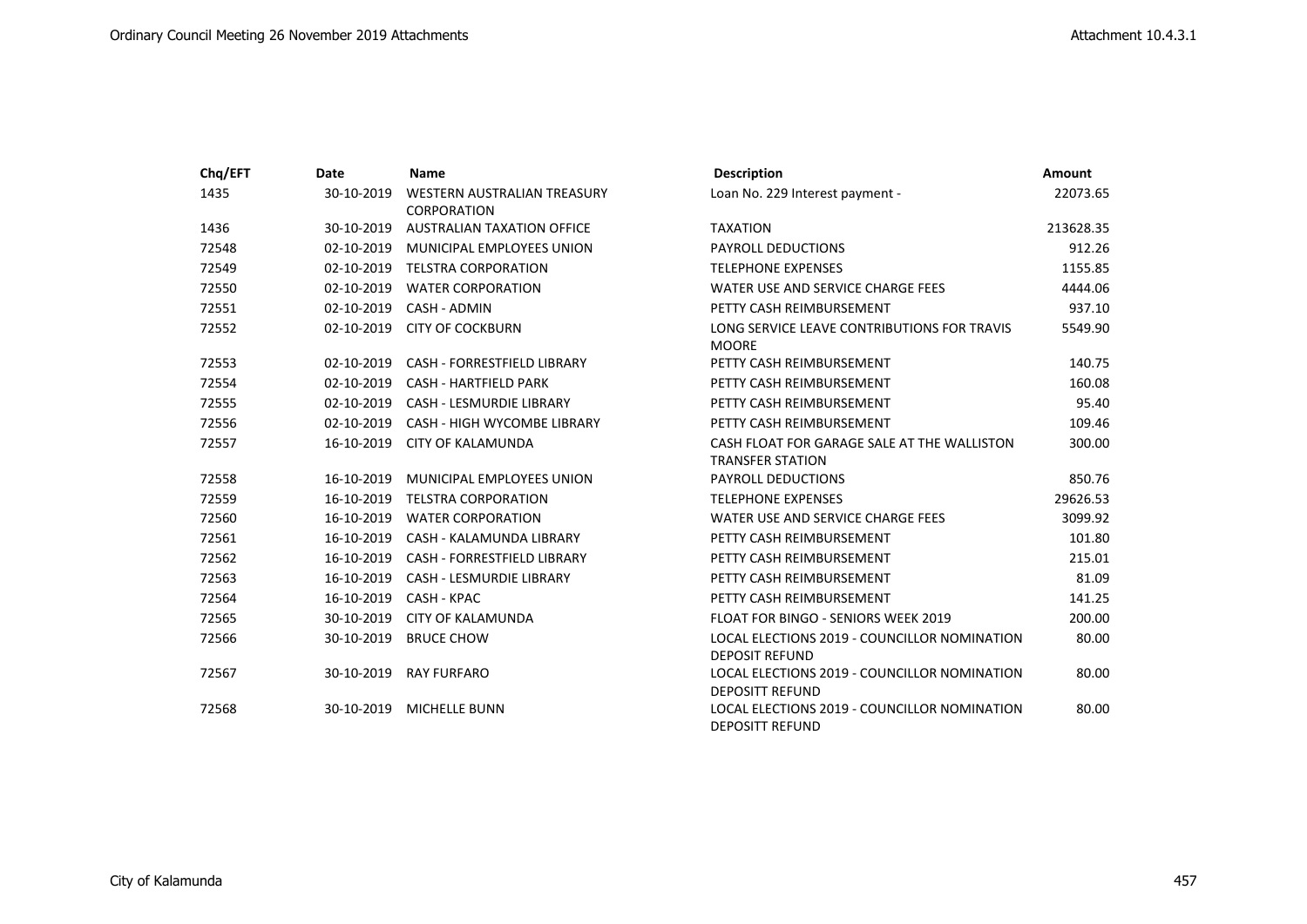| Chq/EFT  | Date       | <b>Name</b>                                                        | <b>Description</b>                                                           | <b>Amount</b> |
|----------|------------|--------------------------------------------------------------------|------------------------------------------------------------------------------|---------------|
| 72569    | 30-10-2019 | DOUGLAS PHILIP MELVILLE                                            | LOCAL ELECTIONS 2019 - COUNCILLOR NOMINATION<br><b>DEPOSITT REFUND</b>       | 80.00         |
| 72570    | 30-10-2019 | MUNICIPAL EMPLOYEES UNION                                          | <b>PAYROLL DEDUCTIONS</b>                                                    | 830.26        |
| 72571    | 30-10-2019 | <b>TELSTRA CORPORATION</b>                                         | <b>TELEPHONE EXPENSES</b>                                                    | 1629.09       |
| 72572    | 30-10-2019 | <b>WATER CORPORATION</b>                                           | WATER USE AND SERVICE CHARGE FEES                                            | 8843.20       |
| 72573    | 30-10-2019 | PETER O'CONNOR                                                     | LOCAL ELECTIONS 2019 - COUNCILLOR NOMINATION<br><b>DEPOSITT REFUND</b>       | 80.00         |
| 72574    | 30-10-2019 | CASH - ADMIN                                                       | PETTY CASH REIMBURSEMENT                                                     | 719.83        |
| 72575    | 30-10-2019 | <b>CASH - HARTFIELD PARK</b>                                       | PETTY CASH REIMBURSEMENT                                                     | 157.63        |
| 72576    | 30-10-2019 | <b>CICERELLOS FREMANTLE</b>                                        | 171 X FISH & CHIPS FOR SENIORS WEEK 2019                                     | 2385.45       |
| 72577    |            | 30-10-2019 VANNIYA RAJAN PANDIAN                                   | LOCAL ELECTIONS 2019 - COUNCILLOR NOMINATION<br><b>DEPOSITT REFUND</b>       | 80.00         |
| 72578    | 30-10-2019 | <b>ANDREW WADDELL</b>                                              | LOCAL ELECTIONS 2019 - COUNCILLOR NOMINATION<br><b>DEPOSITT REFUND</b>       | 80.00         |
| 72579    | 30-10-2019 | <b>ROBERT GRIMES</b>                                               | LOCAL ELECTIONS 2019 - COUNCILLOR NOMINATION<br><b>DEPOSITT REFUND</b>       | 80.00         |
| 72580    | 30-10-2019 | PHILIPPE DE FEULARDE                                               | LOCAL ELECTIONS 2019 - COUNCILLOR NOMINATION<br><b>DEPOSITT REFUND</b>       | 80.00         |
| EFT72134 |            | 03-10-2019 HART SPORT                                              | <b>GYM EQUIPMENT SUPPLIES FOR HARTFIELD PARK</b><br><b>RECREATION CENTRE</b> | 53.40         |
| EFT72135 | 03-10-2019 | WEX AUSTRALIA PTY LTD - WRIGHT EXPRESS<br>FUEL CARDS AUSTRALIA LTD | FUEL - PERIOD ENDING 30/09/19                                                | 2086.60       |
| EFT72136 |            | 03-10-2019 NEVERFAIL SPRINGWATER LTD (KALA LIB)                    | BOTTLED WATER SUPPLIES / MAINTENANCE FOR<br>KALAMUNDA LIBRARY                | 193.58        |
| EFT72137 | 03-10-2019 | EDITH COWAN UNIVERSITY                                             | <b>HALL BOND REFUND</b>                                                      | 300.00        |
| EFT72138 | 03-10-2019 | PFD FOOD SERVICES - HOLLIER DICKSONS                               | KIOSK SUPPLIES FOR HARTFIELD PARK RECREATION<br><b>CENTRE</b>                | 253.75        |
| EFT72139 | 03-10-2019 | NEVERFAIL SPRINGWATERLTD (FORRESTFIELD<br>LIB                      | BOTTLED WATER SUPPLIES / MAINTENANCE FOR<br><b>FORRESTFIELD LIBRARY</b>      | 30.20         |
| EFT72140 | 03-10-2019 | AFGRI EQUIPMENT AUSTRALIA PTY LTD                                  | PLANT / VEHICLE PARTS                                                        | 364.62        |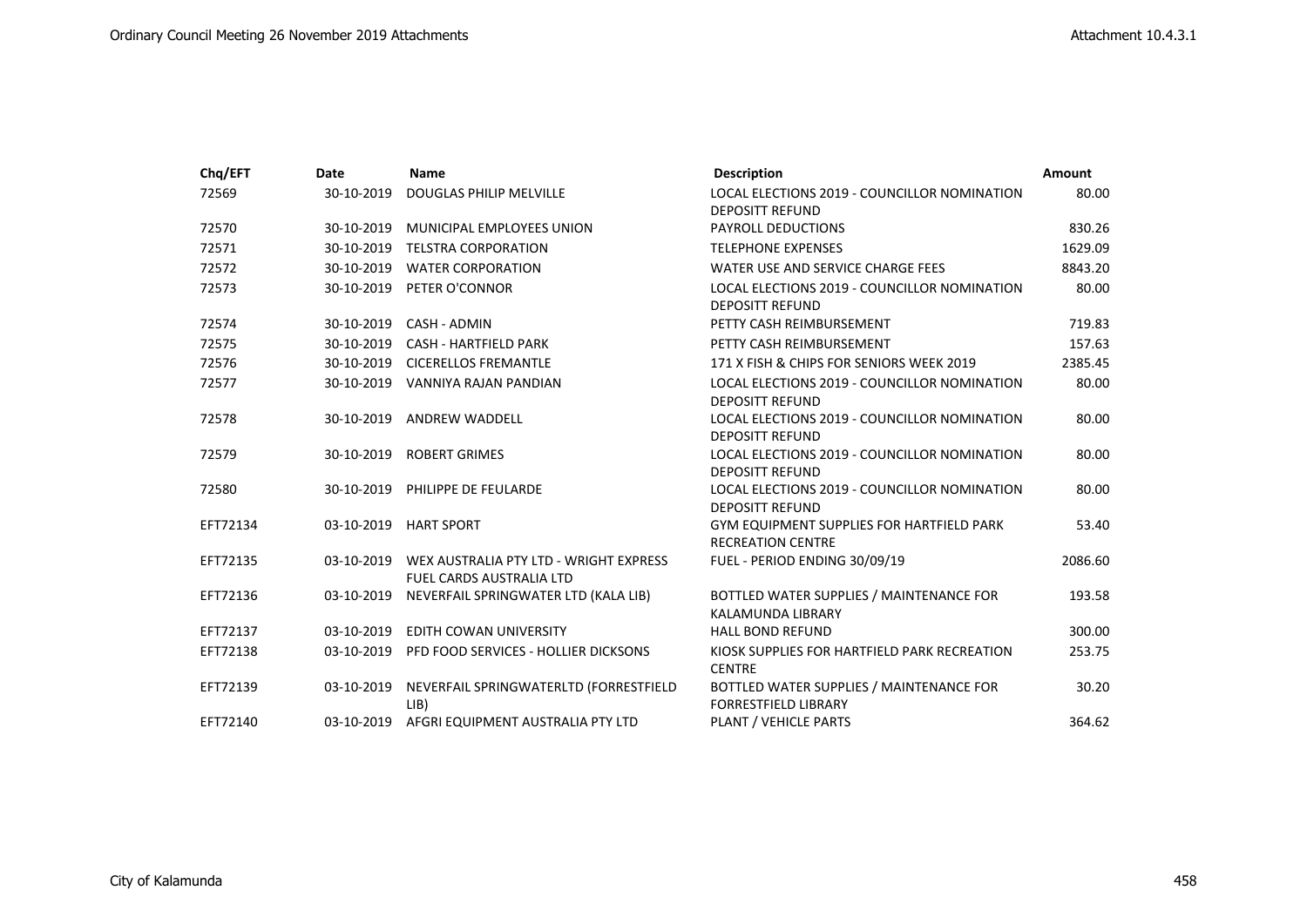| Chq/EFT  | Date                 | <b>Name</b>                                                     | <b>Description</b>                                                                   | <b>Amount</b> |
|----------|----------------------|-----------------------------------------------------------------|--------------------------------------------------------------------------------------|---------------|
| EFT72141 | 03-10-2019           | VE GRAPHICS PTY LTD                                             | SUPPLY OF BANNERS FOR KALAMUNDA LIBRARY &<br><b>HARTFIELD PARK RECREATION CENTRE</b> | 545.60        |
| EFT72142 |                      | 03-10-2019 VIP CARPET AND UPHOLSTERY CLEANING<br><b>SERVICE</b> | CARPET CLEANING AT VARIOUS LOCATIONS                                                 | 2616.00       |
| EFT72143 | 03-10-2019           | MICHAEL & CATERINA ZURZOLO                                      | <b>FOOTPATH DEPOSITT REFUND</b>                                                      | 700.00        |
| EFT72144 |                      | 03-10-2019 AUSTRALIAN SERVICES UNION                            | <b>PAYROLL DEDUCTIONS</b>                                                            | 65.70         |
| EFT72145 |                      | 03-10-2019 CITY OF KALAMUNDA STAFF SOCIAL CLUB                  | <b>PAYROLL DEDUCTIONS</b>                                                            | 195.00        |
| EFT72146 | 03-10-2019           | <b>CHILD SUPPORT AGENCY</b>                                     | PAYROLL DEDUCTIONS                                                                   | 751.16        |
| EFT72147 |                      | 03-10-2019 BUNNINGS BUILDING SUPPLIES                           | HARDWARE SUPPLIES FOR VARIOUS LOCATIONS                                              | 327.39        |
| EFT72148 |                      | 03-10-2019 CLEANAWAY                                            | WASTE / RECYCLING & BULK BIN DISPOSAL SERVICES<br><b>FEES</b>                        | 240599.90     |
| EFT72149 | 03-10-2019           | <b>LANDGATE - VALUATIONS</b>                                    | <b>GROSS RENTAL VALUATION FEES FOR VARIOUS</b><br><b>LOCATIONS</b>                   | 951.33        |
| EFT72150 |                      | 03-10-2019 WALKERS HARDWARE (MITRE 10)                          | <b>HARDWARE SUPPLIES</b>                                                             | 179.60        |
| EFT72151 | 03-10-2019           | <b>ECHO NEWSPAPER</b>                                           | ADVERTISING FOR VARIOUS JOBS / EVENTS                                                | 2365.00       |
| EFT72152 | 03-10-2019           | MCKAY EARTHMOVING PTY LTD                                       | PLANT EQUIPMENT AND OPERATOR HIRE FOR<br><b>VARIOUS LOCATIONS</b>                    | 23607.39      |
| EFT72153 | 03-10-2019           | <b>BORAL CONSTRUCTION MATERIALS GROUP</b>                       | ROAD MATERIALS FOR VARIOUS LOCATIONS                                                 | 2951.58       |
| EFT72154 | 03-10-2019           | <b>DOMUS NURSERY</b>                                            | <b>GARDEN SUPPLIES FOR VARIOUS LOCATIONS</b>                                         | 998.14        |
| EFT72155 | 03-10-2019           | VODAFONE HUTCHISON AUSTRALIA PTY LTD                            | <b>COMMUNICATION EXPENSES FOR EMERGENCY</b><br>SERVICES - SEPTEMBER 2019             | 460.28        |
| EFT72156 | 03-10-2019           | <b>FASTA COURIERS</b>                                           | <b>COURIER FEES</b>                                                                  | 256.14        |
| EFT72157 | 03-10-2019 SG ENVIRO |                                                                 | SEPTIC / GREASE TANK CLEAN OUT SERVICES AT<br><b>STIRK PARK PUBLIC TOILETS</b>       | 650.00        |
| EFT72158 | 03-10-2019           | <b>MAJOR MOTORS PTY LTD</b>                                     | PLANT / VEHICLE PARTS                                                                | 49.99         |
| EFT72159 | 03-10-2019           | <b>ALSCO LINEN SERVICE</b>                                      | LINEN HIRE / LAUNDRY SERVICES / CLEANING<br><b>SUPPLIES</b>                          | 487.53        |
| EFT72160 | 03-10-2019           | <b>BRADOCK PODIATRY SERVICES PTY LTD</b>                        | PODIATRY SERVICES AT JACK HEALEY CENTRE                                              | 1042.88       |
| EFT72161 | 03-10-2019           | LINDLEY CONTRACTING                                             | PLUMBING REPAIRS / MAINTENANCE FOR VARIOUS<br><b>LOCATIONS</b>                       | 1754.50       |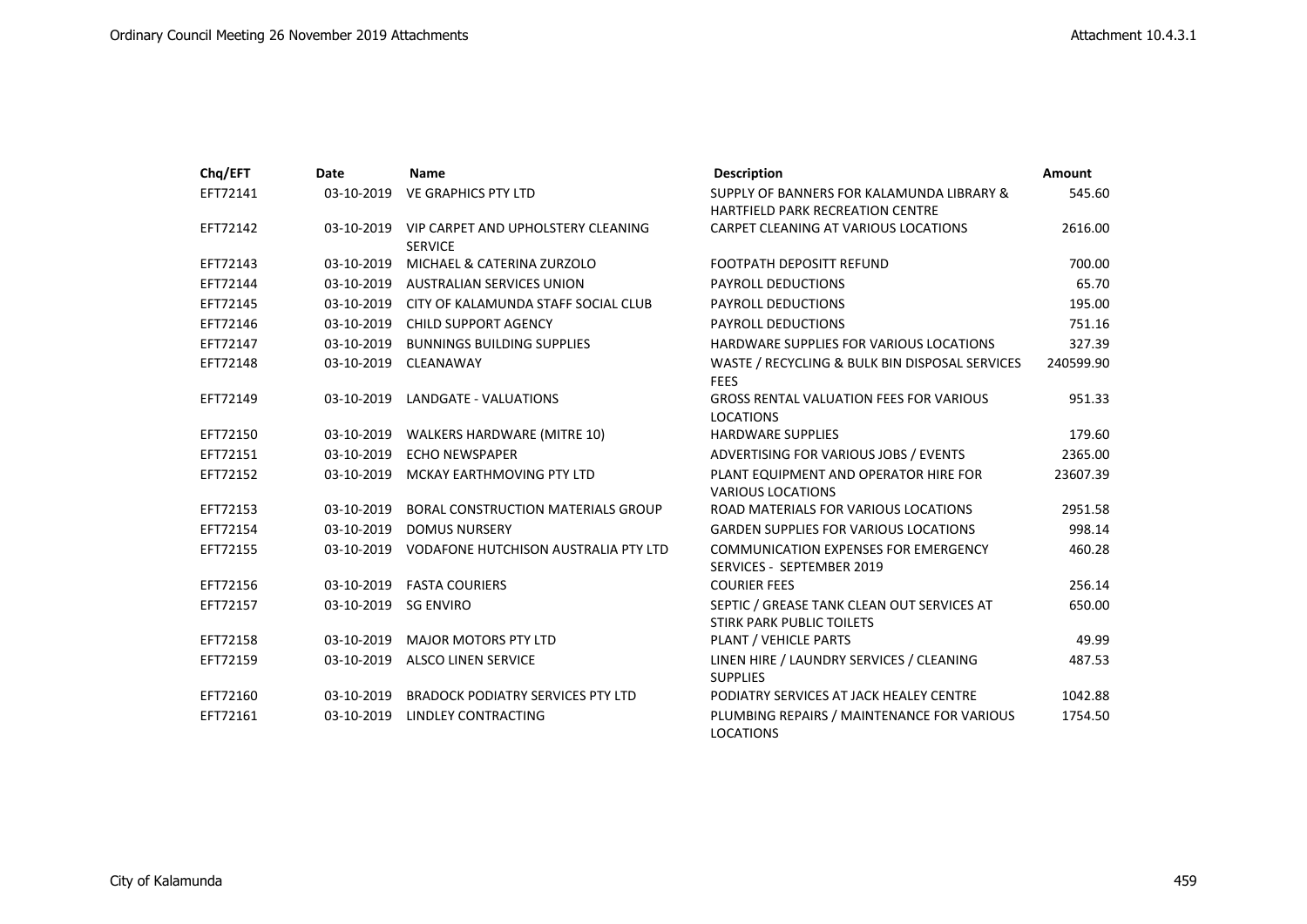| Chq/EFT  | Date               | <b>Name</b>                                               | <b>Description</b>                                                                                  | <b>Amount</b> |
|----------|--------------------|-----------------------------------------------------------|-----------------------------------------------------------------------------------------------------|---------------|
| EFT72162 | 03-10-2019         | KALA BOB KATS PTY LTD                                     | PLANT EQUIPMENT AND OPERATOR HIRE FOR<br><b>VARIOUS LOCATIONS</b>                                   | 5860.25       |
| EFT72163 | 03-10-2019 SYNERGY |                                                           | <b>POWER CHARGES</b>                                                                                | 7070.02       |
| EFT72164 | 03-10-2019         | <b>ALINTA ENERGY</b>                                      | <b>GAS CHARGES</b>                                                                                  | 13.90         |
| EFT72165 |                    | 03-10-2019 GRONBEK SECURITY                               | SECURITY KEY SERVICES TO VARIOUS LOCATIONS                                                          | 508.62        |
| EFT72166 | 03-10-2019         | <b>GRIMES CONTRACTING PTY LTD</b>                         | <b>CONTRACTOR BUILDING MAINTENANCE FOR</b><br><b>VARIOUS BUILDINGS</b>                              | 4178.95       |
| EFT72167 | 03-10-2019         | <b>BGC ASPHALT</b>                                        | ROAD MATERIALS FOR VARIOUS LOCATIONS                                                                | 1104.26       |
| EFT72168 | 03-10-2019         | MILPRO WA (INCORPORATING HILL TOP<br><b>TROPHIES)</b>     | SUPPLY OF NAME BADGES FOR VARIOUS STAFF                                                             | 30.25         |
| EFT72169 | 03-10-2019         | <b>BRICK CONCEPTS</b>                                     | CROSSOVER MAINTENANCE / REPAIRS FOR VARIOUS<br><b>LOCATIONS</b>                                     | 1732.50       |
| EFT72170 | 03-10-2019         | IT VISION AUSTRALIA PTY LTD                               | <b>CONFLUENCE USER LICENCES FOR SEPTEMBER 2019</b>                                                  | 93.50         |
| EFT72171 | 03-10-2019         | LESMURDIE SENIOR HIGH SCHOOL                              | <b>HALL BOND REFUND</b>                                                                             | 400.00        |
| EFT72172 | 03-10-2019         | <b>CITY OF ARMADALE</b>                                   | ECONOMY ID YEARLY SUBSCRIPTION THROUGH CITY<br>OF ARMADALE - GROW SOUTH EAST COUNCIL - JULY<br>2019 | 1650.00       |
| EFT72173 | 03-10-2019         | <b>EASTERN HILLS SAWS AND MOWERS</b>                      | PLANT / VEHICLE PARTS                                                                               | 3692.00       |
| EFT72174 |                    | 03-10-2019 LOVEGROVE TURF SERVICES                        | TURF MAINTENANCE / SERVICES AT RAY OWEN<br><b>RESERVE</b>                                           | 9350.00       |
| EFT72175 |                    | 03-10-2019 SEBASTIAN BUTCHERS                             | <b>CATERING SUPPLIES</b>                                                                            | 90.00         |
| EFT72176 | 03-10-2019         | <b>GARY R MCINTOSH &amp; BILLY JK WEST</b>                | <b>LAND ACQUISITION</b>                                                                             | 821353.29     |
| EFT72177 |                    | 03-10-2019 CRABBS KALAMUNDA (IGA)                         | <b>GROCERY SUPPLIES FOR VARIOUS FUNCTIONS</b>                                                       | 852.37        |
| EFT72178 | 03-10-2019         | <b>FORRESTFIELD FOOTBALL CLUB</b>                         | <b>KEY &amp; HALL BOND REFUND</b>                                                                   | 450.00        |
| EFT72179 | 03-10-2019         | OCE CORPORATE PTY LTD - OFFICE CLEANING<br><b>EXPERTS</b> | CLEANING SERVICES / CONSUMABLES FOR VARIOUS<br><b>LOCATIONS</b>                                     | 19969.37      |
| EFT72180 | 03-10-2019         | ENVIRONMENTAL HEALTH AUSTRALIA (WA) INC                   | WA STATE EH CONFERENCE 2019 FOR A STAFF<br><b>MEMBER</b>                                            | 1040.00       |
| EFT72181 |                    | 03-10-2019 ST JOHN AMBULANCE AUSTRALIA (WA) INC           | DEFIBRILLATOR BATTERY                                                                               | 249.99        |
| EFT72182 | 03-10-2019         | <b>RAC BUSINESS WISE</b>                                  | ROADSIDE ASSISTANT                                                                                  | 229.00        |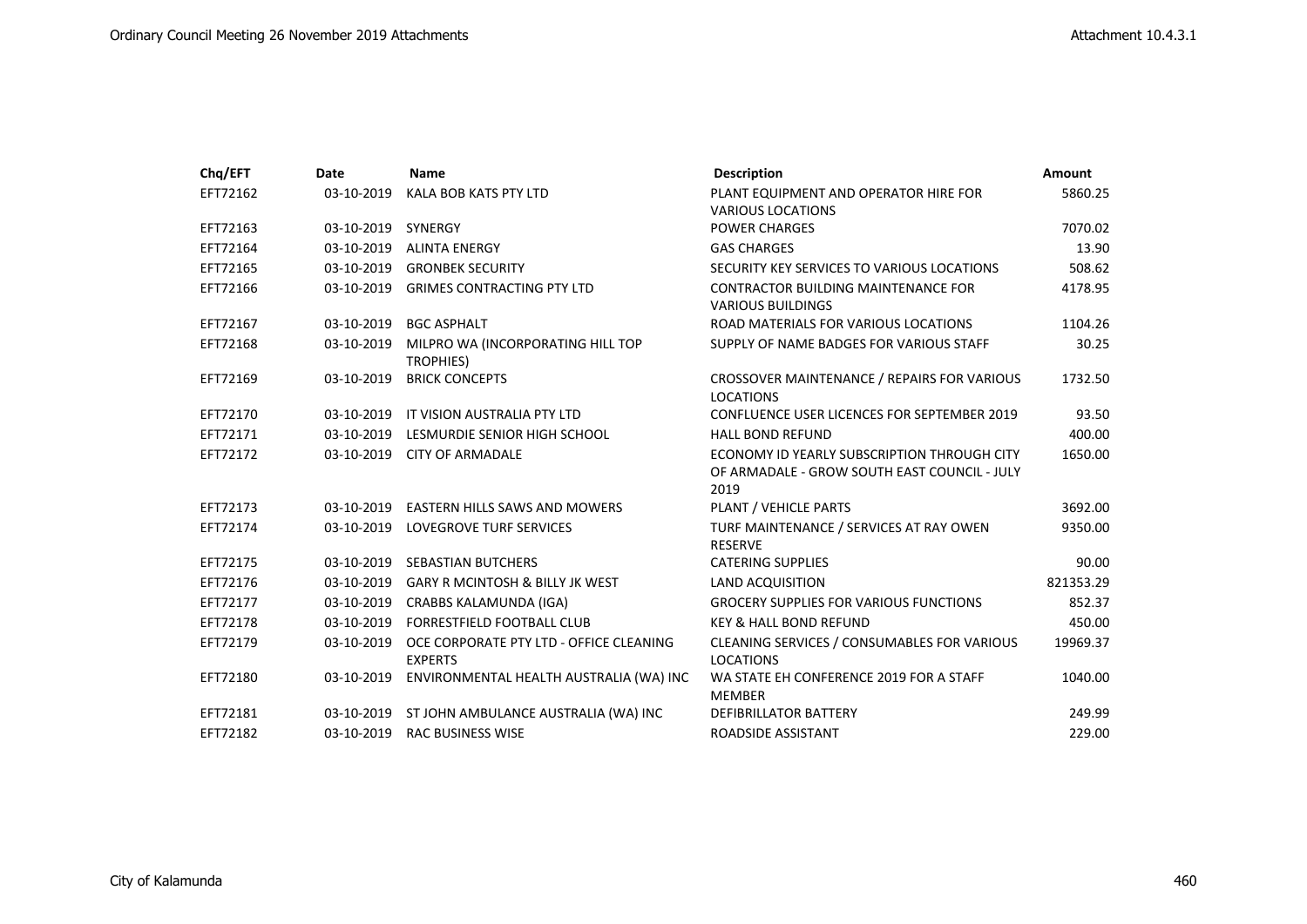| Chq/EFT  | Date       | <b>Name</b>                                               | <b>Description</b>                                                                       | Amount   |
|----------|------------|-----------------------------------------------------------|------------------------------------------------------------------------------------------|----------|
| EFT72183 | 03-10-2019 | <b>HAWLEY'S BOBCAT SERVICE</b>                            | PLANT EQUIPMENT AND OPERATOR HIRE FOR<br><b>VARIOUS LOCATIONS</b>                        | 6731.35  |
| EFT72184 | 03-10-2019 | HIGH WYCOMBE JUNIOR FOOTBALL CLUB                         | <b>HALL BOND REFUND</b>                                                                  | 300.00   |
| EFT72185 | 03-10-2019 | LOCAL GOVERNMENT PROFESSIONALS<br>AUSTRALIA (WA DIVISION) | REGISTRATION TO ATTEND: INDUCTION TO LOCAL<br><b>GOVERNMENT FOR STAFF</b>                | 700.00   |
| EFT72186 | 03-10-2019 | AMEREX FIRE (WA) (E FIRE AND SAFETY)                      | FIRE EQUIPMENT MAINTENANCE FOR VARIOUS<br><b>LOCATIONS</b>                               | 1479.50  |
| EFT72187 | 03-10-2019 | CENTAMAN SYSTEMS T/AS JONAL LEISURE                       | CENTAMAN ANNUAL LICENSE AND SUPPORT FEE -<br>01/11/2019 TO 31/10/2020                    | 19411.52 |
| EFT72188 | 03-10-2019 | <b>HILL TOP GROUP PTY</b>                                 | <b>CONTRACTOR BUILDING MAINTENANCE FOR</b><br><b>VARIOUS BUILDINGS</b>                   | 22000.00 |
| EFT72189 | 03-10-2019 | <b>CENTRAL REGIONAL TAFE</b>                              | <b>REGISTRATION FOR STAFF TO ATTEND REPTILE</b><br><b>HANDLING COURSE</b>                | 1673.70  |
| EFT72190 | 03-10-2019 | HAYS SPECIALIST RECRUITMENT (AUSTRALIA)<br>PTY LTD        | HIRE OF TEMPORARY STAFF FOR ADMIN / DEPOT                                                | 9440.32  |
| EFT72191 | 03-10-2019 | ENGIE MECHANICAL SERVICES AUSTRALIA PTY<br><b>LTD</b>     | AIRCONDITIONING MAINTENANCE / REPAIRS FOR<br>ZIG ZAG CULTURAL CENTRE & OPERATIONS CENTRE | 2830.42  |
| EFT72192 | 03-10-2019 | <b>QUICK CORPORATE AUST PTY LTD</b>                       | <b>STATIONERY &amp; OFFICE SUPPLIES</b>                                                  | 232.60   |
| EFT72193 | 03-10-2019 | <b>RANGE FORD</b>                                         | PURCHASE OF NEW VEHICLE                                                                  | 49287.73 |
| EFT72194 | 03-10-2019 | WEST AUSTRALIAN NEWSPAPERS HOLDINGS LTD                   | THE WEST AUSTRALIAN NEWSPAPER FOR THE DEPOT<br>- MONDAY TO FRIDAY - 27/09/19 - 20/12/19  | 106.80   |
| EFT72195 | 03-10-2019 | KALAMUNDA COMMUNITY RADIO                                 | PLANTS FOR RESIDENTS AMBIENT MUSIC                                                       | 500.00   |
| EFT72196 | 03-10-2019 | PERRY ENVIRONMENTAL CONTRACTING                           | WEED CONTROL AT VARIOUS LOCATIONS                                                        | 6572.50  |
| EFT72197 | 03-10-2019 | <b>SHARRON YARRAN</b>                                     | <b>ABORIGINAL ART WORK</b>                                                               | 800.00   |
| EFT72198 | 03-10-2019 | DEPARTMENT OF TRANSPORT                                   | DISCLOSURE FEE - VEHICLE REGISTRATION SEARCHES<br>- AUGUST 2019                          | 64.60    |
| EFT72199 | 03-10-2019 | PETER CLARK - PIANO TUNER                                 | MAINTENANCE / REPAIRS TO PIANOS IN VARIOUS<br><b>LOCATIONS</b>                           | 350.00   |
| EFT72200 | 03-10-2019 | <b>MILUC PTY LTD</b>                                      | <b>MAINTENANCE BOND REFUND</b>                                                           | 13635.86 |
| EFT72201 | 03-10-2019 | TIMOTHY & MELISSA STEWART                                 | <b>FOOTPATH DEPOSITT REFUND</b>                                                          | 2500.00  |
| EFT72202 | 03-10-2019 | OFFICEWORKS SUPERSTORES PTY LTD                           | <b>OFFICE SUPPLIES / STATIONERY</b>                                                      | 247.93   |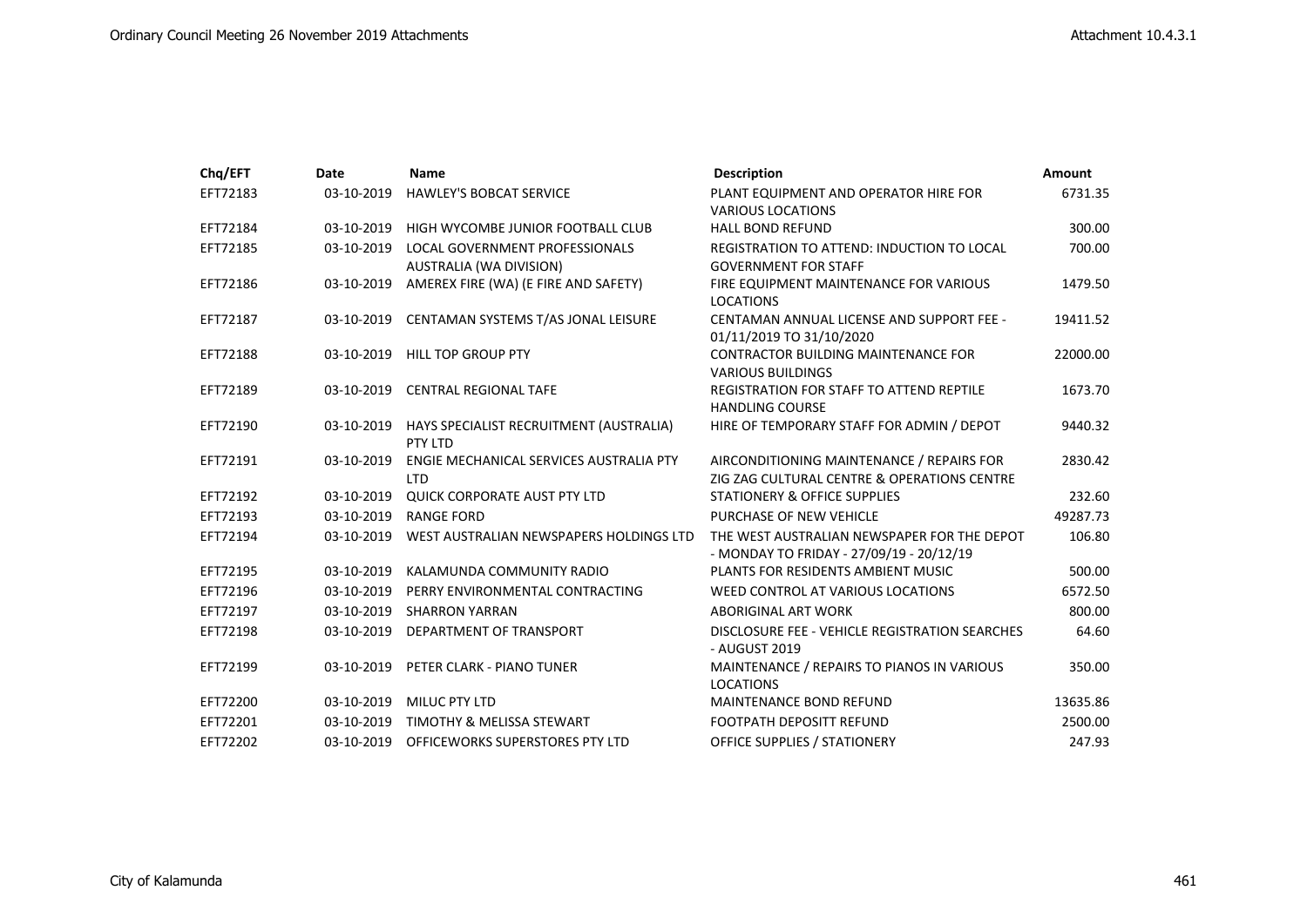| Chq/EFT  | Date       | <b>Name</b>                                           | <b>Description</b>                                                            | Amount   |
|----------|------------|-------------------------------------------------------|-------------------------------------------------------------------------------|----------|
| EFT72203 | 03-10-2019 | PORTER CONSULTING ENGINEERS                           | MILNER ROAD AND SULTANA ROAD, FORRESTFIELD<br><b>DESIGN BRIEF PREPARATION</b> | 1980.00  |
| EFT72204 | 03-10-2019 | ELECTRICITY NETWORKS CORP T/A WESTERN<br><b>POWER</b> | 27 CRAYDEN ROAD KALAMUNDA STREET LIGHTING                                     | 2425.00  |
| EFT72205 | 03-10-2019 | <b>WOOLWORTHS GROUP LIMITED</b>                       | <b>GROCERY SUPPLIES FOR VARIOUS FUNCTIONS</b>                                 | 1827.12  |
| EFT72206 | 03-10-2019 | <b>HILLS GAS SUPPLY</b>                               | SUPPLY OF BOTTLED GAS FOR RAY OWEN CENTRE                                     | 110.00   |
| EFT72207 |            | 03-10-2019 GLENDA DAWN CHARLTON (PODIATRY)            | PODIATRY SERVICES AT JACK HEALEY CENTRE                                       | 972.39   |
| EFT72208 | 03-10-2019 | <b>CASTLEDINE &amp; CASTLEDINE DESIGNERS</b>          | DESIGN / ARTWORK & PRINTING OF VARIOUS ITEMS                                  | 6622.00  |
| EFT72209 | 03-10-2019 | <b>EASIFLEET MANAGEMENT</b>                           | STAFF CONTRIBUTIONS TO NOVATED / OPERATING<br><b>LEASES</b>                   | 9333.74  |
| EFT72210 | 03-10-2019 | ALLAN DAVIES & TREVOR CHUDLEIGH<br><b>ARCHITECTS</b>  | ARCHITECTURAL CONSULTANCY SERVICES                                            | 682.00   |
| EFT72211 | 03-10-2019 | <b>COLONNADE CONSTRUCTIONS</b>                        | <b>FOOTPATH DEPOSITT REFUND</b>                                               | 700.00   |
| EFT72212 | 03-10-2019 | KOTT GUNNING LAWYERS                                  | REGISTRATION FOR STAFF TO ATTEND CONTRACTS<br><b>SEMINAR</b>                  | 44.00    |
| EFT72213 | 03-10-2019 | <b>BERNARD ELLERBY</b>                                | PRESCRIPTION MULTI FOCAL SAFETY GLASSES                                       | 400.00   |
| EFT72214 | 03-10-2019 | <b>WEST-SURE GROUP PTY LTD</b>                        | CASH IN TRANSIT - SEPTEMBER 2019                                              | 1418.07  |
| EFT72215 | 03-10-2019 | SAFE T CARD AUSTRALIA PTY LTD                         | MONTHLY MONITORING CHARGES FOR VARIOUS<br><b>LOCATIONS</b>                    | 419.10   |
| EFT72216 | 03-10-2019 | <b>KALAMUNDA ELECTRICS</b>                            | ELECTRICAL REPAIRS / MAINTENANCE FOR VARIOUS<br><b>LOCATIONS</b>              | 21981.28 |
| EFT72217 | 03-10-2019 | AAAC TOWING PTY LTD                                   | <b>TOWING SERVICES FEES</b>                                                   | 165.00   |
| EFT72218 | 03-10-2019 | <b>JB HI-FI COMMERCIAL</b>                            | VARIOUS ELECTRICAL / COMPUTER / ACCESSORY<br><b>SUPPLIES</b>                  | 239.20   |
| EFT72219 | 03-10-2019 | ASHJAD PTY LTD T/A CUROST MILK SUPPLY                 | MILK SUPPLY FOR ADMINISTRATION CENTRE AND<br><b>OPERATIONS CENTRE</b>         | 203.90   |
| EFT72220 | 03-10-2019 | SAWYERS VALLEY PRIMARY SCHOOL                         | <b>HALL BOND REFUND</b>                                                       | 400.00   |
| EFT72221 | 03-10-2019 | STAN THE TYRE MAN ( STAN'S TYRE SERVICE WA            | PLANT / VEHICLE PARTS                                                         | 731.50   |
| EFT72222 | 03-10-2019 | MAIA FINANCIAL PTY LIMITED                            | DFES CESM POD LEASE PAYMENTS - 01/10/19 -<br>31/12/19                         | 977.79   |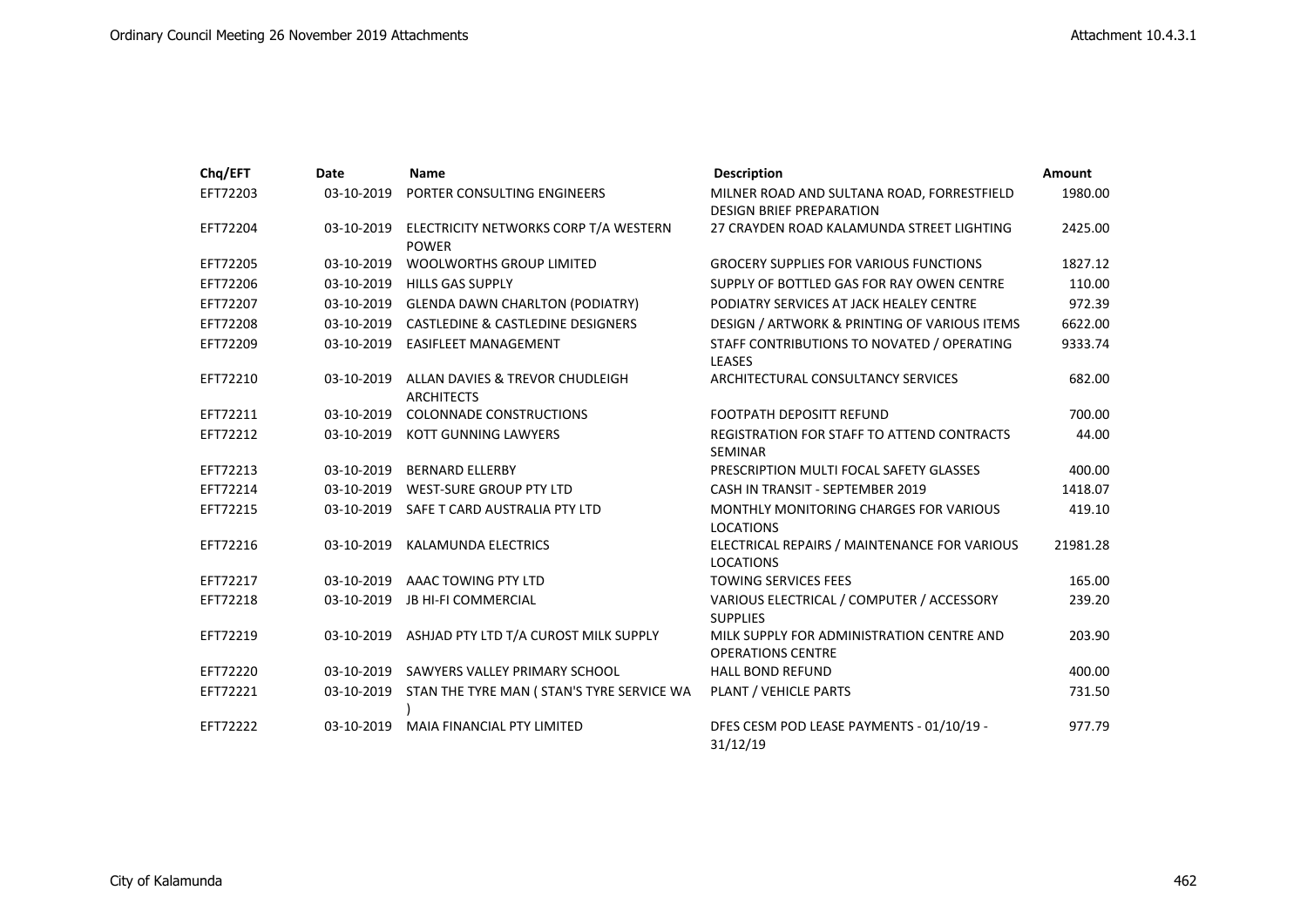| Chq/EFT  | Date       | <b>Name</b>                                                  | <b>Description</b>                                                                                           | <b>Amount</b> |
|----------|------------|--------------------------------------------------------------|--------------------------------------------------------------------------------------------------------------|---------------|
| EFT72223 | 03-10-2019 | HIT PRODUCTIONS PTY LTD                                      | FINAL PAYMENT FOR 'JUDY GARLAND STORY' ON<br>19/9/19 (FROM TICKET INCOME)                                    | 2750.00       |
| EFT72224 | 03-10-2019 | <b>FLEETCARE PTY LTD</b>                                     | STAFF CONTRIBUTIONS TO NOVATED / OPERATING<br>LEASING                                                        | 6412.92       |
| EFT72225 | 03-10-2019 | REMPLAN                                                      | YEARLY SUBSCRIPTION FEE TO REMPLAN - PERIOD<br>30/08/19 TO 01/09/20                                          | 5250.00       |
| EFT72226 | 03-10-2019 | AMAZING CLEAN BLINDS LESMURDIE                               | WINDOW BLIND SUPPLY & INSTALLATION AT<br><b>HARTFIELD PARK RECREATION CENTRE</b>                             | 1090.00       |
| EFT72227 |            | 03-10-2019 FLYT PTY LTD                                      | PEER REVIEW - TRAFFIC ADVICE - PROPOSED<br><b>RECEPTION CENTRE</b>                                           | 1694.00       |
| EFT72228 | 03-10-2019 | SAPIO PTY LTD                                                | SECURITY MONITORING, EQUIPMENT AND REPAIRS<br>TO HIGH WYCOMBE LIBRARY & KALAMUNDA<br>PERFORMING ARTS CENTRE  | 439.06        |
| EFT72229 | 03-10-2019 | <b>NEXTRA PAPER PLACE</b>                                    | SUPPLY OF VARIOUS MAGAZINES AND COMICS FOR<br><b>FORRESTFIELD LIBRARY</b>                                    | 4.70          |
| EFT72230 | 03-10-2019 | AUS CHILL TECHNICAL SERVICES PTY LTD                         | SUPPLY AIR CONDITIONING REPAIRS AND<br>INSTALLATION TO HIGH WYCOMBE LIBRARY                                  | 198.00        |
| EFT72231 | 03-10-2019 | ANDREW GRIFFITHS T/AS METROCERT BUILDING<br><b>APPROVALS</b> | BUILDING SURVEYING SERVICES (CDC AND SITE<br>INSPECTION FOR OCCUPANCY) - FORRESTFIELD<br><b>BOWLING CLUB</b> | 350.00        |
| EFT72232 | 03-10-2019 | <b>ALLCREDIT PTY LTD</b>                                     | STAFF CONTRIBUTIONS TO NOVATED / OPERATING<br><b>LEASES</b>                                                  | 490.00        |
| EFT72233 | 03-10-2019 | <b>ENTIRE FIRE MANAGEMENT</b>                                | FIREBREAK MAINTENANCE AT VARIOUS LOCATIONS                                                                   | 5488.56       |
| EFT72234 | 03-10-2019 | AURORA ABRAHAM                                               | 6X ORIGINAL NOONGAR SEASONS DESIGNS                                                                          | 3000.00       |
| EFT72235 | 03-10-2019 | DOWSING GROUP PTY LTD                                        | SUPPLY & LAY FOR CONCRETE PATHWAY<br><b>MAINTENANCE &amp; MISC. WORKS TO VARIOUS</b><br><b>LOCATIONS</b>     | 13296.07      |
| EFT72236 | 03-10-2019 | HELLOWORLD TRAVEL BELMONT                                    | <b>HALL BOND REFUND</b>                                                                                      | 400.00        |
| EFT72237 | 03-10-2019 | <b>RAD EVENTS</b>                                            | <b>KEY &amp; HALL BOND REFUND</b>                                                                            | 755.00        |
| EFT72238 | 03-10-2019 | <b>2TONE AUTO DETAILING</b>                                  | THREE MONTHLY CLEANING AND DETAILING OF<br><b>COMMUNITY BUS</b>                                              | 200.00        |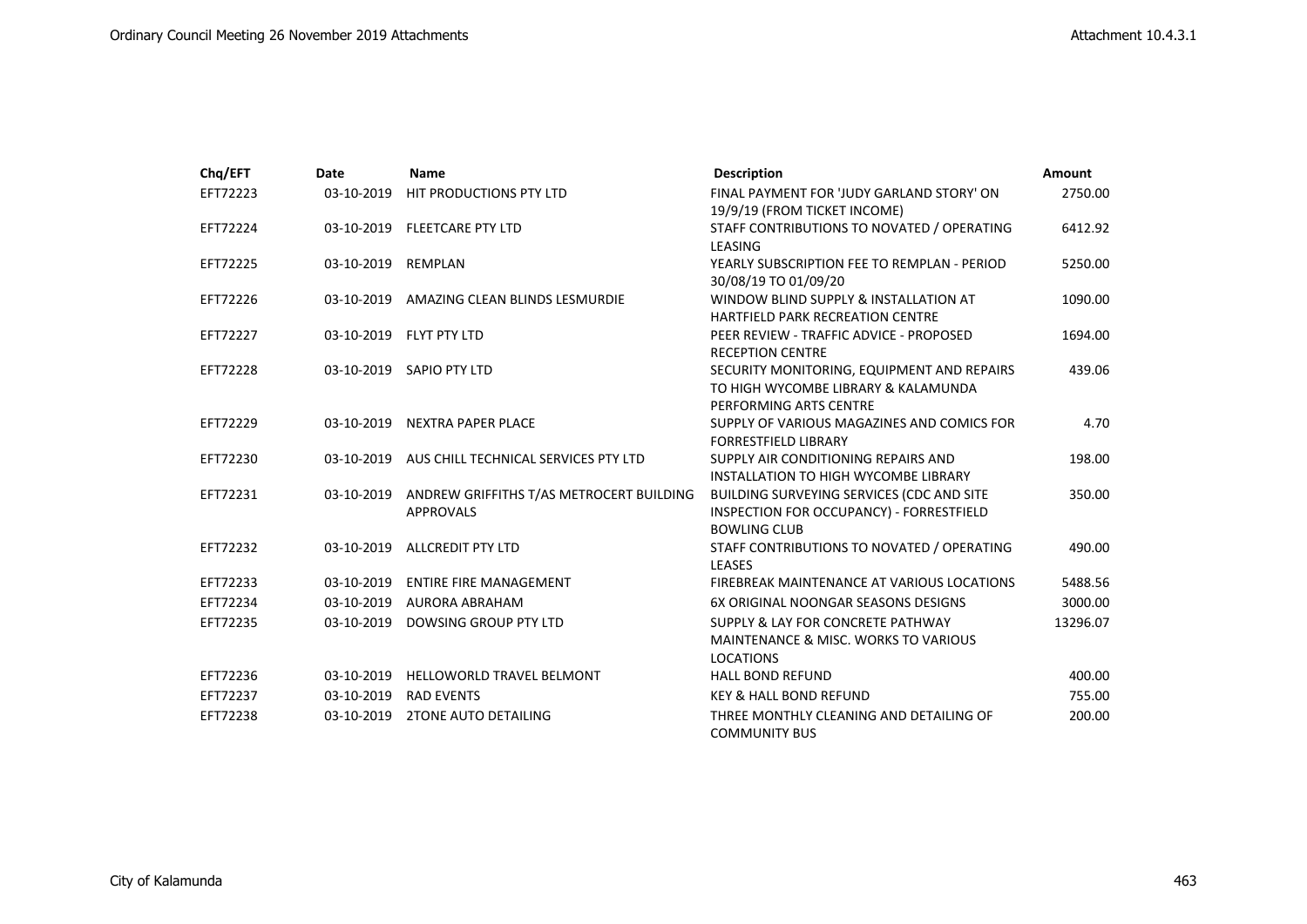| Chq/EFT  | Date       | <b>Name</b>                                                               | <b>Description</b>                                                                                      | Amount   |
|----------|------------|---------------------------------------------------------------------------|---------------------------------------------------------------------------------------------------------|----------|
| EFT72239 | 03-10-2019 | SMARTRAK AUST PTY LTD (POOLCAR)                                           | ANNUAL SUBSCRIPTION FOR POOLCAR - 15/09/19 -<br>14/09/20                                                | 1971.88  |
| EFT72240 | 03-10-2019 | <b>PGV ENVIRONMENTAL</b>                                                  | CAMBRIDGE RESERVE ENVIRONMENTAL REPORT<br><b>FOLLOWING DBCA COMMENTS</b>                                | 352.00   |
| EFT72241 | 03-10-2019 | HUMAN SYNERGISTICS PTY LTD                                                | <b>COMPLETE 360 DEBRIEFING TOOL FOR 5 PEOPLE</b>                                                        | 2772.50  |
| EFT72242 | 03-10-2019 | <b>MOUNTAIN BIKE AUSTRALIA LTD</b>                                        | <b>HALL BOND REFUND</b>                                                                                 | 300.00   |
| EFT72243 | 03-10-2019 | <b>EMPLOYEECONNECT PTY LTD</b>                                            | MONTHLY SOFTWARE AND SERVICE FOR PRO -<br><b>AUGUST &amp; SEPTEMBER 2019</b>                            | 5691.93  |
| EFT72244 | 03-10-2019 | <b>CROWE</b>                                                              | INTERNAL AUDIT - SUSTAINABLE ENVIRONMENT<br>RFT1710                                                     | 9900.00  |
| EFT72245 | 03-10-2019 | INDUSTRIAL RECRUITMENT PARTNERS (IRP) PTY<br><b>LTD</b>                   | HIRE OF TEMPORARY STAFF FOR DEPOT / ADMIN                                                               | 17477.83 |
| EFT72246 | 03-10-2019 | PUMA ENERGY (AUSTRALIA) FUELS PTY LTD                                     | <b>FUEL SUPPLIES FOR OPERATIONS CENTRE</b>                                                              | 35399.96 |
| EFT72247 | 03-10-2019 | AUSSIE BROADBAND ENTERPRISE PTY LTD                                       | NBN FTTN CHARGES - BILLING PERIOD 21/09/19 -<br>20/10/19 HIGH WYCOMBE LIBRARY                           | 109.00   |
| EFT72248 | 03-10-2019 | <b>PARKRUN INC</b>                                                        | MANAGEMENT OF PARKRUN EVENT AND COURSE -                                                                | 7500.00  |
|          |            |                                                                           | WITHIN THE MUNDY REGIONAL PARK, MAIDA VALE                                                              |          |
| EFT72249 | 03-10-2019 | JESSICA HOLLIDAY                                                          | EXHIBITION SALES - WILD SYMPHONY - 16/08/19 -<br>15/09/19                                               | 8092.00  |
| EFT72250 | 03-10-2019 | <b>COLLEEN SMITH</b>                                                      | <b>FOOTPATH DEPOSITT REFUND</b>                                                                         | 500.00   |
| EFT72251 | 17-10-2019 | WEX AUSTRALIA PTY LTD - WRIGHT EXPRESS<br><b>FUEL CARDS AUSTRALIA LTD</b> | FUEL - PERIOD ENDING 14/10/19                                                                           | 2272.72  |
| EFT72252 | 17-10-2019 | <b>SHAWMAC PTY LTD</b>                                                    | <b>CONTRACT ADMINISTRATION SERVICES FOR</b><br>FORRESTFIELD INDUSTRIAL SCHEME CONSTRUCTION<br>OF ROADS. | 7658.20  |
| EFT72253 | 17-10-2019 | NEVERFAIL SPRINGWATER LTD (KALA LIB)                                      | BOTTLED WATER SUPPLIES / MAINTENANCE FOR<br><b>KALAMUNDA LIBRARY</b>                                    | 46.80    |
| EFT72254 | 17-10-2019 | <b>ACCESS PLUS WA DEAF</b>                                                | <b>KEY &amp; HALL BOND REFUND</b>                                                                       | 450.00   |
| EFT72255 | 17-10-2019 | PFD FOOD SERVICES - HOLLIER DICKSONS                                      | KIOSK SUPPLIES FOR HARTFIELD PARK RECREATION<br><b>CENTRE</b>                                           | 356.50   |
| EFT72256 | 17-10-2019 | CABCHARGE AUSTRALIA LIMITED                                               | <b>CABCHARGE FEES</b>                                                                                   | 218.47   |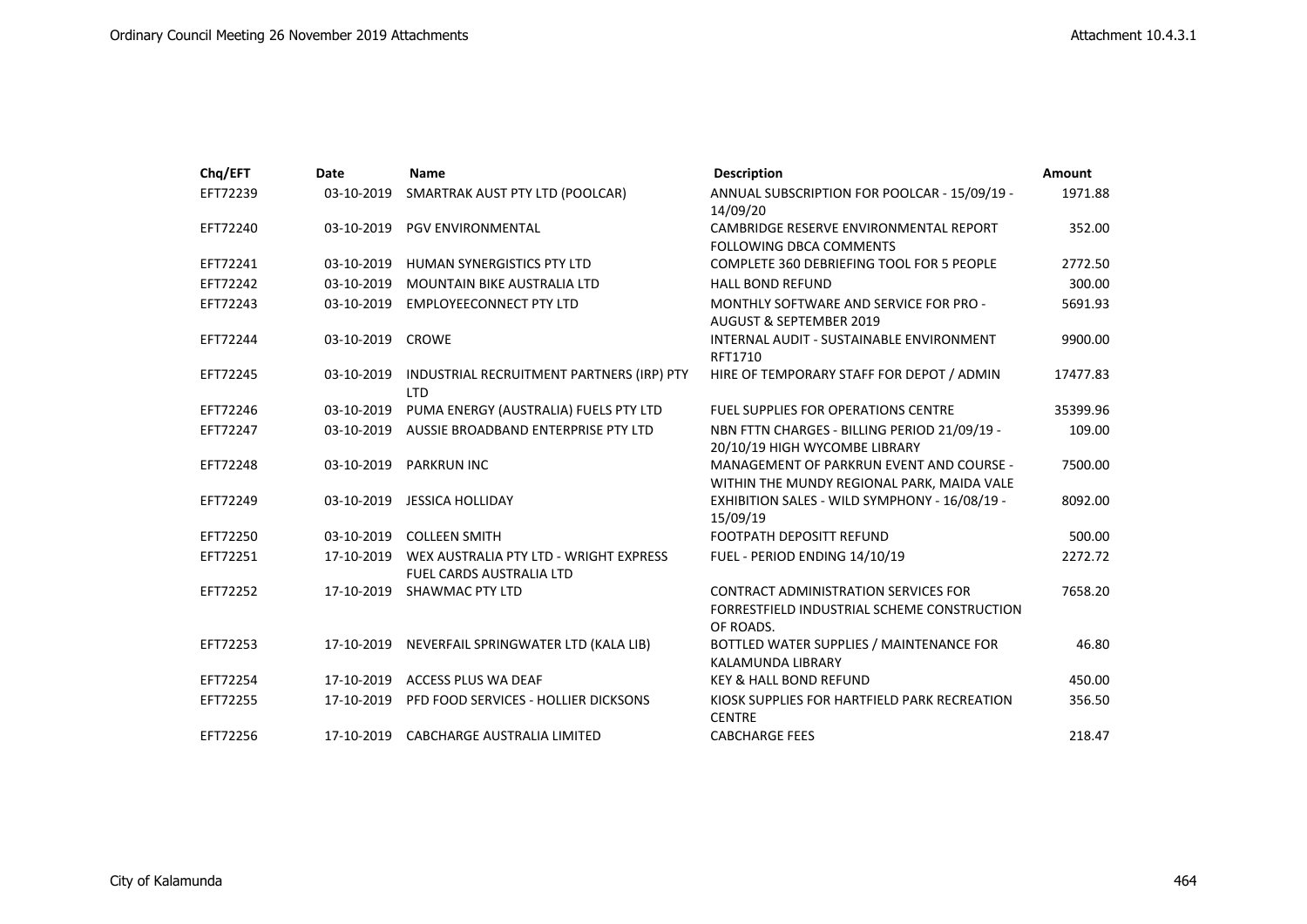| Chq/EFT  | Date       | <b>Name</b>                                                     | <b>Description</b>                                                         | Amount  |
|----------|------------|-----------------------------------------------------------------|----------------------------------------------------------------------------|---------|
| EFT72257 | 17-10-2019 | O'BRIEN HARROP ACCESS PTY LTD                                   | DISABILITY ACCESS CONSULTANCE SERVICES AT<br><b>SCOTT RESERVE PAVILION</b> | 1980.00 |
| EFT72258 |            | 17-10-2019 VIP CARPET AND UPHOLSTERY CLEANING<br><b>SERVICE</b> | CARPET CLEANING AT KALAMUNDA PERFORMING<br>ARTS CENTRE & RAY OWEN STADIUM  | 500.00  |
| EFT72259 | 17-10-2019 | THE LULUS                                                       | LULUS PERFORMANCE AND ROVING<br>ENTERTAINMENT AT STIRK PARK FAMILY FUN DAY | 2970.00 |
| EFT72260 | 17-10-2019 | NYOONGAR WELLBEING AND SPORTS                                   | REIMBURSEMENT OF BOND HELD FOR HIRE OF<br><b>SMOOTHIE BIKE</b>             | 280.00  |
| EFT72261 |            | 17-10-2019 ROBYN BEARDSELL                                      | CONSIGNMENT SUPPLIER - ZIG ZAG CULTURAL<br>CENTRE - 1/09/19 - 30/09/19     | 29.40   |
| EFT72262 | 17-10-2019 | <b>ALLAN MORTON</b>                                             | COUNCILLOR ALLOWANCE - 1/09/19 - 18/10/19                                  | 1355.18 |
| EFT72263 |            | 17-10-2019 LESLEY BOYD                                          | COUNCILLOR ALLOWANCE - 1/09/19 - 31/10/19                                  | 2290.00 |
| EFT72264 | 17-10-2019 | <b>MARILYN KEYS</b>                                             | REIMBURSEMENT OF VARIOUS COSTS FOR PERTH<br>HILLS SPRING FESTIVAL POP UP   | 233.00  |
| EFT72265 | 17-10-2019 | KATHLEEN (KATHY) RITCHIE                                        | COUNCILLOR ALLOWANCE - 1/10/19 - 18/10/19                                  | 1355.18 |
| EFT72266 | 17-10-2019 | <b>GILL BAXTER</b>                                              | CONSIGNMENT SUPPLIER - ZIG ZAG CULTURAL<br>CENTRE - 1/09/19 - 30/09/19     | 48.30   |
| EFT72267 | 17-10-2019 | AUSTRALIAN SERVICES UNION                                       | <b>PAYROLL DEDUCTIONS</b>                                                  | 65.70   |
| EFT72268 | 17-10-2019 | CITY OF KALAMUNDA STAFF SOCIAL CLUB                             | <b>PAYROLL DEDUCTIONS</b>                                                  | 126.00  |
| EFT72269 | 17-10-2019 | <b>CHILD SUPPORT AGENCY</b>                                     | <b>PAYROLL DEDUCTIONS</b>                                                  | 755.18  |
| EFT72270 | 17-10-2019 | <b>AUSTRALIA POST</b>                                           | POSTAL EXPENSES / COUNTER BILLPAY<br><b>TRANSACTION FEES</b>               | 9890.09 |
| EFT72271 | 17-10-2019 | <b>BUNNINGS BUILDING SUPPLIES</b>                               | HARDWARE SUPPLIES FOR VARIOUS LOCATIONS                                    | 826.76  |
| EFT72272 | 17-10-2019 | NAPA - A DIVISION OF GPC ASIA PACIFIC PTY LTD                   | PLANT / VEHICLE PARTS                                                      | 1467.52 |
| EFT72273 | 17-10-2019 | LANDGATE                                                        | LAND ENQUIRIES FOR VARIOUS LOCATIONS                                       | 183.40  |
| EFT72274 | 17-10-2019 | KALAMUNDA AUTO ELECTRICS                                        | PLANT / VEHICLE PARTS                                                      | 1313.40 |
| EFT72275 | 17-10-2019 | <b>MCLEODS BARRISTERS &amp; SOLICITORS</b>                      | <b>LEGAL EXPENSES</b>                                                      | 6245.86 |
| EFT72276 |            | 17-10-2019 LANDGATE - VALUATIONS                                | <b>GROSS RENTAL VALUATION FEES FOR VARIOUS</b><br><b>LOCATIONS</b>         | 726.39  |
| EFT72277 |            | 17-10-2019 WALKERS HARDWARE (MITRE 10)                          | <b>HARDWARE SUPPLIES</b>                                                   | 219.04  |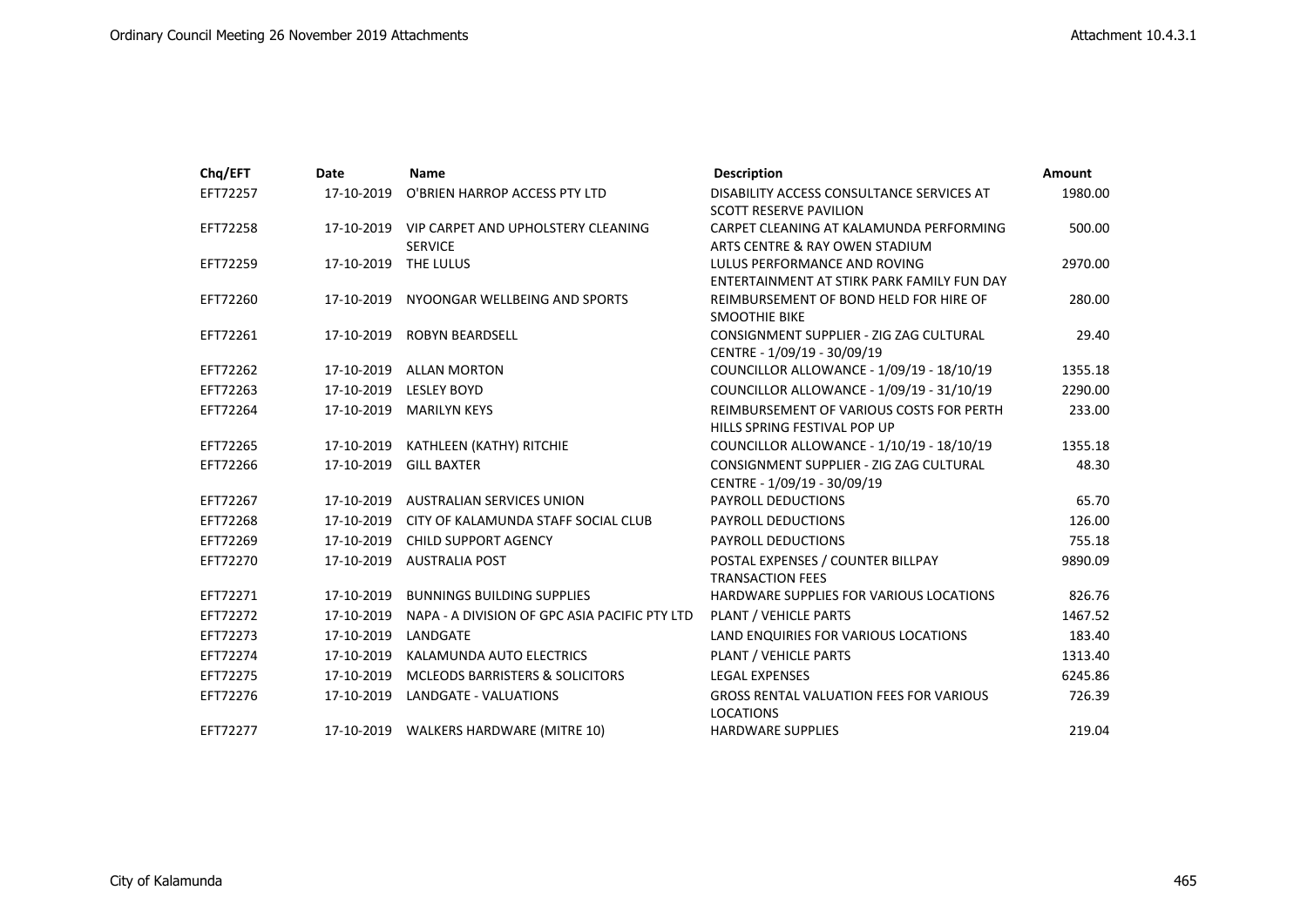| Chq/EFT  | Date                 | <b>Name</b>                                                                | <b>Description</b>                                                                                           | <b>Amount</b> |
|----------|----------------------|----------------------------------------------------------------------------|--------------------------------------------------------------------------------------------------------------|---------------|
| EFT72278 | 17-10-2019           | <b>ECHO NEWSPAPER</b>                                                      | ADVERTISING FOR VARIOUS JOBS / EVENTS                                                                        | 880.00        |
| EFT72279 | 17-10-2019           | MCKAY EARTHMOVING PTY LTD                                                  | PLANT EQUIPMENT AND OPERATOR HIRE FOR                                                                        | 10583.28      |
|          |                      |                                                                            | <b>VARIOUS LOCATIONS</b>                                                                                     |               |
| EFT72280 | 17-10-2019           | <b>BORAL CONSTRUCTION MATERIALS GROUP</b>                                  | ROAD MATERIALS FOR VARIOUS LOCATIONS                                                                         | 683.93        |
| EFT72281 |                      | 17-10-2019 ZIPFORM PTY LTD                                                 | PRINTING OF 1ST FINAL NOTICES FOR 2019/20 FOR<br><b>RATES</b>                                                | 2953.02       |
| EFT72282 |                      | 17-10-2019 DOMUS NURSERY                                                   | <b>GARDEN SUPPLIES FOR VARIOUS LOCATIONS</b>                                                                 | 215.33        |
| EFT72283 |                      | 17-10-2019 THE WATERSHED WATER SYSTEMS                                     | <b>RETICULATION PARTS FOR VARIOUS RESERVES</b>                                                               | 3315.97       |
| EFT72284 | 17-10-2019 SG ENVIRO |                                                                            | SEPTIC / GREASE TANK CLEAN OUT SERVICES AT RAY<br><b>OWEN SPORTS CENTRE</b>                                  | 2912.50       |
| EFT72285 | 17-10-2019           | <b>ALSCO LINEN SERVICE</b>                                                 | LINEN HIRE / LAUNDRY SERVICES / CLEANING<br><b>SUPPLIES</b>                                                  | 1160.61       |
| EFT72286 | 17-10-2019           | <b>BRADOCK PODIATRY SERVICES PTY LTD</b>                                   | PODIATRY SERVICES AT JACK HEALEY CENTRE                                                                      | 521.44        |
| EFT72287 | 17-10-2019           | <b>LINDLEY CONTRACTING</b>                                                 | PLUMBING REPAIRS / MAINTENANCE FOR VARIOUS                                                                   | 4493.50       |
|          |                      |                                                                            | <b>LOCATIONS</b>                                                                                             |               |
| EFT72288 | 17-10-2019           | KALA BOB KATS PTY LTD                                                      | PLANT EQUIPMENT AND OPERATOR HIRE FOR                                                                        | 12633.50      |
|          |                      |                                                                            | <b>VARIOUS LOCATIONS</b>                                                                                     |               |
| EFT72289 | 17-10-2019 SYNERGY   |                                                                            | <b>POWER CHARGES</b>                                                                                         | 140966.64     |
| EFT72290 |                      | 17-10-2019 ALINTA ENERGY                                                   | <b>GAS CHARGES</b>                                                                                           | 139.65        |
| EFT72291 |                      | 17-10-2019 STEWART & HEATON CLOTHING CO PTY LTD                            | FIRE PROTECTION WEAR / SUPPLIES                                                                              | 353.14        |
| EFT72292 |                      | 17-10-2019 DEPARTMENT OF PREMIER & CABINET - STATE<br><b>LAW PUBLISHER</b> | <b>GOVERNMENT GAZETTE ADVERTISING</b>                                                                        | 2154.40       |
| EFT72293 |                      | 17-10-2019 GRONBEK SECURITY                                                | SECURITY KEY SERVICES TO VARIOUS LOCATIONS                                                                   | 2206.08       |
| EFT72294 |                      | 17-10-2019 GRIMES CONTRACTING PTY LTD                                      | <b>CONTRACTOR BUILDING MAINTENANCE FOR</b><br><b>VARIOUS BUILDINGS</b>                                       | 1034.00       |
| EFT72295 | 17-10-2019           | <b>KENNEDYS TREE SERVICES</b>                                              | <b>VEGETATION CLEARING FOR PATHWAY ALONG FALLS</b><br><b>ROAD</b>                                            | 2332.00       |
| EFT72296 |                      | 17-10-2019 WESTSIDE FIRE SERVICES                                          | TESTING AND INSPECTION OF FIRE EQUIPMENT /<br>SUPPLIES AT ZIG ZAG CULTURAL CENTRE & ADMIN<br><b>BUILDING</b> | 18.51         |
| EFT72297 |                      | 17-10-2019 WINC AUSTRALIA PTY LTD                                          | <b>STATIONERY / OFFICE SUPPLIES</b>                                                                          | 304.93        |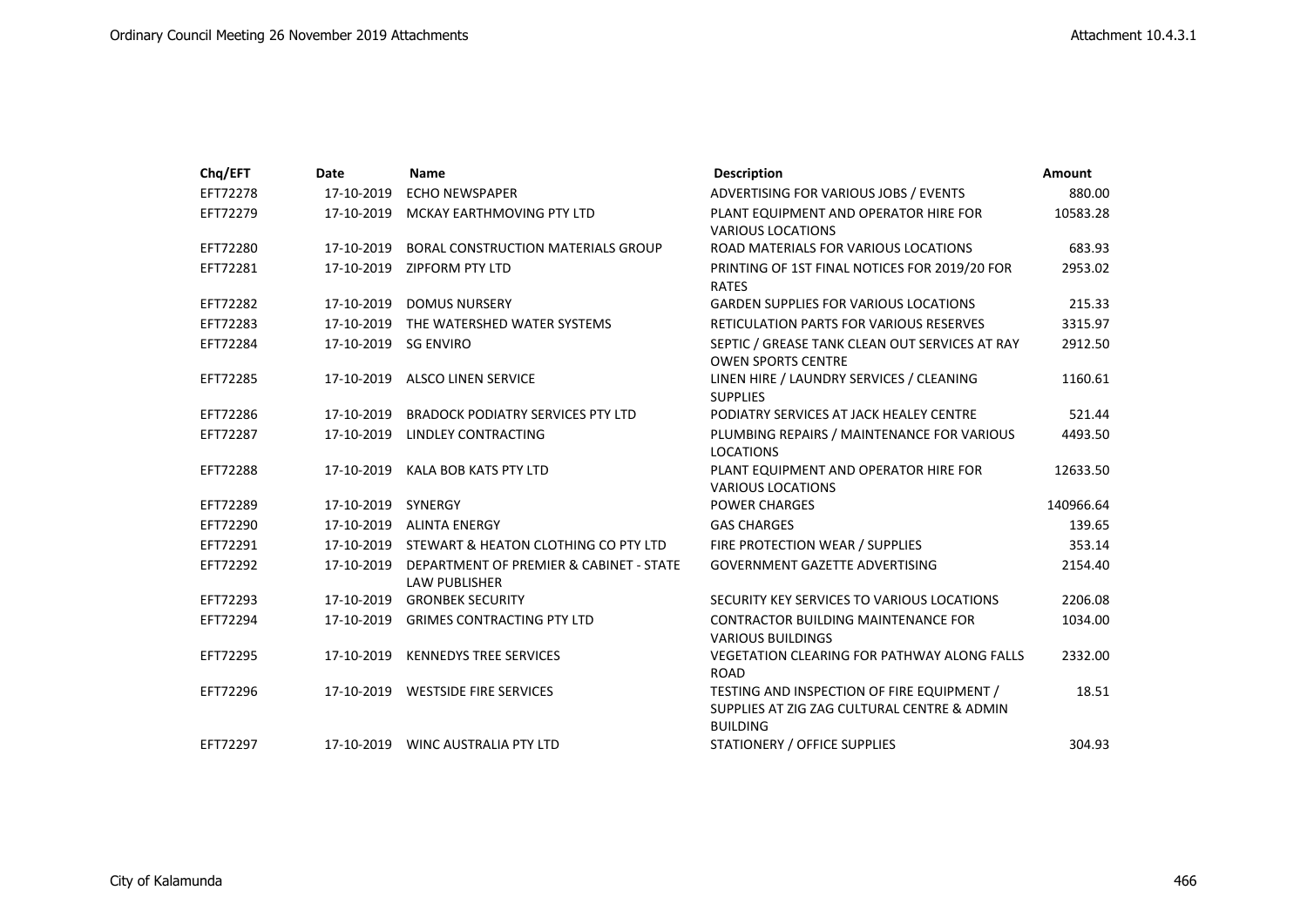| Chq/EFT  | Date       | <b>Name</b>                                               | <b>Description</b>                                                                                                                        | Amount   |
|----------|------------|-----------------------------------------------------------|-------------------------------------------------------------------------------------------------------------------------------------------|----------|
| EFT72298 | 17-10-2019 | <b>JOHN GIARDINA</b>                                      | COUNCILLOR ALLOWANCE - 1/10/19 - 18/10/19                                                                                                 | 4870.02  |
| EFT72299 | 17-10-2019 | <b>GEOFF STALLARD</b>                                     | COUNCILLOR ALLOWANCE - 1/10/19 - 31/10/19                                                                                                 | 2290.00  |
| EFT72300 | 17-10-2019 | <b>MARKETFORCE PTY LTD</b>                                | ADVERTISING FOR VARIOUS JOBS / EVENTS                                                                                                     | 8327.15  |
| EFT72301 | 17-10-2019 | KALAMUNDA TENNIS CLUB                                     | DONATION TOWARDS WATER CORPORATION<br><b>INVOICES DUE TO WATER LEAK JANUARY 2019</b>                                                      | 500.00   |
| EFT72302 | 17-10-2019 | KALAMUNDA & DISTRICTS JUNIOR FOOTBALL<br><b>CLUB INC</b>  | <b>HALL BOND REFUND</b>                                                                                                                   | 400.00   |
| EFT72303 | 17-10-2019 | EASTERN HILLS SAWS AND MOWERS                             | PLANT / VEHICLE PARTS                                                                                                                     | 285.00   |
| EFT72304 | 17-10-2019 | AIR LIQUIDE WA PTY LTD                                    | SUPPLY OF GAS CYLINDER REFILLS AND RENTAL FEES                                                                                            | 172.37   |
| EFT72305 | 17-10-2019 | THE IT VISION USER GROUP                                  | IT VISION USER GROUP MEMBERSHIP SUBSCRIPTION<br>2019/2020                                                                                 | 748.00   |
| EFT72306 | 17-10-2019 | <b>LOVEGROVE TURF SERVICES</b>                            | TURF MAINTENANCE / SERVICES AT VARIOUS<br><b>LOCATIONS</b>                                                                                | 25905.00 |
| EFT72307 | 17-10-2019 | KALAMUNDA & DISTRICTS HISTORICAL SOCIETY                  | CONSIGNMENT SUPPLIER - ZIG ZAG CULTURAL<br>CENTRE - 1/09/19 - 30/09/19                                                                    | 138.25   |
| EFT72308 | 17-10-2019 | ROTARY CLUB OF KALAMUNDA INC                              | SPONSORSHIP FUNDING IN SUPPORT OF COSTS<br><b>RELATING TO ARTISNAL MARKET &amp; DONATION</b><br>TOWARDS 'OPERA AT TWILIGHT' AT STIRK PARK | 4409.00  |
| EFT72309 | 17-10-2019 | <b>BOLLIG DESIGN GROUP</b>                                | ADDITIONAL NEW CARPARK AND CARPARK LIGHTING<br>AT KALAMUNDA COMMUNITY CENTRE &<br><b>JORGENSEN PARK</b>                                   | 11880.00 |
| EFT72310 | 17-10-2019 | CRABBS KALAMUNDA (IGA)                                    | <b>GROCERY SUPPLIES FOR VARIOUS FUNCTIONS</b>                                                                                             | 100.30   |
| EFT72311 | 17-10-2019 | KALAMUNDA VOLUNTEER BUSHFIRE BRIGADE                      | REIMBURSEMENT COSTS FOR VOLUNTEER BUSHFIRE<br><b>BRIGADE</b>                                                                              | 1359.54  |
| EFT72312 | 17-10-2019 | OCE CORPORATE PTY LTD - OFFICE CLEANING<br><b>EXPERTS</b> | CLEANING SERVICES / CONSUMABLES FOR VARIOUS<br><b>LOCATIONS</b>                                                                           | 17409.07 |
| EFT72313 | 17-10-2019 | <b>GEM CAMERA CLUB INC</b>                                | <b>HALL BOND REFUND</b>                                                                                                                   | 500.00   |
| EFT72314 | 17-10-2019 | KALAMUNDA CRICKET CLUB                                    | KALAMUNDA SPORTING PRECINCT GRASS TURF<br>WICKETS SERVICE AGREEMENT - JULY - OCTOBER<br>2019                                              | 8908.00  |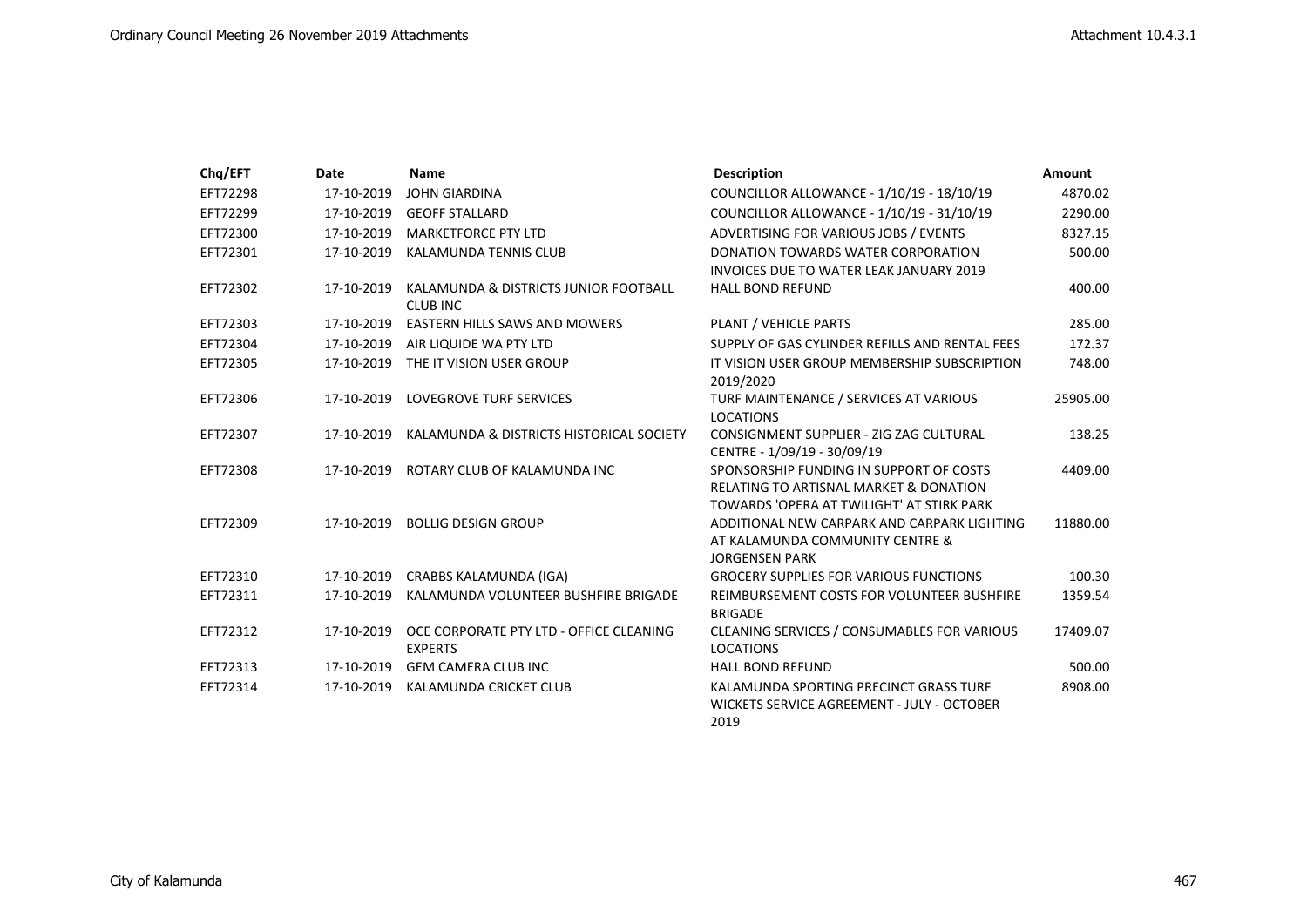| Chq/EFT  | Date       | <b>Name</b>                                        | <b>Description</b>                                                        | <b>Amount</b> |
|----------|------------|----------------------------------------------------|---------------------------------------------------------------------------|---------------|
| EFT72315 | 17-10-2019 | HELEN ARMSTRONG & ASSOCIATES (T/AS                 | CONSIGNMENT SUPPLIER - ZIG ZAG CULTURAL                                   | 67.90         |
|          |            | <b>WAXING LYRICAL CANDLES)</b>                     | CENTRE - 1/09/19 - 30/09/19                                               |               |
| EFT72316 | 17-10-2019 | <b>COMMISSIONER OF POLICE</b>                      | <b>VOLUNTEER POLICE CHECKS</b>                                            | 49.20         |
| EFT72317 |            | 17-10-2019 KALAMUNDA PLUMBING & ELECTRICAL         | PLUMBING REPAIRS / MAINTENANC FOR VARIOUS                                 | 24734.60      |
|          |            |                                                    | LOCATIONS & NEW GREASETRAP FOR RAY OWEN<br><b>CENTRE</b>                  |               |
| EFT72318 |            | 17-10-2019 SWAN EVENT HIRE                         | EQUIPMENT HIRE FOR VARIOUS EVENTS                                         | 9069.99       |
| EFT72319 |            | 17-10-2019 HAWLEY'S BOBCAT SERVICE                 | PLANT EQUIPMENT AND OPERATOR HIRE FOR                                     | 8006.17       |
|          |            |                                                    | <b>VARIOUS LOCATIONS</b>                                                  |               |
| EFT72320 | 17-10-2019 | AUSTRALIA DAY COUNCIL OF WA                        | GOLD MEMBERSHIP FOR 2020 - COMMUNITY<br><b>CITIZEN OF THE YEAR AWARDS</b> | 594.00        |
| EFT72321 | 17-10-2019 | WILD SEASONS FLOWERS PTY LTD                       | <b>FLOWER ARRANGEMENTS</b>                                                | 75.00         |
| EFT72322 | 17-10-2019 | ANTHONY & JANICE FAIRHURST                         | <b>RATES REFUND</b>                                                       | 627.57        |
| EFT72323 | 17-10-2019 | PROFESSIONALS STIRLING CLARK                       | <b>HALL BOND REFUND</b>                                                   | 700.00        |
| EFT72324 |            | 17-10-2019 GRASSTREES AUSTRALIA                    | <b>GRASSTREES FOR DISPLAY AT PERTH HILLS SPRING</b>                       | 462.00        |
|          |            |                                                    | <b>FESTIVAL</b>                                                           |               |
| EFT72325 |            | 17-10-2019 ANNA HAMERSLEY                          | CONSIGNMENT SUPPLIER - ZIG ZAG CULTURAL                                   | 35.00         |
|          |            |                                                    | CENTRE - 1/09/19 - 30/09/19                                               |               |
| EFT72326 | 17-10-2019 | <b>HILL TOP GROUP PTY</b>                          | NEW KITCHENS AT FORRESTFIELD LIBRARY AND                                  | 44171.99      |
|          |            |                                                    | ROLLERAMA & FORRESTFIELD BOWLING CLUB<br><b>REFURBISHMENTS</b>            |               |
| EFT72327 | 17-10-2019 | TALONS HSF PTY LTD T/A TALONS HIGH                 | SERVICE AS REQUIRED AND SUPPLY OF PARTS TO                                | 1870.00       |
|          |            | <b>SECURITY FENCING</b>                            | <b>REPAIR THE DEPOT GATES AND FENCE</b>                                   |               |
| EFT72328 | 17-10-2019 | MOORE STEPHENS (WA) PTY LTD                        | WALGA TAX WEBINAR SERIES - AUGUST TO                                      | 594.00        |
|          |            |                                                    | DECEMBER 2019                                                             |               |
| EFT72329 | 17-10-2019 | <b>MOIRA A COURT</b>                               | CONSIGNMENT SUPPLIER - ZIG ZAG CULTURAL                                   | 7.00          |
|          |            |                                                    | CENTRE - 1/09/19 - 30/09/19                                               |               |
| EFT72330 | 17-10-2019 | HAYS SPECIALIST RECRUITMENT (AUSTRALIA)<br>PTY LTD | HIRE OF TEMPORARY STAFF FOR ADMIN / DEPOT                                 | 8931.62       |
| EFT72331 | 17-10-2019 | PARACELLA PTY LTD T/A ABBOTT STORAGE               | SHELF BOARD - PALLET RACK -500KG UDL LOAD                                 | 556.60        |
|          |            | <b>SYSTEMS</b>                                     | STICKERS FOR OPERATIONS CENTRE                                            |               |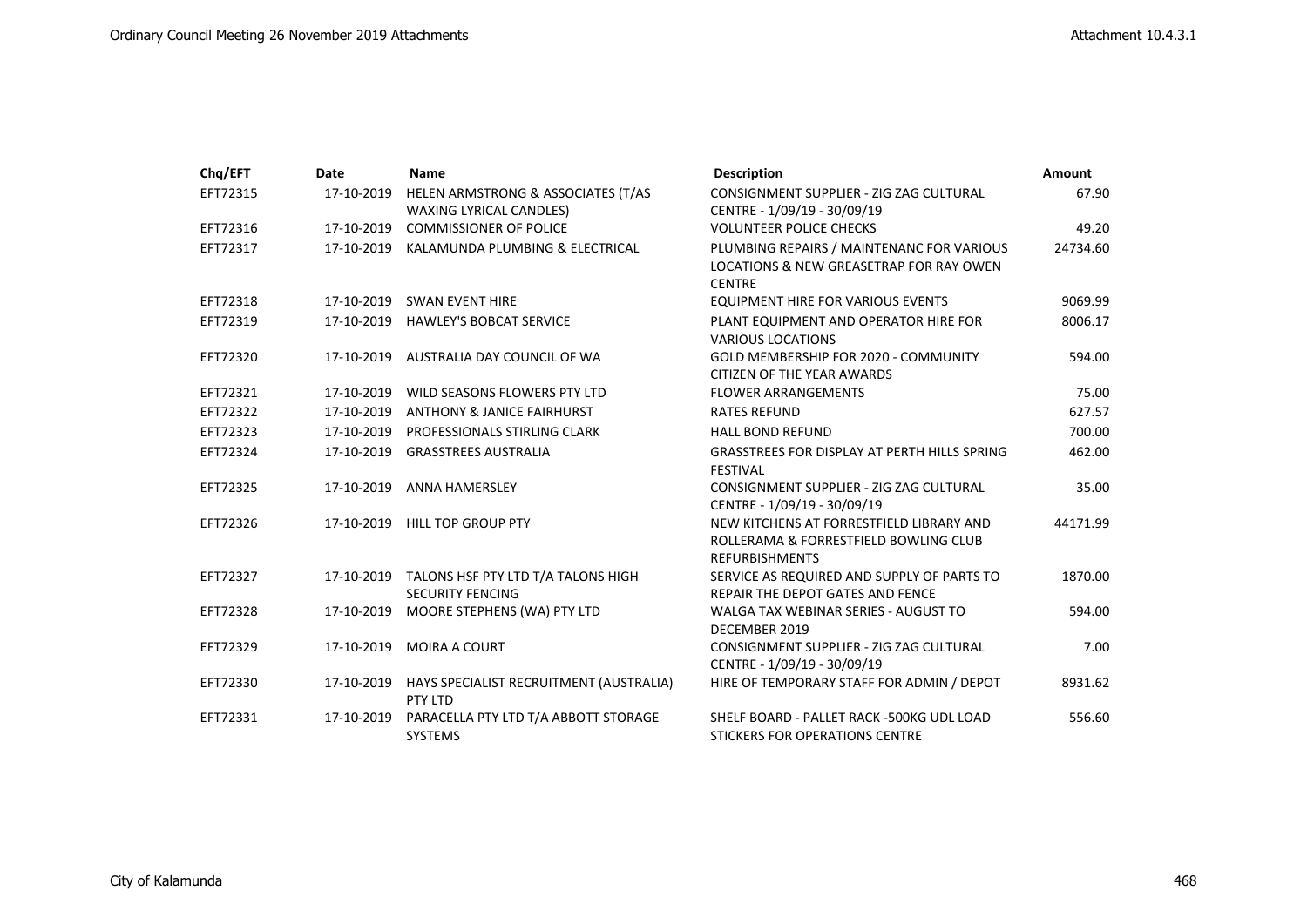| Chq/EFT  | Date       | <b>Name</b>                              | <b>Description</b>                             | <b>Amount</b> |
|----------|------------|------------------------------------------|------------------------------------------------|---------------|
| EFT72332 | 17-10-2019 | A KAPPELLA MUNDA CHOIR                   | KEY & HALL BOND REFUND                         | 550.00        |
| EFT72333 | 17-10-2019 | RANGE FORD                               | <b>3 NEW VEHICLES</b>                          | 171317.37     |
| EFT72334 | 17-10-2019 | KANYANA WILDLIFE REHABILITION CENTRE INC | CONSIGNMENT SUPPLIER - ZIG ZAG CULTURAL        | 191.20        |
|          |            |                                          | CENTRE - 1/09/19 - 30/09/19                    |               |
| EFT72335 | 17-10-2019 | BIG W (AR W1.C3.U.07)                    | LIBRARY SUPPLIES - FORRESTFIELD LIBRARY        | 548.00        |
| EFT72336 | 17-10-2019 | <b>BROOKE O'DONNELL</b>                  | COUNCILLOR ALLOWANCE - 1/10/19 - 18/10/19      | 1355.18       |
| EFT72337 | 17-10-2019 | MILUC PTY LTD                            | DEFECTS LIABILITY BOND B27 & B28 BERKSHIRE RD  | 19998.54      |
|          |            |                                          | <b>FORRESTFIELD - STAGE 2</b>                  |               |
| EFT72338 | 17-10-2019 | MICHAEL ANDREW FERNIE                    | COUNCILLOR ALLOWANCE - 1/10/19 - 18/10/19      | 1355.18       |
| EFT72339 | 17-10-2019 | MIRACLE RECREATION EQUIPMENT             | PLAYGROUND REPAIRS & MAINTENANCE AT            | 4218.50       |
|          |            |                                          | <b>VARIOUS LOCATIONS</b>                       |               |
| EFT72340 | 17-10-2019 | <b>MARGARET THOMAS</b>                   | COUNCILLOR ALLOWANCE - 1/10/19 - 31/10/19      | 2290.00       |
| EFT72341 | 17-10-2019 | OFFICEWORKS SUPERSTORES PTY LTD          | <b>OFFICE SUPPLIES / STATIONERY</b>            | 1932.64       |
| EFT72342 | 17-10-2019 | <b>SARA LOHMEYER</b>                     | COUNCILLOR ALLOWANCE - 1/10/19 - 18/10/19      | 1355.18       |
| EFT72343 | 17-10-2019 | KEVIN & PRABHA JACKDEVSINGH-DOOBREE      | <b>RATES REFUND</b>                            | 418.96        |
| EFT72344 | 17-10-2019 | <b>WOOLWORTHS GROUP LIMITED</b>          | <b>GROCERY SUPPLIES FOR VARIOUS FUNCTIONS</b>  | 1102.65       |
| EFT72345 |            | 17-10-2019  FAIRE & CO (FAY VALLI)       | USE OF FAIRE & CO PREMISES FOR INDIGENOUS      | 200.00        |
|          |            |                                          | CRAFT ACTIVITIES DURING THE PERTH HILLS SPRING |               |
|          |            |                                          | <b>FESTIVAL</b>                                |               |
| EFT72346 | 17-10-2019 | <b>EASTERN REGION SECURITY</b>           | SECURITY SERVICES TO VARIOUS LOCATIONS         | 6115.25       |
| EFT72347 | 17-10-2019 | <b>GLENDA DAWN CHARLTON (PODIATRY)</b>   | PODIATRY SERVICES AT JACK HEALEY CENTRE        | 814.38        |
| EFT72348 |            | 17-10-2019 JACKSON MCDONALD LAWYERS      | <b>LEGAL EXPENSES</b>                          | 13407.37      |
| EFT72349 |            | 17-10-2019 HW & ASSOCIATES               | COST MANAGEMENT SERVICES FOR THE DESIGN,       | 4950.00       |
|          |            |                                          | DOCUMENTATION AND CONTRACT                     |               |
|          |            |                                          | ADMINISTRATION FOR THE KALAMUNDA               |               |
|          |            |                                          | <b>COMMUNITY CENTRE</b>                        |               |
| EFT72350 |            | 17-10-2019 MARY & NOEL HOFFMAN           | CONSIGNMENT SUPPLIER - ZIG ZAG CULTURAL        | 42.00         |
|          |            |                                          | CENTRE - 1/09/19 - 30/09/19                    |               |
| EFT72351 |            | 17-10-2019 SHIRLEY SPENCER               | CONSIGNMENT SUPPLIER - ZIG ZAG CULTURAL        | 346.50        |
|          |            |                                          | CENTRE - 1/09/19 - 30/09/19                    |               |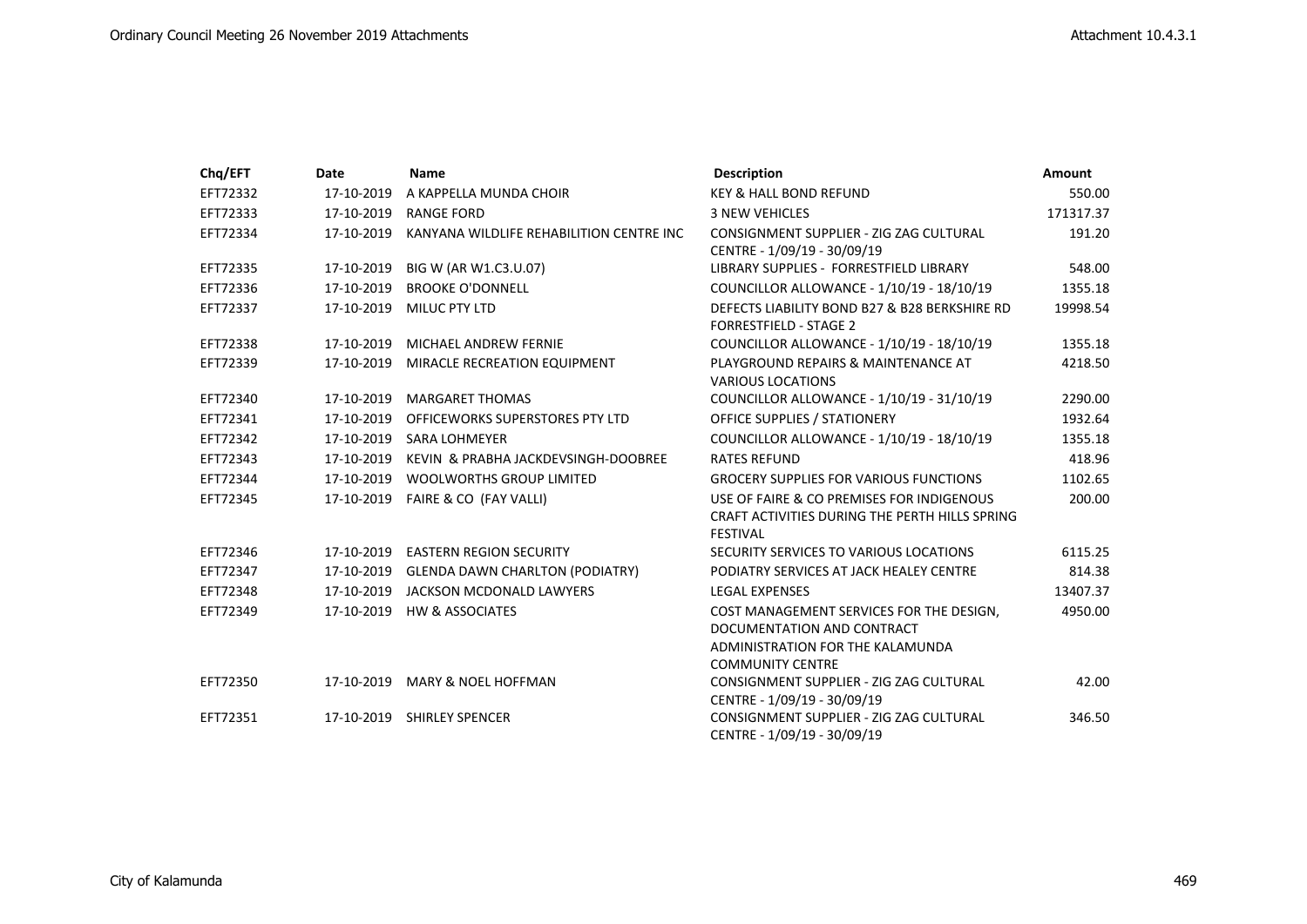| Chq/EFT  | Date       | <b>Name</b>                                                   | <b>Description</b>                                                                                  | Amount   |
|----------|------------|---------------------------------------------------------------|-----------------------------------------------------------------------------------------------------|----------|
| EFT72352 | 17-10-2019 | MULTILEC ENGINEERING                                          | <b>QUARTERLY SERVICING &amp; TESTING OF LIFTS AT</b>                                                | 2402.13  |
|          |            |                                                               | <b>VARIOUS LOCATIONS</b>                                                                            |          |
| EFT72353 | 17-10-2019 | LDV PROJECT MANAGEMENT T/A MISH<br><b>ENTERPRISES PTY LTD</b> | FOOTPATH DEPOSITT REFUND                                                                            | 950.00   |
| EFT72354 |            | 17-10-2019 DRAINFLOW SERVICES PTY LTD                         | CLEANING / MAINTAINING STORM WATER DRAINS                                                           | 17160.55 |
| EFT72355 |            | 17-10-2019 DYLAN O'CONNOR                                     | COUNCILLOR ALLOWANCE - 1/10/19 - 31/10/19                                                           | 3596.83  |
| EFT72356 | 17-10-2019 | <b>GUMNUTS &amp; LAVENDER</b>                                 | CONSIGNMENT SUPPLIER - ZIG ZAG CULTURAL<br>CENTRE - 1/09/19 - 30/09/19                              | 16.10    |
| EFT72357 | 17-10-2019 | STATE WIDE TURF SERVICES                                      | TURF SUPPLIES / MAINTENANCE FOR VARIOUS<br>LOCATIONS & TURF RENOVATIONS AT HARTFIELD<br><b>PARK</b> | 26603.50 |
| EFT72358 | 17-10-2019 | KOTT GUNNING LAWYERS                                          | <b>LEGAL EXPENSES</b>                                                                               | 28186.73 |
| EFT72359 | 17-10-2019 | <b>OFFICEWORKS MIDLAND</b>                                    | OFFICE / STATIONERY SUPPLIES                                                                        | 1832.00  |
| EFT72360 | 17-10-2019 | <b>CHRISTINE VITLER</b>                                       | CONSIGNMENT SUPPLIER - ZIG ZAG CULTURAL<br>CENTRE - 1/09/19 - 30/09/19                              | 12.60    |
| EFT72361 | 17-10-2019 | <b>TRUDY RUTH CULL</b>                                        | SCHOOL HOLIDAY PROGRAM REFUND                                                                       | 42.00    |
| EFT72362 | 17-10-2019 | <b>ALISON MULCAHY</b>                                         | CONSIGNMENT SUPPLIER - ZIG ZAG CULTURAL<br>CENTRE - 1/09/19 - 30/09/19                              | 54.60    |
| EFT72363 | 17-10-2019 | SONJA SPEIGHT                                                 | CONSIGNMENT SUPPLIER - ZIG ZAG CULTURAL<br>CENTRE - 1/09/19 - 30/09/19                              | 54.60    |
| EFT72364 | 17-10-2019 | THE PETAL PRESS                                               | CONSIGNMENT SUPPLIER - ZIG ZAG CULTURAL<br>CENTRE - 1/09/19 - 30/09/19                              | 2.94     |
| EFT72365 |            | 17-10-2019 A PLUS TRAINING SOLUTIONS PTY LTD                  | OPERATE MOBILE CHIPPER/MULCHER - 1 DAY<br><b>COURSE FOR A STAFF MEMBER</b>                          | 1100.00  |
| EFT72366 | 17-10-2019 | <b>WALKER WELLNESS</b>                                        | <b>KEY BOND REFUND</b>                                                                              | 50.00    |
| EFT72367 | 17-10-2019 | MINTERELLISON                                                 | <b>LEGAL EXPENSES</b>                                                                               | 8466.81  |
| EFT72368 | 17-10-2019 | <b>CLAIRE O'NEILL - CLAIRE'S EMBROIDERY</b>                   | CONSIGNMENT SUPPLIER - ZIG ZAG CULTURAL<br>CENTRE - 1/09/19 - 30/09/19                              | 88.55    |
| EFT72369 | 17-10-2019 | <b>LINDA STONES</b>                                           | CONSIGNMENT SUPPLIER - ZIG ZAG CULTURAL<br>CENTRE - 1/09/19 - 30/09/19                              | 85.05    |
| EFT72370 |            | 17-10-2019 HEALTHEZONE PTY LTD T/AS BAD BACKS WA              | <b>OFFICE FURNITURE SUPPLIES</b>                                                                    | 409.00   |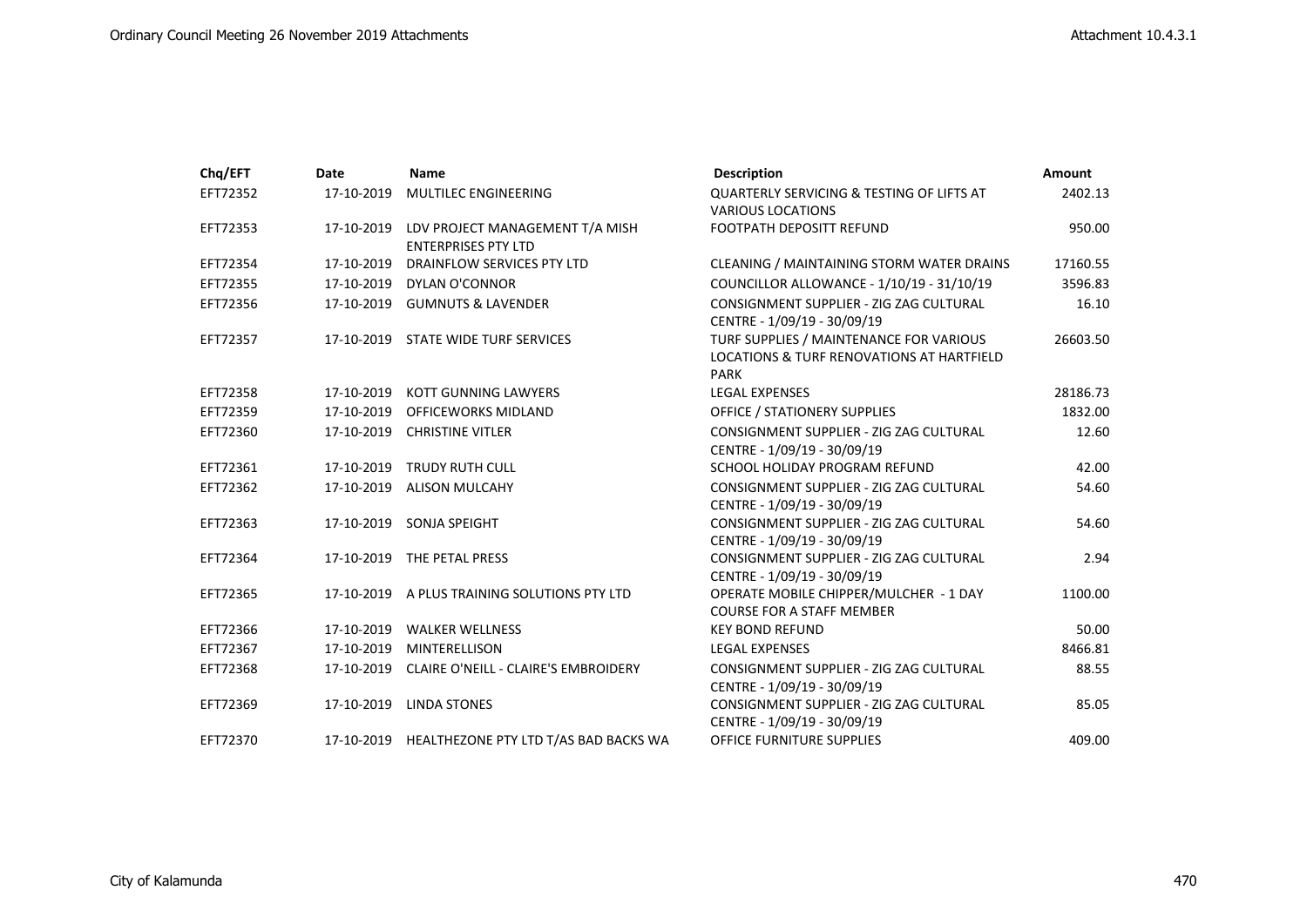| Chq/EFT  | Date       | <b>Name</b>                           | <b>Description</b>                                                                                         | <b>Amount</b> |
|----------|------------|---------------------------------------|------------------------------------------------------------------------------------------------------------|---------------|
| EFT72371 | 17-10-2019 | DEPARTMENT OF PLANNING, LANDS AND     | REFUND OF JOINT DEVELOPMENT ASSESSMENT                                                                     | 5603.00       |
|          |            | HERITAGE OPERATING ACCOUNT (DAPS)     | PANEL APPLICATION FEE - FAST FOOD OUTLET                                                                   |               |
| EFT72372 | 17-10-2019 | <b>JANICE PITTMAN</b>                 | CONSIGNMENT SUPPLIER - ZIG ZAG CULTURAL                                                                    | 38.50         |
|          |            |                                       | CENTRE - 1/09/19 - 30/09/19                                                                                |               |
| EFT72373 | 17-10-2019 | SAFE T CARD AUSTRALIA PTY LTD         | MONTHLY MONITORING CHARGES FOR GRAFFITI<br><b>TEAM</b>                                                     | 99.00         |
| EFT72374 | 17-10-2019 | <b>MARY FORWARD</b>                   | CONSIGNMENT SUPPLIER - ZIG ZAG CULTURAL<br>CENTRE - 1/09/19 - 30/09/19                                     | 143.85        |
| EFT72375 | 17-10-2019 | <b>FOXTEL</b>                         | <b>MONTHLY SUBSCRIPTION FEE</b>                                                                            | 210.00        |
| EFT72376 |            | 17-10-2019 HANDS-ON INFECTION CONTROL | <b>HEPATITIS VACCINATION SUPPLIES FOR STAFF</b><br><b>MEMBERS</b>                                          | 568.52        |
| EFT72377 | 17-10-2019 | KALAMUNDA ELECTRICS                   | ELECTRICAL REPAIRS / MAINTENANCE FOR VARIOUS<br><b>LOCATIONS</b>                                           | 24024.84      |
| EFT72378 | 17-10-2019 | THE ARTFUL FLOWE - FELICIA LOWE       | CONSIGNMENT SUPPLIER - ZIG ZAG CULTURAL<br>CENTRE - 1/09/19 - 30/09/19                                     | 101.50        |
| EFT72379 |            | 17-10-2019 AAAC TOWING PTY LTD        | <b>TOWING SERVICES FEES</b>                                                                                | 330.00        |
| EFT72380 | 17-10-2019 | <b>JB HI-FI COMMERCIAL</b>            | VARIOUS ELECTRICAL / COMPUTER / ACCESSORY<br><b>SUPPLIES</b>                                               | 25062.00      |
| EFT72381 | 17-10-2019 | SILK ON SILK (ROSEMARY LONSDALE)      | CONSIGNMENT SUPPLIER - ZIG ZAG CULTURAL<br>CENTRE - 1/09/19 - 30/09/19                                     | 220.50        |
| EFT72382 | 17-10-2019 | ASHJAD PTY LTD T/A CUROST MILK SUPPLY | MILK SUPPLY FOR ADMINISTRATION CENTRE AND<br><b>OPERATIONS CENTRE</b>                                      | 445.55        |
| EFT72383 | 17-10-2019 | <b>HAS EARTHMOVING</b>                | MUNDARING WEIR ROAD WIDENING - STAGE 1&2 &<br>FORRESTFIELD INDUSTRIAL AREA INTERSECTION<br><b>UPGRADES</b> | 477546.34     |
| EFT72384 | 17-10-2019 | <b>CAVY WEST INCORPORATED</b>         | <b>KEY &amp; HALL BOND REFUND</b>                                                                          | 450.00        |
| EFT72385 | 17-10-2019 | <b>ENVIRO PIPES PTY LTD</b>           | SUPPLY OF PIPES FOR VARIOUS LOCATIONS                                                                      | 1160.50       |
| EFT72386 |            | 17-10-2019 CAMERON BLAIR              | COUNCILLOR ALLOWANCE - 1/10/19 - 31/10/19                                                                  | 2290.00       |
| EFT72387 | 17-10-2019 | <b>RTK NETWEST</b>                    | SUPPLY RTKNETWEST VRS SUBSCRIPTION FROM<br>1/11/19 TO 31/10/2010                                           | 4400.00       |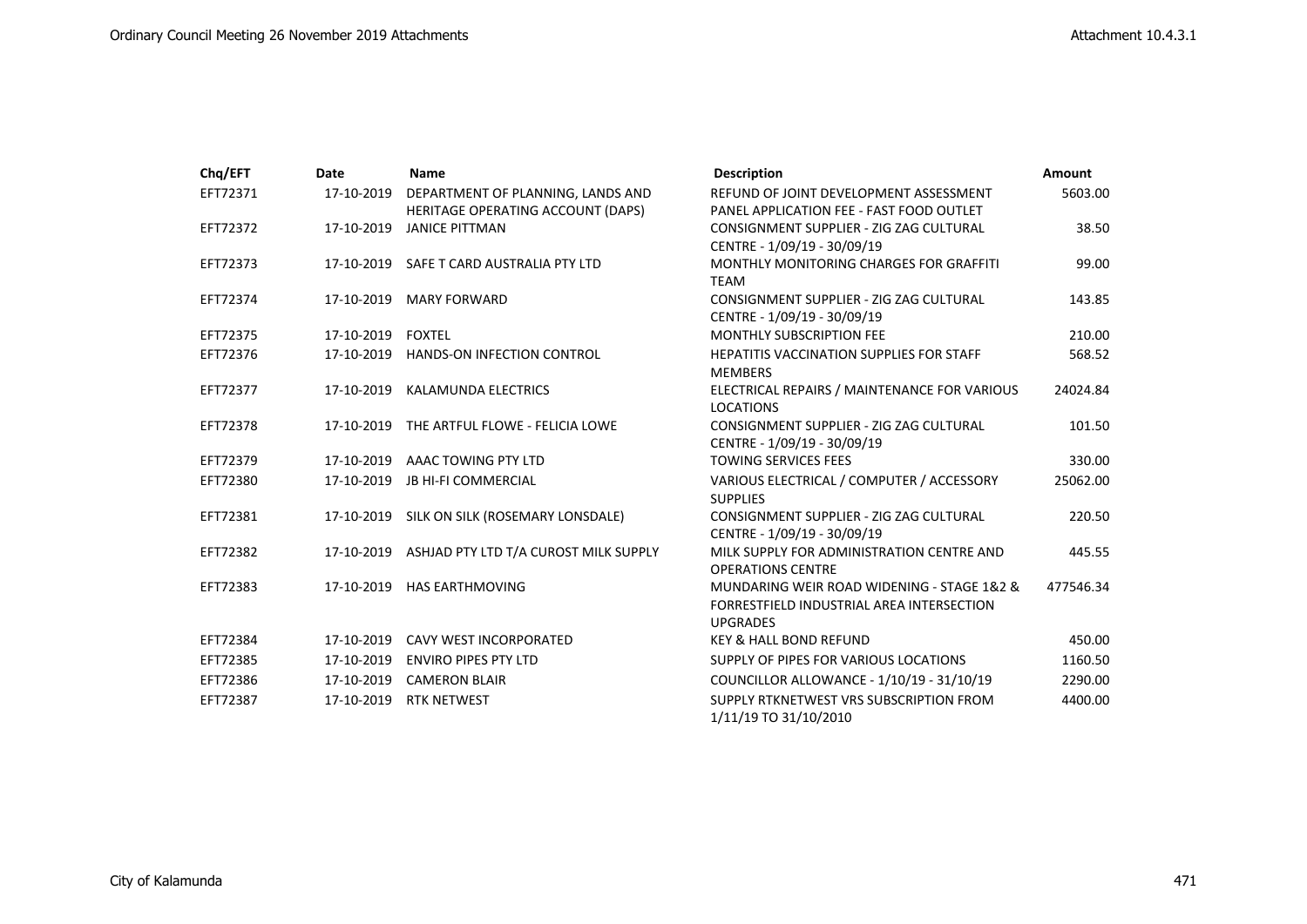| Chq/EFT  | Date       | <b>Name</b>                                                 | <b>Description</b>                                                                       | Amount  |
|----------|------------|-------------------------------------------------------------|------------------------------------------------------------------------------------------|---------|
| EFT72388 | 17-10-2019 | BE PROJECTS (WA) PTY LTD                                    | SUPPLY AND INSTALLATION OF BRITEX COMPACT<br>KNEE OPERATED WALL BASIN TO THE KITCHEN FOR | 2133.23 |
|          |            |                                                             | THE NEW HOCKEY CLUBROOMS HARTFIELD PARK                                                  |         |
| EFT72389 | 17-10-2019 | NEVERFAIL SPRINGWATER LTD (ADMIN OFFICE)                    | BOTTLED WATER SUPPLIES / MAINTENANCE FOR                                                 | 80.45   |
|          |            |                                                             | <b>FRONT COUNTER</b>                                                                     |         |
| EFT72390 | 17-10-2019 | <b>BANGLADESHI COMMUNITY GROUP - ZAKIR</b><br><b>SARKER</b> | <b>KEY &amp; HALL BOND REFUND</b>                                                        | 450.00  |
| EFT72391 |            | 17-10-2019 OFF PEN PUBLISHING - BETH BAKER                  | CONSIGNMENT SUPPLIER - ZIG ZAG CULTURAL                                                  | 45.50   |
|          |            |                                                             | CENTRE - 1/09/19 - 30/09/19                                                              |         |
| EFT72392 |            | 17-10-2019 STAN THE TYRE MAN (STAN'S TYRE SERVICE WA        | PLANT / VEHICLE PARTS                                                                    | 1215.50 |
| EFT72393 | 17-10-2019 | <b>GRAHAM STIMSON</b>                                       | CONSIGNMENT SUPPLIER - ZIG ZAG CULTURAL                                                  | 38.50   |
|          |            |                                                             | CENTRE - 1/09/19 - 30/09/19                                                              |         |
| EFT72394 | 17-10-2019 | <b>BALLIGART - HELEN LOCK</b>                               | CONSIGNMENT SUPPLIER - ZIG ZAG CULTURAL                                                  | 7.00    |
|          |            |                                                             | CENTRE - 1/09/19 - 30/09/19                                                              |         |
| EFT72395 | 17-10-2019 | ZIRCODATA PTY LTD                                           | MONTHLY OFFSITE STORAGE FEES                                                             | 494.29  |
| EFT72396 | 17-10-2019 | <b>GRIFFIN VALUATION ADVISORY</b>                           | <b>REVISED FLEET VALUATION REPORT</b>                                                    | 385.00  |
| EFT72397 |            |                                                             | CONSIGNMENT SUPPLIER - ZIG ZAG CULTURAL<br>CENTRE - 1/09/19 - 30/09/19                   | 55.30   |
| EFT72398 | 17-10-2019 | <b>MATHEW TESIJA</b>                                        | <b>KEY &amp; HALL BOND REFUND</b>                                                        | 450.00  |
| EFT72399 | 17-10-2019 | LINDA RAPHAEL                                               | CONSIGNMENT SUPPLIER - ZIG ZAG CULTURAL                                                  | 8.75    |
|          |            |                                                             | CENTRE - 1/09/19 - 30/09/19                                                              |         |
| EFT72400 | 17-10-2019 | NICKY WINTER - KASZAZZ IN KALAMUNDA                         | CONSIGNMENT SUPPLIER - ZIG ZAG CULTURAL<br>CENTRE - 1/09/19 - 30/09/19                   | 44.80   |
| EFT72401 | 17-10-2019 | THE TRUSTEE FOR THE FOREVER PROJECT TRUST                   | FIRE: RECOVERY AND RESILIENCE WORKSHOP                                                   | 5005.00 |
| EFT72402 | 17-10-2019 | <b>ANNIE J SILLITOE</b>                                     | <b>KEY &amp; HALL BOND REFUND</b>                                                        | 550.00  |
| EFT72403 | 17-10-2019 | <b>HERB &amp; ESSENCE</b>                                   | CONSIGNMENT SUPPLIER - ZIG ZAG CULTURAL                                                  | 6.30    |
|          |            |                                                             | CENTRE - 1/09/19 - 30/09/19                                                              |         |
| EFT72404 | 17-10-2019 | SEATADVISOR PTY LTD                                         | MONTHLY TICKET SALES FEES                                                                | 228.14  |
| EFT72405 | 17-10-2019 | <b>FRAMES OF THE FOREST</b>                                 | CONSIGNMENT SUPPLIER - ZIG ZAG CULTURAL<br>CENTRE - 1/09/19 - 30/09/19                   | 27.30   |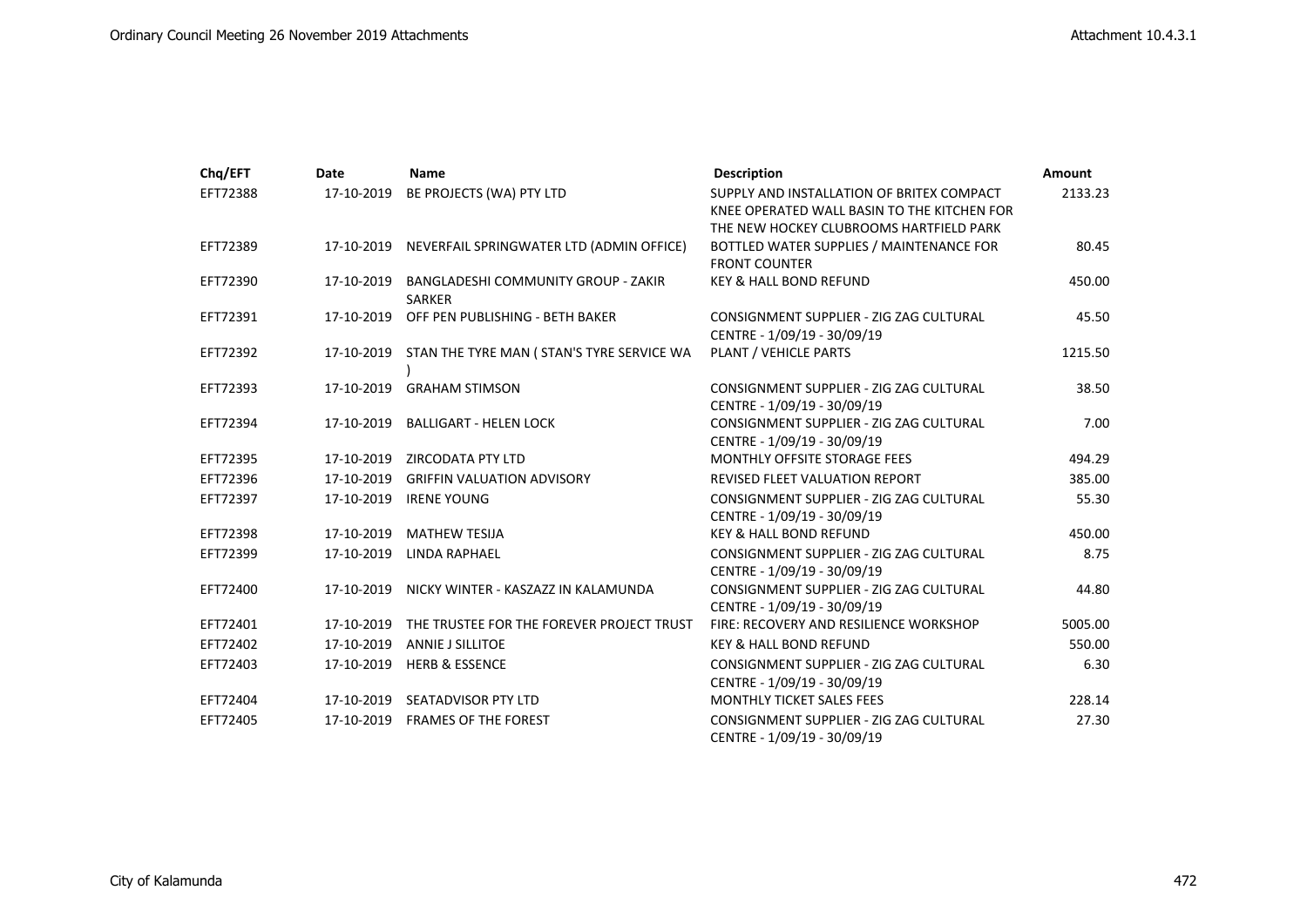| Chq/EFT  | Date       | <b>Name</b>                                                    | <b>Description</b>                                                                           | <b>Amount</b> |
|----------|------------|----------------------------------------------------------------|----------------------------------------------------------------------------------------------|---------------|
| EFT72406 | 17-10-2019 | <b>AIRTOOLS WA</b>                                             | PLANT / VEHICLE PARTS                                                                        | 1105.67       |
| EFT72407 | 17-10-2019 | <b>SECURE PAY</b>                                              | <b>TICKET TRANSACTION FEES</b>                                                               | 16.59         |
| EFT72408 |            | 17-10-2019 SG FLEET AUSTRALIA PTY LTD                          | STAFF CONTRIBUTIONS TO NOVATED / OPERATING<br><b>LEASES</b>                                  | 2686.76       |
| EFT72409 | 17-10-2019 | SAPIO PTY LTD                                                  | SECURITY MONITORING, EQUIPMENT AND REPAIRS<br>TO VARIOUS LOCATIONS                           | 4111.94       |
| EFT72410 | 17-10-2019 | ROSEMARY (ROSE) HANCOCK                                        | CONSIGNMENT SUPPLIER - ZIG ZAG CULTURAL<br>CENTRE - 1/09/19 - 30/09/19                       | 10.29         |
| EFT72411 | 17-10-2019 | <b>KIEREN DAY</b>                                              | <b>KEY &amp; HALL BOND REFUND</b>                                                            | 550.00        |
| EFT72412 | 17-10-2019 | HALE GROUP INTERNATIONAL PTY LTD                               | DEPOST FOR PERFORMANCE OF MATT HALE'S<br><b>FEELGOOD FACTORY</b>                             | 2000.00       |
| EFT72413 | 17-10-2019 | AUS CHILL TECHNICAL SERVICES PTY LTD                           | SUPPLY AIR CONDITIONING AND INSTALLATION TO<br><b>ADMIN BUILDING</b>                         | 3905.44       |
| EFT72414 | 17-10-2019 | <b>MARKET CREATIONS</b>                                        | MARKETING & TECHNOLOGY SERVICE FEES &<br><b>MONTHLY CLOUD HOSTING SERVICES</b>               | 54311.03      |
| EFT72415 | 17-10-2019 | <b>CURNOW GROUP HIRE PTY LTD</b>                               | ASHBY ROAD/NADINE CLOSE ROAD WIDENING<br><b>WORKS</b>                                        | 19205.09      |
| EFT72416 | 17-10-2019 | FORTH CONSULTING PTY LTD                                       | STRUCTURAL ENGINEERING DESIGN SERVICES FOR<br>WOODLUPINE BROOK BRIDGE WORKS                  | 2090.00       |
| EFT72417 | 17-10-2019 | PAMELA JANE STEELE                                             | <b>RATES REFUND</b>                                                                          | 206.46        |
| EFT72418 | 17-10-2019 | UNWINED T/A POSSUM CREEK LODGE                                 | CONSIGNMENT SUPPLIER - ZIG ZAG CULTURAL<br>CENTRE - 1/09/19 - 30/09/19                       | 252.00        |
| EFT72419 | 17-10-2019 | <b>TREASURES OF AUSTRALIA</b>                                  | CONSIGNMENT SUPPLIER - ZIG ZAG CULTURAL<br>CENTRE - 1/09/19 - 30/09/19                       | 66.36         |
| EFT72420 | 17-10-2019 | <b>ALLCREDIT PTY LTD</b>                                       | STAFF CONTRIBUTIONS TO NOVATED / OPERATING<br><b>LEASES</b>                                  | 490.00        |
| EFT72421 | 17-10-2019 | <b>KERB DIRECT KERBING PTY LTD</b>                             | SUPPLY AND LAY EXTRUDED CONCRETE KERBING AT<br><b>VARIOUS LOCATIONS</b>                      | 9026.73       |
| EFT72422 | 17-10-2019 | <b>LOCAL GOVERNMENT PROFESSIONALS</b><br><b>AUSTRALIA, NSW</b> | AUSTRALASIAN LOCAL GOVERNMENT<br>PERFORMANCE EXCELLENCE PROGRAM- CCW TOOL<br>WA MEDIUM METRO | 1100.00       |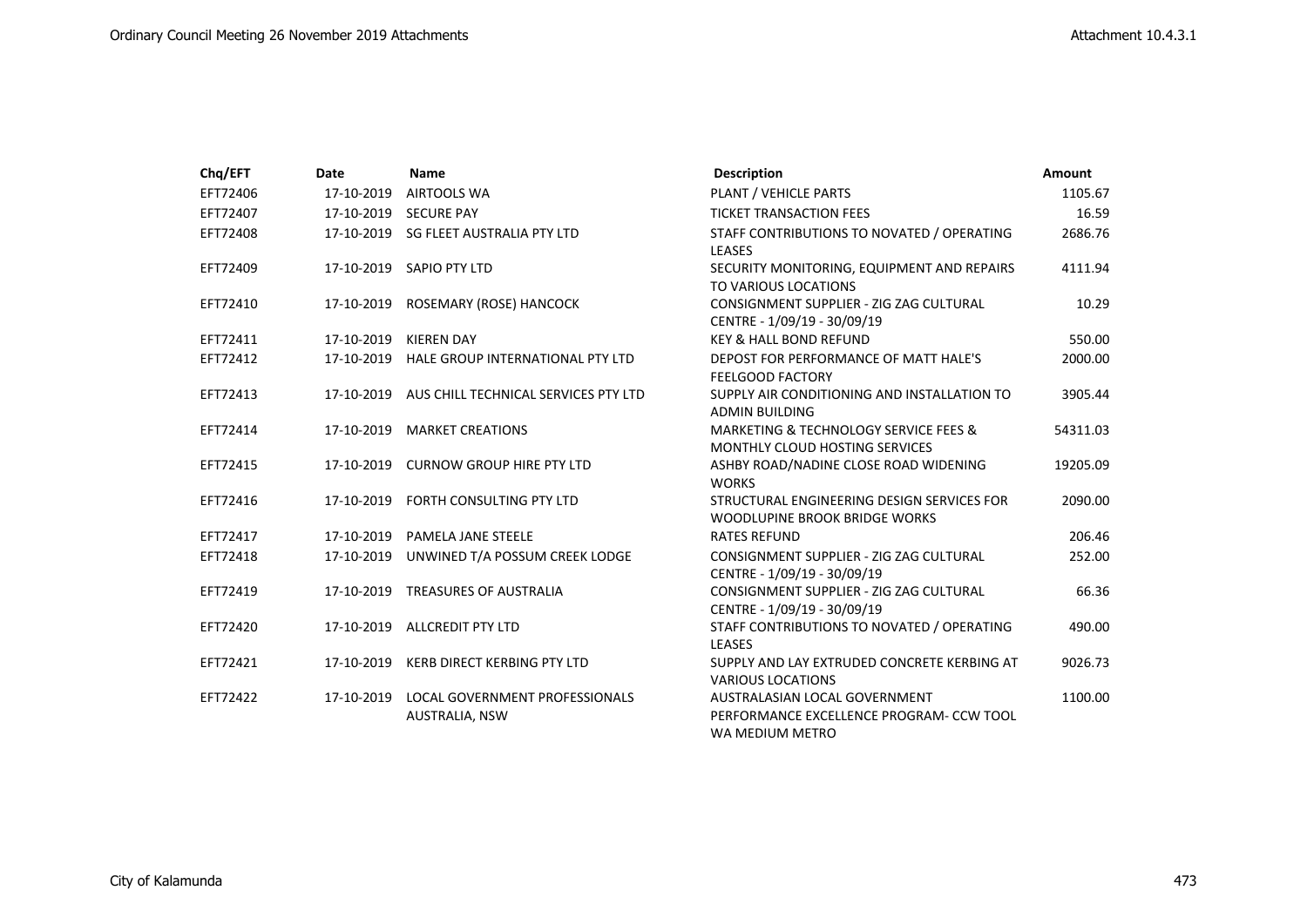| Chq/EFT  | Date       | <b>Name</b>                                                               | <b>Description</b>                                                                        | <b>Amount</b> |
|----------|------------|---------------------------------------------------------------------------|-------------------------------------------------------------------------------------------|---------------|
| EFT72423 | 17-10-2019 | SPICK AND SPAN COMMERCIAL PROPERTY<br><b>MAINTENANCE PTY LTD</b>          | <b>CLEANING SERVICES &amp; CONSUMABLES FOR VARIOUS</b><br><b>LOCATIONS</b>                | 6237.48       |
| EFT72424 | 17-10-2019 | NORMA KAY                                                                 | <b>HALL BOND REFUND</b>                                                                   | 400.00        |
| EFT72425 | 17-10-2019 | <b>ENTIRE FIRE MANAGEMENT</b>                                             | FIREBREAK MAINTENANCE AT VARIOUS LOCATIONS                                                | 25671.80      |
| EFT72426 |            | 17-10-2019 COCKBURN PARTY HIRE                                            | PALLET FURNITURE HIRE FOR UGLY TO BEAUTIFUL<br>POP-UP EVENT - PERTH HILLS SPRING FESTIVAL | 1653.52       |
| EFT72427 |            | 17-10-2019 SALLY EDMONDS ART                                              | CONSIGNMENT SUPPLIER - ZIG ZAG CULTURAL<br>CENTRE - 1/09/19 - 30/09/19                    | 84.00         |
| EFT72428 |            | 17-10-2019 NATURES ART FINE CRAFTS                                        | CONSIGNMENT SUPPLIER - ZIG ZAG CULTURAL<br>CENTRE - 1/09/19 - 30/09/19                    | 54.60         |
| EFT72429 | 17-10-2019 | DOWSING GROUP PTY LTD                                                     | SUPPLY & LAY CONCRETE PATHWAY MAINTENANCE<br>& MISC. WORKS AT VARIOUS LOCATIONS           | 12046.53      |
| EFT72430 |            | 17-10-2019 KELLOCK NOMINEES PTY LTD T/A KALAMUNDA'S<br><b>JOLLY FRYER</b> | FISH AND CHIPS SERVES FOR ATTENDEES AT POPUP<br><b>MOVIE NIGHT</b>                        | 810.00        |
| EFT72431 |            | 17-10-2019 SETS ENTERPRISES                                               | DELIVERY OF DRIVE VEHICLES UNDER OPERATIONAL<br><b>CONDITIONS FOR FIRE SERVICES</b>       | 2920.00       |
| EFT72432 |            | 17-10-2019 ALASTAIR TAYLOR                                                | CONSIGNMENT SUPPLIER - ZIG ZAG CULTURAL<br>CENTRE - 1/09/19 - 30/09/19                    | 12.18         |
| EFT72433 |            | 17-10-2019 SYLVANA DOUGLAS                                                | CONSIGNMENT SUPPLIER - ZIG ZAG CULTURAL<br>CENTRE - 1/09/19 - 30/09/19                    | 14.00         |
| EFT72434 | 17-10-2019 | NYUNGAR.COM ( NEVILLE COLLARD )                                           | CULTURAL WALKS DURING THE PERTH HILLS SPRING<br><b>FESTIVAL</b>                           | 800.00        |
| EFT72435 | 17-10-2019 | SERPENTINE SPRING WATER                                                   | SPRING WATER SUPPLIES FOR ZIG ZAG CULTURAL<br><b>CENTRE</b>                               | 31.50         |
| EFT72436 | 17-10-2019 | ASPIRE PERFORMANCE TRAINING                                               | SAFETY CONVERSATIONS TRAINING FOR ASSETT<br><b>SERVICES TEAM</b>                          | 12760.00      |
| EFT72437 | 17-10-2019 | <b>MAHARI</b>                                                             | CONSIGNMENT SUPPLIER - ZIG ZAG CULTURAL<br>CENTRE - 1/09/19 - 30/09/19                    | 140.00        |
| EFT72438 |            | 17-10-2019 SCIENCE ALIVE                                                  | SCHOOL HOLIDAY SESSION WITH SCIENCE ALIVE -<br>WEIRD WATER AT HIGH WYCOMBE LIBRARY        | 825.00        |
| EFT72439 | 17-10-2019 | <b>GREG J PARSONS - GREG'S CINEMAS</b>                                    | PERTH HILLS SPRING FESTIVAL MOVIE SCREENING @<br>UGLY TO BEAUTIFUL MARQUEE                | 1221.00       |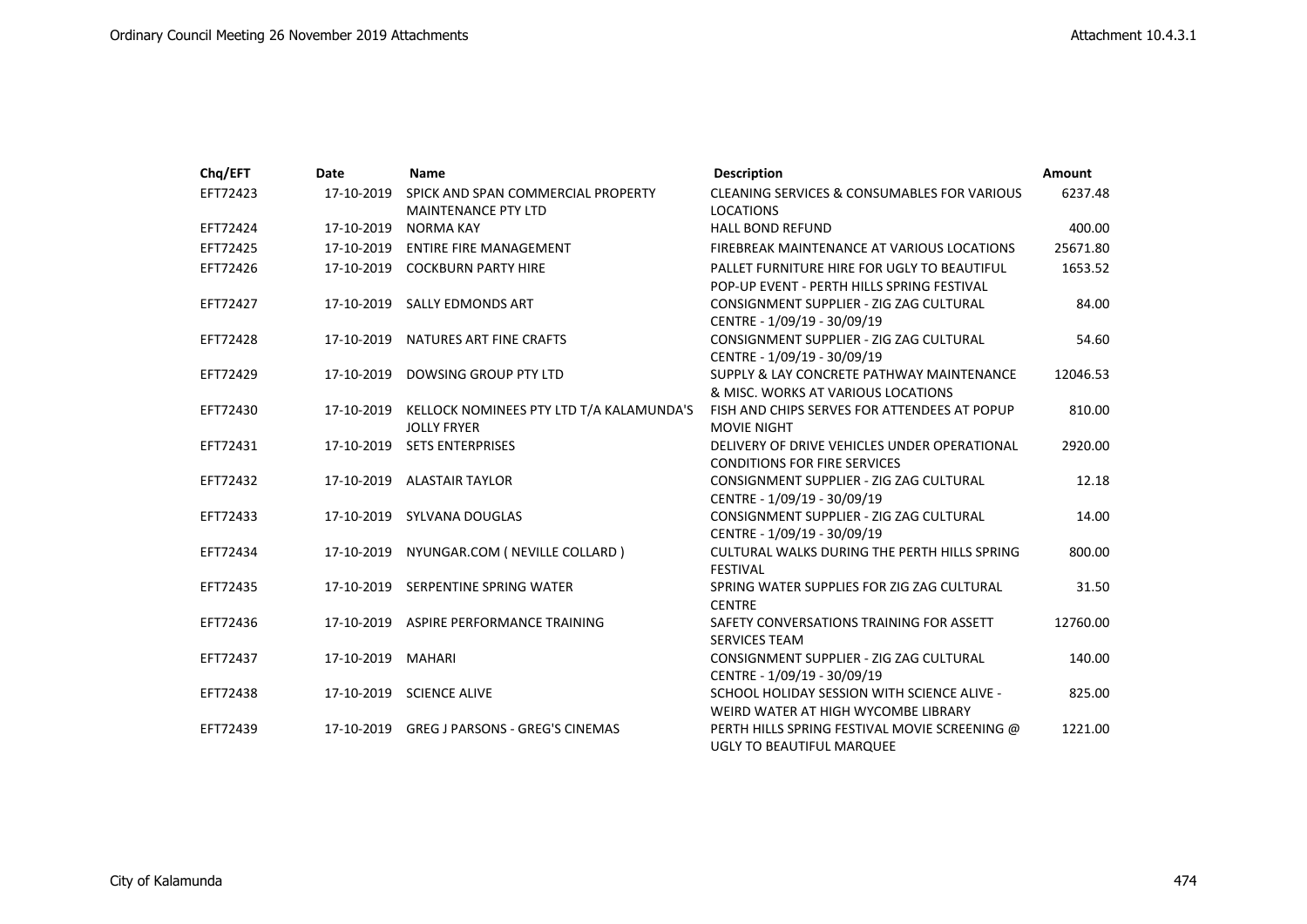| Chq/EFT  | Date       | <b>Name</b>                                                       | <b>Description</b>                                                                       | Amount   |
|----------|------------|-------------------------------------------------------------------|------------------------------------------------------------------------------------------|----------|
| EFT72440 | 17-10-2019 | INDUSTRIAL RECRUITMENT PARTNERS (IRP) PTY<br><b>LTD</b>           | HIRE OF TEMPORARY STAFF FOR DEPOT / ADMIN                                                | 28169.44 |
| EFT72441 | 17-10-2019 | <b>BATSHEVA BERNSTEIN</b>                                         | CONSIGNMENT SUPPLIER - ZIG ZAG CULTURAL<br>CENTRE - 1/09/19 - 30/09/19                   | 30.45    |
| EFT72442 |            | 17-10-2019 GLEN FLOOD GROUP PTY LTD T/A GFG TEMP<br><b>ASSIST</b> | LANDSCAPE ARCHITECT SUPPORT FOR VARIOUS<br><b>LOCATIONS</b>                              | 14011.99 |
| EFT72443 |            | 17-10-2019 PAULINE NICE PHOTOGRAPHY                               | CONSIGNMENT SUPPLIER - ZIG ZAG CULTURAL<br>CENTRE - 1/09/19 - 30/09/19                   | 71.40    |
| EFT72444 |            | 17-10-2019 WATERLOGIC AUSTRALIA PTY LTD                           | ADMIN & DEPOT BUILDINGS - PROVIDE WATER &<br><b>BOILER UNIT SERVICES</b>                 | 607.20   |
| EFT72445 |            | 17-10-2019 PURJUS LEATHER                                         | CONSIGNMENT SUPPLIER - ZIG ZAG CULTURAL<br>CENTRE - 1/09/19 - 30/09/19                   | 49.00    |
| EFT72446 |            | 17-10-2019 SARAH CARLTON ART                                      | CONSIGNMENT SUPPLIER - ZIG ZAG CULTURAL<br>CENTRE - 1/09/19 - 30/09/19                   | 38.50    |
| EFT72447 |            | 17-10-2019 COULSON LEGAL                                          | <b>LEGAL EXPENSES</b>                                                                    | 495.00   |
| EFT72448 |            | 17-10-2019 JESSE & AMY PEAKALL                                    | <b>RATES REFUND</b>                                                                      | 1378.20  |
| EFT72449 |            | 17-10-2019 MOIRA SMITH                                            | PERFORMANCE OF 'PATSY CLINE' TRIBUTE FOR<br><b>MORNING MUSIC</b>                         | 500.00   |
| EFT72450 |            | 17-10-2019 K & N CHARTERS                                         | CHARTER BUS FOR YAK VISIT TO PARLIAMENT HOUSE                                            | 220.00   |
| EFT72451 |            | 17-10-2019 N D ENGINEERING ENTERPRISES PTY LTD                    | MODELLING - KALAMUNDA COMMUNITY CENTRE<br><b>PROJECT REQUIRED</b>                        | 2508.00  |
| EFT72452 |            | 17-10-2019 FREDA OGILVIE                                          | WELCOME TO THE COUNTRY' AT THE COMMUNITY<br><b>BUILDERS CONFERENCE</b>                   | 400.00   |
| EFT72453 |            | 17-10-2019 IRMA FERREIRA                                          | CONSIGNMENT SUPPLIER - ZIG ZAG CULTURAL<br>CENTRE - 19/09/19 - 28/09/19                  | 70.00    |
| EFT72454 |            | 17-10-2019 VALERIE FORREST                                        | CONSIGNMENT SUPPLIER - ZIG ZAG CULTURAL<br>CENTRE - 1/10/19 - 6/10/19 & HALL BOND REFUND | 962.00   |
| EFT72455 |            | 17-10-2019 NAOMI MALCOLM                                          | <b>KEY &amp; HALL BOND REFUND</b>                                                        | 550.00   |
| EFT72456 |            | 17-10-2019 JEAN BAXTER                                            | CONSIGNMENT SUPPLIER - ZIG ZAG CULTURAL<br>CENTRE - 1/10/19 - 6/10/19                    | 145.60   |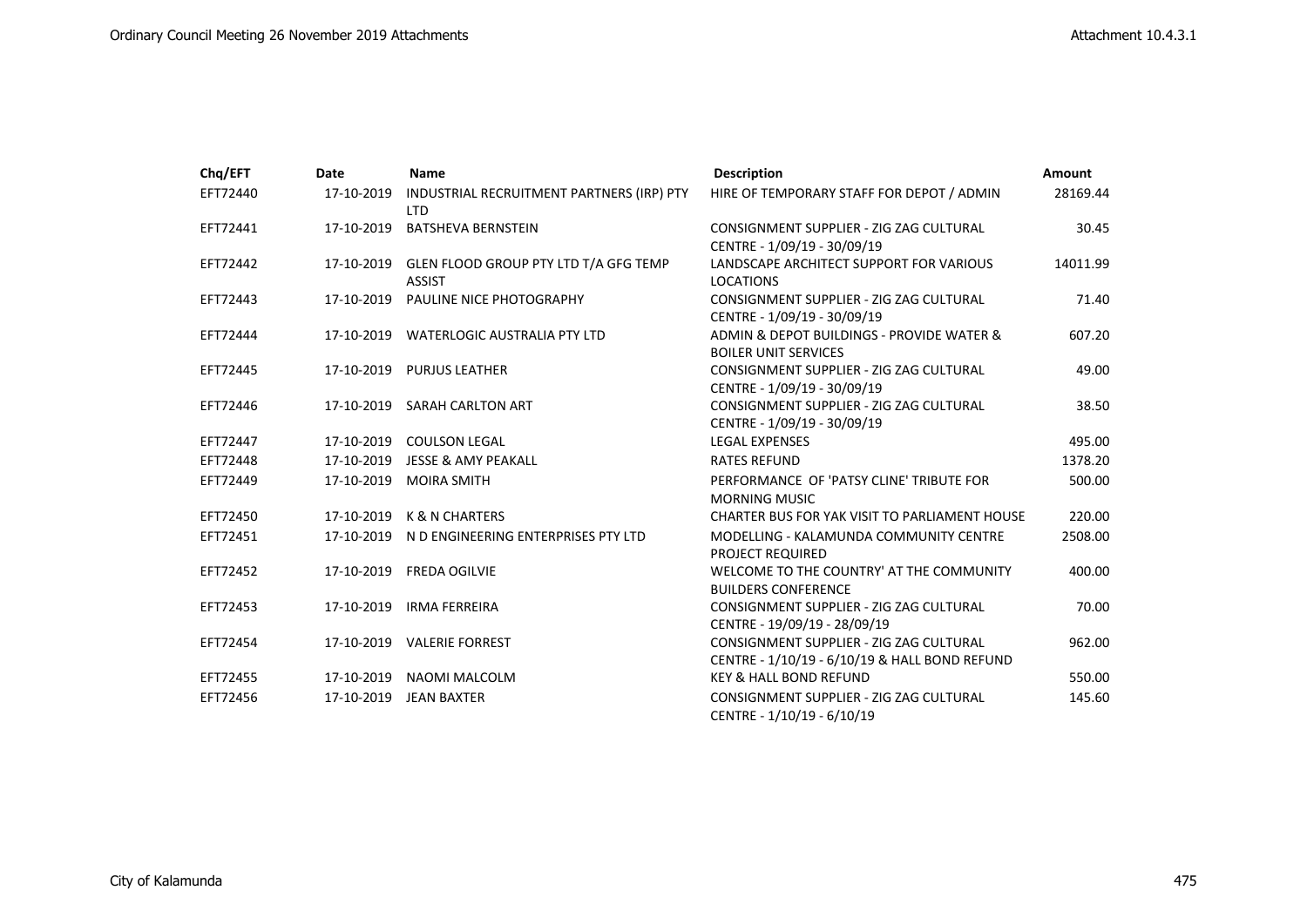| Chq/EFT  | Date             | <b>Name</b>                                                                       | <b>Description</b>                                                                     | <b>Amount</b> |
|----------|------------------|-----------------------------------------------------------------------------------|----------------------------------------------------------------------------------------|---------------|
| EFT72457 | 18-10-2019       | <b>BUILDING COMMISSION - DEPARTMENT OF</b><br>MINES, INDUSTRY REGULATION & SAFETY | BUILDING LEVY - SEPTEMBER 2019 & ADJUSTMENTS<br><b>FROM AUGUST 2019</b>                | 18937.74      |
| EFT72458 | 25-10-2019       | <b>HART SPORT</b>                                                                 | <b>GYM EQUIPMENT SUPPLIES FOR HARTFIELD PARK</b><br><b>RECREATION CENTRE</b>           | 111.90        |
| EFT72459 | 25-10-2019       | SALMAT MEDIAFORCE PTY LTD                                                         | DISTRIBUTION OF FLYERS FOR EVENTS WITHIN THE<br><b>CITY</b>                            | 1134.89       |
| EFT72460 | 25-10-2019       | RICOH AUSTRALIA PTY LTD                                                           | PHOTOCOPYING CHARGES FOR VARIOUS LOCATIONS                                             | 5320.39       |
| EFT72461 | 25-10-2019       | <b>IMAGE EMBROIDERY</b>                                                           | SUPPLY OF UNIFORM FOR VARIOUS STAFF MEMBERS                                            | 511.83        |
| EFT72462 | 25-10-2019       | TOTALLY WORKWEAR                                                                  | SUPPLY OF PROTECTIVE CLOTHING                                                          | 596.86        |
| EFT72463 |                  | 25-10-2019 FOCUS CONSULTING WA PTY LTD                                            | ELECTRICAL CONSULTING SERVICES - SCOTT RESERVE<br><b>OVAL LIGHTING UPGRADE</b>         | 2420.00       |
| EFT72464 |                  | 25-10-2019 COATES HIRE OPERATIONS PTY LTD                                         | PLANT / EQUIPMENT HIRE                                                                 | 556.90        |
| EFT72465 | 25-10-2019       | <b>ECHO NEWSPAPER</b>                                                             | ADVERTISING FOR VARIOUS JOBS / EVENTS                                                  | 4950.00       |
| EFT72466 |                  | 25-10-2019 EASTERN METROPOLITAN REGIONAL COUNCIL<br>(EMRC)                        | DOMESTIC / WASTE CHARGES - RED HILL TIP,<br><b>MATTRESS &amp; TIMBER DISPOSAL FEES</b> | 384618.84     |
| EFT72467 | 25-10-2019       | <b>JASON SIGNMAKERS</b>                                                           | <b>SIGNAGE SUPPLIES</b>                                                                | 1833.70       |
| EFT72468 | 25-10-2019 RAECO |                                                                                   | STATIONERY / OFFICE SUPPLIES                                                           | 142.89        |
| EFT72469 |                  | 25-10-2019 SONIC HEALTHPLUS (KINETIC HEALTH GROUP<br>LTD)                         | PREPLACEMENT MEDICALS / BASELINE HEARING<br><b>TESTS</b>                               | 479.60        |
| EFT72470 | 25-10-2019       | SYNERGY                                                                           | <b>POWER CHARGES</b>                                                                   | 4300.05       |
| EFT72471 | 25-10-2019       | LGIS WORKCARE SCHEME                                                              | LGIS WORKCARE INSURANCE - INSTALMENT 2 -<br>30/06/19 - 30/06/20                        | 141267.00     |
| EFT72472 | 25-10-2019       | <b>LGIS LIABILITY SCHEME</b>                                                      | LGIS LIABILITY INSURANCE - INSALLMENT 2 -<br>30/06/19 - 30/06/20                       | 144568.05     |
| EFT72473 | 25-10-2019       | <b>COCKBURN CEMENT</b>                                                            | ROAD / FOOTPATH MATERIALS                                                              | 1117.34       |
| EFT72474 | 25-10-2019       | <b>WINC AUSTRALIA PTY LTD</b>                                                     | STATIONERY / OFFICE SUPPLIES                                                           | 256.79        |
| EFT72475 | 25-10-2019       | <b>BLADON WA PTY LTD</b>                                                          | <b>OFFICE SUPPLIES</b>                                                                 | 184.25        |
| EFT72476 |                  | 25-10-2019 FULTON HOGAN INDUSTRIES PTY LTD                                        | ROAD MATERIALS FOR VARIOUS LOCATIONS                                                   | 2604.45       |
| EFT72477 | 25-10-2019       | <b>BUCHER MUNICIPAL PTY LTD</b>                                                   | PLANT / VEHICLE PARTS                                                                  | 4228.46       |
| EFT72478 | 25-10-2019       | <b>BRIDGESTONE AUSTRALIA LTD</b>                                                  | PLANT / VEHICLE PARTS                                                                  | 931.40        |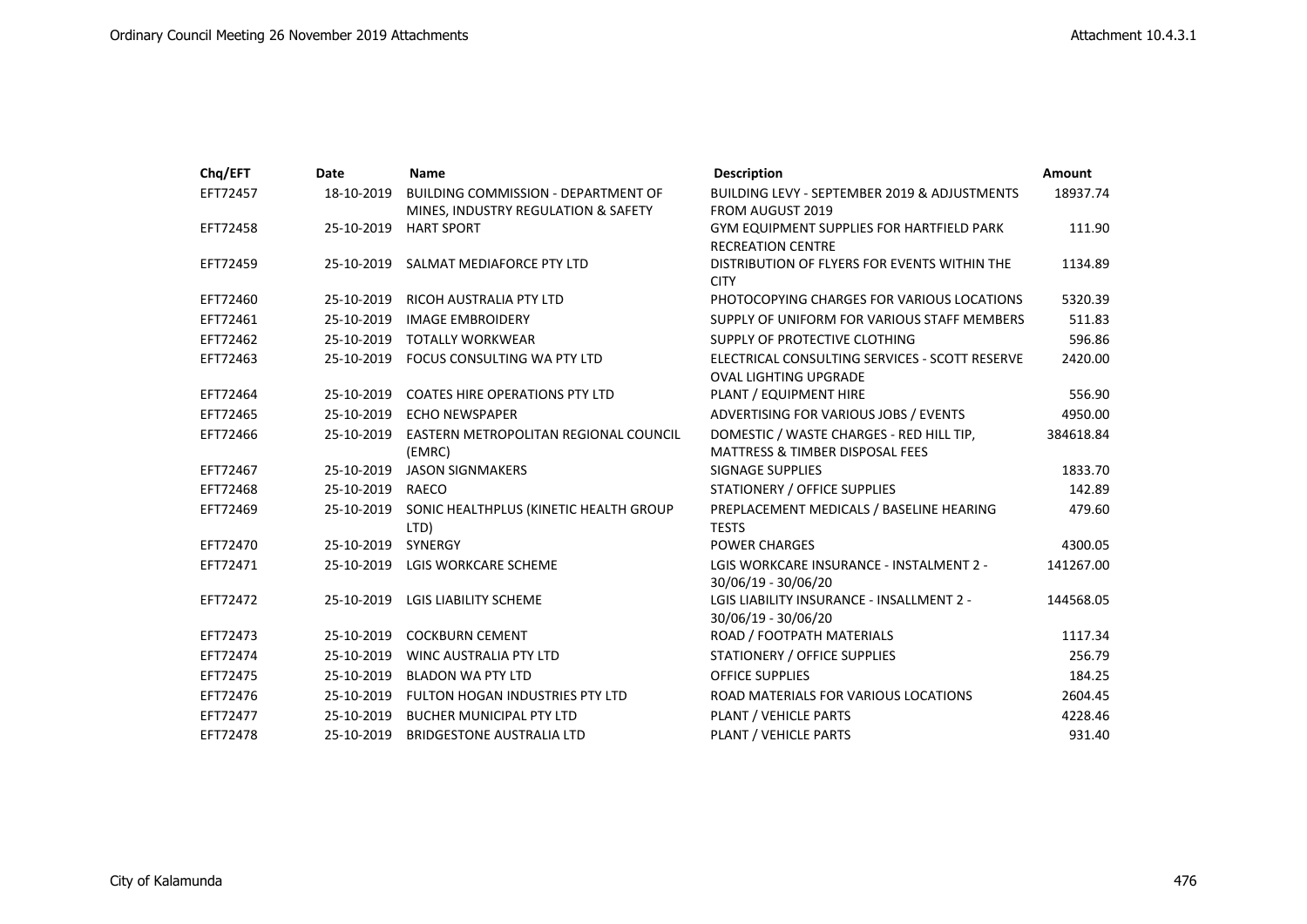| Chq/EFT  | Date       | <b>Name</b>                                                              | <b>Description</b>                                                                                                                                | <b>Amount</b> |
|----------|------------|--------------------------------------------------------------------------|---------------------------------------------------------------------------------------------------------------------------------------------------|---------------|
| EFT72479 | 25-10-2019 | <b>HOSEMASTERS</b>                                                       | PLANT / VEHICLE PARTS                                                                                                                             | 365.57        |
| EFT72480 | 25-10-2019 | J BLACKWOOD & SON LIMITED                                                | PROTECTIVE WEAR / SUPPLIES                                                                                                                        | 4458.58       |
| EFT72481 |            | 25-10-2019 SLATER GARTRELL SPORTS                                        | REPLACEMENT OF ONE SYNTHETIC WICKET AND THE<br>REPAIR OF ANOTHER AT HARTFIELD RESERVE                                                             | 5071.00       |
| EFT72482 | 25-10-2019 | <b>BIBBULMUN TRACK FOUNDATION</b>                                        | MERCHANDISE SUPPLIES FOR RESALE AT THE ZIG<br><b>ZAG CULTURAL CENTRE</b>                                                                          | 1130.50       |
| EFT72483 |            | 25-10-2019 CAT WELFARE SOCIETY INC                                       | CAT HAVEN REHOMING OF UNCLAIMED CATS FROM<br>THE CITYS POUND                                                                                      | 88.00         |
| EFT72484 | 25-10-2019 | <b>MARTIN'S TRAILER PARTS</b>                                            | PLANT / VEHICLE PARTS                                                                                                                             | 8.80          |
| EFT72485 |            | 25-10-2019 LANDMARK OPERATIONS LTD                                       | <b>CHEMICALS &amp; SUPPLIES</b>                                                                                                                   | 2927.61       |
| EFT72486 | 25-10-2019 | TOTAL PACKAGING (WA) PTY LTD                                             | SUPPLY OF DOG LITTER BAGS                                                                                                                         | 858.00        |
| EFT72487 | 25-10-2019 | WA HINO SALES & SERVICE                                                  | PLANT / VEHICLE PARTS                                                                                                                             | 679.63        |
| EFT72488 | 25-10-2019 | LOCAL GOVERNMENT PROFESSIONALS<br>AUSTRALIA (WA DIVISION)                | 2019 - 2020 MEMBERSHIPS FOR STAFF                                                                                                                 | 901.00        |
| EFT72489 | 25-10-2019 | DEPARTMENT OF FIRE AND EMERGENCY<br>SERVICES (DFES)                      | 50% COST SHARING FOR THE COMMUNITY FIRE<br>MANAGER FOR THE PERIOD 28/06/19 - 26/09/19 AS<br>PER THE MOU BETWEEN DFES AND THE CITY OF<br>KALAMUNDA | 19851.81      |
| EFT72490 | 25-10-2019 | ACCESS ICON PTY LTD T/A CASCADA                                          | DRAINAGE SUPPLIES FOR VARIOUS LOCATIONS                                                                                                           | 3289.15       |
| EFT72491 | 25-10-2019 | <b>CABCAR PTY LTD</b>                                                    | SUPPLY & INSTALLATION OF COMMUNICATIONS<br><b>EQUIPMENT TO 5 VEHICLES</b>                                                                         | 2543.00       |
| EFT72492 | 25-10-2019 | PACIFIC SAFETY WEAR                                                      | SUPPLY OF SAFETY EQUIPMENT                                                                                                                        | 1195.15       |
| EFT72493 | 25-10-2019 | KEVREK (AUSTRALIA) PTY LTD                                               | PLANT / VEHICLE PARTS                                                                                                                             | 267.41        |
| EFT72494 | 25-10-2019 | LIFTING BY DESIGN PTY LTD                                                | <b>PLANT / VEHICLE PARTS</b>                                                                                                                      | 369.60        |
| EFT72495 | 25-10-2019 | <b>LGIS PROPERTY</b>                                                     | LGIS PROPERTY INSURANCE - INSTALMENT 2 -<br>30/06/19 - 30/06/20                                                                                   | 106453.30     |
| EFT72496 | 25-10-2019 | <b>QUICK CORPORATE AUST PTY LTD</b>                                      | <b>STATIONERY &amp; OFFICE SUPPLIES</b>                                                                                                           | 2887.59       |
| EFT72497 | 25-10-2019 | <b>WREN OIL</b>                                                          | WASTE OIL RECYCLING - DISPOSAL FEES                                                                                                               | 16.50         |
| EFT72498 | 25-10-2019 | WEST COAST SPORTING SURFACES T/A WEST<br><b>COAST SYNTHETIC SURFACES</b> | FORRESTFIELD TENNIS CLUB COURT REPAIR AND<br><b>RESURFACING WORKS</b>                                                                             | 55550.00      |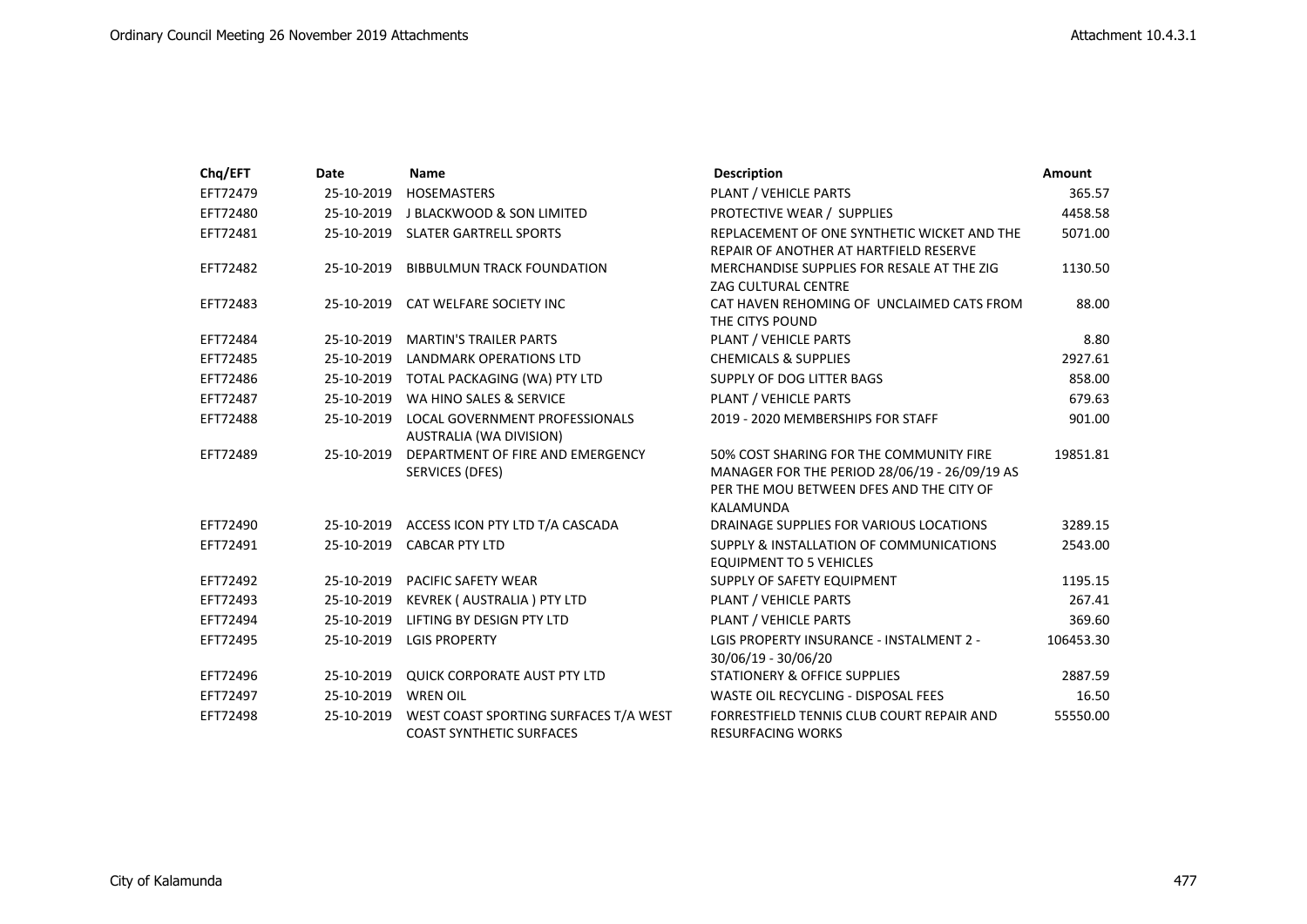| Chq/EFT  | Date       | Name                                                        | <b>Description</b>                                                                                                                                              | <b>Amount</b> |
|----------|------------|-------------------------------------------------------------|-----------------------------------------------------------------------------------------------------------------------------------------------------------------|---------------|
| EFT72499 | 25-10-2019 | LOCK, STOCK & FARRELL LOCKSMITH PTY LTD                     | PADLOCKS / KEYS SUPPLIES                                                                                                                                        | 1698.79       |
| EFT72500 | 25-10-2019 | PARKERS YELLOWMETAL PTY LTD T/A METAL<br><b>WORKS PERTH</b> | <b>BOLLARD REPAIRS / MAINTENANCE</b>                                                                                                                            | 1650.00       |
| EFT72501 | 25-10-2019 | SAFEMASTER SAFETY PRODUCTS PTY LTD                          | ANCHOR POINT TESTING & REPAIRS AT VARIOUS<br><b>LOCATIONS</b>                                                                                                   | 3190.00       |
| EFT72502 | 25-10-2019 | <b>G FORCE PRINTING</b>                                     | SUPPLY OF PRINTED STATIONERY STOCK                                                                                                                              | 1741.41       |
| EFT72503 | 25-10-2019 | <b>T-QUIP</b>                                               | PLANT / VEHICLE PARTS                                                                                                                                           | 226.10        |
| EFT72504 | 25-10-2019 | <b>HYDROQUIP PUMPS</b>                                      | BORES, WELLS AND PUMPS - SUPPLY, SERVICE AND<br><b>REPAIRS OF THE CITY'S BORE</b>                                                                               | 10473.10      |
| EFT72505 | 25-10-2019 | ABAXA (WH LOCATION SERVICES)                                | SUPPLY UNDERGROUND SERVICE LOCATIONS AT<br><b>VARIOUS LOCATIONS</b>                                                                                             | 6880.50       |
| EFT72506 | 25-10-2019 | DIRECT TRADES SUPPLY PTY LTD                                | <b>HARDWARE SUPPLIES</b>                                                                                                                                        | 1194.45       |
| EFT72507 | 25-10-2019 | VERMEER (WA & NT)                                           | PLANT / VEHICLE PARTS                                                                                                                                           | 702.45        |
| EFT72508 | 25-10-2019 | MAYDAY EARTHMOVING                                          | PLANT AND EQUIPMENT HIRE                                                                                                                                        | 5720.00       |
| EFT72509 | 25-10-2019 | ELECTRICITY NETWORKS CORP T/A WESTERN<br><b>POWER</b>       | 31 BAILEY ROAD LESMURDIE MP187037 -<br>STREETLIGHT INSTALLATION REF:6LSLC9                                                                                      | 2410.00       |
| EFT72510 |            | 25-10-2019 WEBSITE WEED & PEST PTY LTD                      | WEED CONTROL AT VARIOUS LOCATIONS                                                                                                                               | 24363.31      |
| EFT72511 |            | 25-10-2019 CASTLEDINE & CASTLEDINE DESIGNERS                | DESIGN / ARTWORK & PRINTING OF MAIDA VALE<br><b>RESERVE MASTER PLAN</b>                                                                                         | 520.00        |
| EFT72512 | 25-10-2019 | <b>BOYA EQUIPMENT PTY LTD</b>                               | PLANT / VEHICLE PARTS                                                                                                                                           | 336.41        |
| EFT72513 |            | 25-10-2019 HW & ASSOCIATES                                  | REVIEW OF AMEMDED DRAWINGS FOR LIBRARY RE-<br><b>ROOF</b>                                                                                                       | 440.00        |
| EFT72514 | 25-10-2019 | THE PERTH MINT AUSTRALIA                                    | ORDER FOR 2019 AUSTRALIAN CITIZENSHIP \$1 COINS                                                                                                                 | 613.80        |
| EFT72515 | 25-10-2019 | <b>360 ENVIRONMENTAL PTY LTD</b>                            | PREPARATION OF DETAIL SITE INVESTIGATIONS FOR<br>BRAND RD AND WATER MONITORING AT LEDGER RD<br>AND DAWSON RD CONTAMINATED SITES - PERIOD<br>01/09/19 - 30/09/19 | 2876.50       |
| EFT72516 |            | 25-10-2019 KLEEN WEST DISTRIBUTORS                          | SUPPLY OF CLEANING FLUID                                                                                                                                        | 543.29        |
| EFT72517 |            | 25-10-2019 SUPERSEALING PTY LTD                             | CRACKSEAL BLACK ASPHALT ON NORM SADLER<br>RECREATION CENTRE ACCESS ROAD                                                                                         | 5357.00       |
| EFT72518 |            | 25-10-2019 APOLLO FABRICATIONS                              | <b>HOOK LIFT BIN REPAIR</b>                                                                                                                                     | 1375.00       |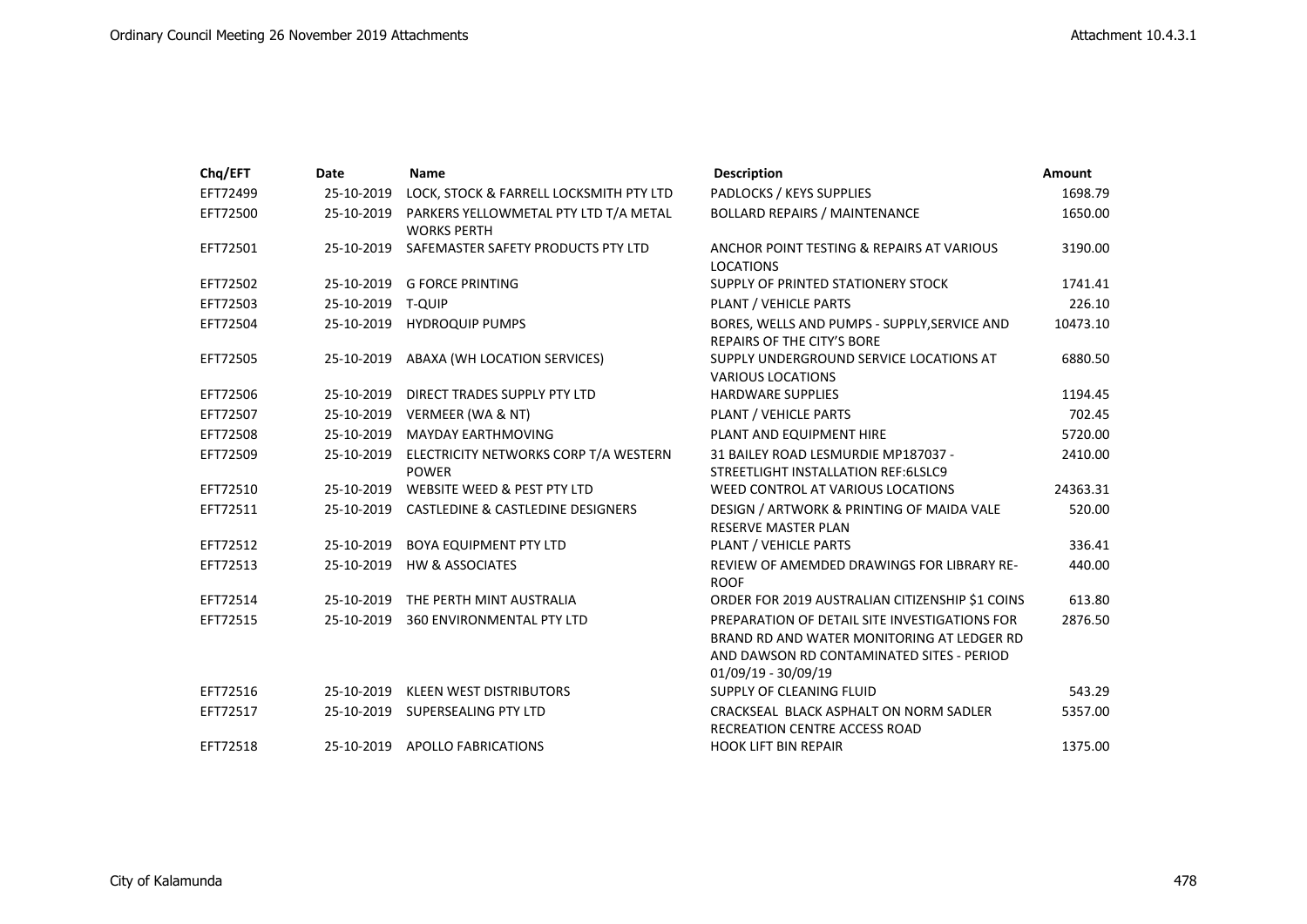| Chq/EFT  | Date       | <b>Name</b>                                              | <b>Description</b>                                                                                                                              | <b>Amount</b> |
|----------|------------|----------------------------------------------------------|-------------------------------------------------------------------------------------------------------------------------------------------------|---------------|
| EFT72519 | 25-10-2019 | LOCHNESS LANDSCAPE SERVICES                              | MOWING OF VARIOUS RESERVES - SEPTEMBER 2019                                                                                                     | 29859.70      |
| EFT72520 | 25-10-2019 | WEST COAST SHADE PTY LTD ATF THE WEST                    | SUPPLY, FABRICATE AND INSTALL REPLACEMENT                                                                                                       | 6941.00       |
|          |            | <b>COAST SHADE TRUST</b>                                 | SHADE SAILS - AZALEA GARDENS & TILIA COURT<br><b>RESERVE</b>                                                                                    |               |
| EFT72521 | 25-10-2019 | <b>BOWDEN TREE CONSULTANCY</b>                           | ARBORICULTURAL CONSULTANCY / ASSESSMENT                                                                                                         | 1452.00       |
| EFT72522 | 25-10-2019 | CONTRAFLOW                                               | TRAFFIC MANAGEMENT FOR VARIOUS LOCATIONS                                                                                                        | 59177.85      |
| EFT72523 | 25-10-2019 | <b>ACCESS OFFICE INDUSTRIES</b>                          | <b>LIBRARY SUPPLIES</b>                                                                                                                         | 610.23        |
| EFT72524 | 25-10-2019 | FUJI XEROX AUSTRALIA PTY LTD                             | PHOTOCOPYING CHARGES                                                                                                                            | 262.43        |
| EFT72525 | 25-10-2019 | <b>BUSINESS BASE</b>                                     | SUPPLY OF OFFICE FURNTIURE AND EQUIPMENT FOR<br><b>VARIOUS LOCATIONS</b>                                                                        | 5951.00       |
| EFT72526 | 25-10-2019 | <b>RYAN LEE ADAMS</b>                                    | <b>RATES REFUND</b>                                                                                                                             | 604.00        |
| EFT72527 | 25-10-2019 | EAE HOLDINGS P/L T/A STANLEE WA                          | <b>CATERING / KITCHEN SUPPLIES</b>                                                                                                              | 335.93        |
| EFT72528 | 25-10-2019 | <b>REMONDIS AUSTRALIA PTY LTD</b>                        | COLLECTION AND RECYCLING OF CARDBOARD AT<br><b>VARIOUS LOCATIONS</b>                                                                            | 1767.70       |
| EFT72529 | 25-10-2019 | DYMOCKS PERTH PTY LTD T/A DYMOCKS<br><b>MIDLAND</b>      | <b>LIBRARY SUPPLIES</b>                                                                                                                         | 549.13        |
| EFT72530 | 25-10-2019 | DONALD VEAL CONSULTANTS                                  | HALE ROAD AND DAWSON AVENUE ROUNDABOUT<br><b>DESIGN ROAD SAFETY AUDIT</b>                                                                       | 3740.00       |
| EFT72531 | 25-10-2019 | DATATEL COMMUNICATIONS PTY LTD T/A ETTIS                 | ANNUAL TAGGING AND TESTING OF ELECTIRICAL<br>APPLIANCES AT VARIOUS LOCATIONS                                                                    | 2210.34       |
| EFT72532 | 25-10-2019 | JTAGZ PTY LTD                                            | SUPPLY OF DOG REGISTRATION TAGS                                                                                                                 | 1391.50       |
| EFT72533 | 25-10-2019 | NATURAL AREA MANAGEMENT & SERVICES                       | SUPPLY AND DELIVERY OF NATIVE PLANTS FOR THE<br><b>COMMUNITY GROUP REVEGETATION PROGRAM &amp;</b><br>WEED CONTROL SERVICES AT VARIOUS LOCATIONS | 36817.55      |
| EFT72534 | 25-10-2019 | TALIS CONSULTANTS PTY LTD ATF TALIS UNIT<br><b>TRUST</b> | CONSULTING SERVICES - FAUNA ASSESSMENT<br><b>WALLISTON TRANSFER STATION</b>                                                                     | 4637.53       |
| EFT72535 | 25-10-2019 | SUEZ RECYCLING & RECOVERY (PERTH) PTY LTD                | <b>BULK BIN SERVICES FOR GREEN AND MIXED WASTE</b><br><b>COLLECTIONS AND DISPOSAL</b>                                                           | 1309.42       |
| EFT72536 | 25-10-2019 | <b>ZIRCODATA PTY LTD</b>                                 | MONTHLY OFFSITE STORAGE FEES                                                                                                                    | 1232.39       |
| EFT72537 |            | 25-10-2019 SPRAYLINE SPRAYING EQUIPMENT                  | SUPPLY & DELIVERY OF SPRAYING EQUIPMENT                                                                                                         | 826.32        |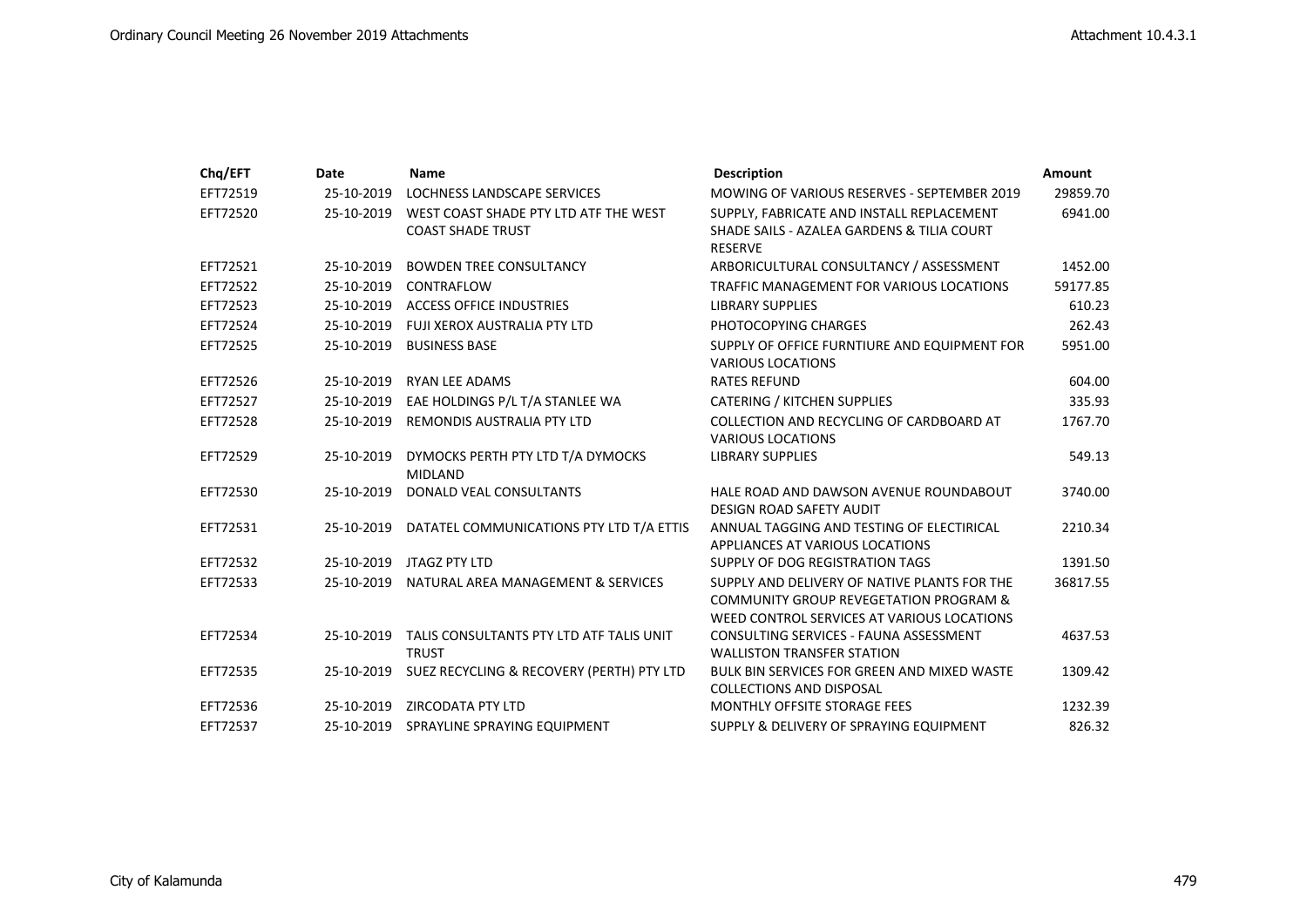| Chq/EFT  | Date       | <b>Name</b>                                                             | <b>Description</b>                                                                                                  | <b>Amount</b> |
|----------|------------|-------------------------------------------------------------------------|---------------------------------------------------------------------------------------------------------------------|---------------|
| EFT72538 | 25-10-2019 | DAYTONE PRINTING PTY LTD                                                | PRINTING OF BROCHURES / INVITES FOR VARIOUS<br><b>LOCATIONS</b>                                                     | 1112.10       |
| EFT72539 | 25-10-2019 | <b>ALLPET PRODUCTS</b>                                                  | DOG / CAT FOOD AND KITTY LITTER FOR ANIMAL<br><b>POUND</b>                                                          | 278.82        |
| EFT72540 | 25-10-2019 | WEST TIP WASTE CONTROL PTY LTD                                          | REMOVAL & PROCESSING OF GULLY EDUCTING                                                                              | 52870.42      |
| EFT72541 | 25-10-2019 | <b>SKATE SCULPTURE</b>                                                  | HARTFIELD PARK SKATE PARK - REPAIRS TO RAMPS<br>AND RESURFACING OF ENTIRE AREA                                      | 14765.60      |
| EFT72542 | 25-10-2019 | J. PRESTIPINO BUILDING DESIGNS PTY LTD                                  | PROPOSED UPGRADE WORKS FOR 2 BUS STOPS                                                                              | 1947.00       |
| EFT72543 | 25-10-2019 | BLUE STEEL ENTERPRISES PTY LTD T/A<br>FRONTLINE FIRE & RESCUE EQUIPMENT | MAINTENANCE OF FIRE AND RESCUE EQUIPMENT                                                                            | 117.70        |
| EFT72544 | 25-10-2019 | <b>QUALITY PRESS</b>                                                    | PRINTING OF BROCHURES FOR 2019 PERTH HILLS<br>SPRING FESTIVAL                                                       | 1957.68       |
| EFT72545 | 25-10-2019 | <b>INSTANT WASTE MANAGEMENT</b>                                         | WASTE TRANSPORTATION SERVICES, HOOK LIFT BINS<br>- WALLISTON TRANSFER STATION                                       | 8910.00       |
| EFT72546 | 25-10-2019 | <b>BLUE FORCE PTY LTD</b>                                               | SUPPLY / INSTALLATION & MAINTAINENCE OF<br><b>SECURITY SERVICES</b>                                                 | 1424.50       |
| EFT72547 | 25-10-2019 | MENZIES CIVIL AUSTRALIA PTY LTD                                         | BOOLIGAL STREET, LESMURDIE DRAINAGE UPGRADE                                                                         | 3893.96       |
| EFT72548 | 25-10-2019 | ALL IMPACT PTY LTD T/A DMI SIGNS                                        | <b>CORFLUTE SIGNS FOR COMMUNITY BUILDERS</b><br>CONFERENCE FOR KALAMUNDA PERFORMING ARTS<br><b>CENTRE PROMOTION</b> | 315.44        |
| EFT72549 | 25-10-2019 | <b>GLAISTER ROSS PARTNERSHIP</b>                                        | <b>QUANTITY SURVEYING FOR LAND AQUISITION AT 2</b><br><b>LOCATIONS</b>                                              | 1375.00       |
| EFT72550 | 25-10-2019 | <b>WESTERN TREE RECYCLERS</b>                                           | <b>GREEN WASTE PROCESSING SERVICES AT</b><br><b>WALLISTON TRANSFER STATION</b>                                      | 13179.10      |
| EFT72551 | 25-10-2019 | <b>CORSIGN WA PTY LTD</b>                                               | SUPPLIES OF SIGNAGE AND RELATED EQUIPMENT                                                                           | 7763.58       |
| EFT72552 | 25-10-2019 | <b>MANAGED RECHARGE</b>                                                 | HYDROGEOLOGICAL SUPERVISION OF DRILLING AND<br>INSTALLATION OF INJECTION BORES AT HARTFIELD<br><b>PARK</b>          | 9999.66       |
| EFT72553 | 25-10-2019 | <b>URBAQUA LTD</b>                                                      | WATTLE GROVE SOUTH - FIELDWORK - SURFACE<br>WATER SAMPLING & GROUNDWATER MONITORING                                 | 9911.00       |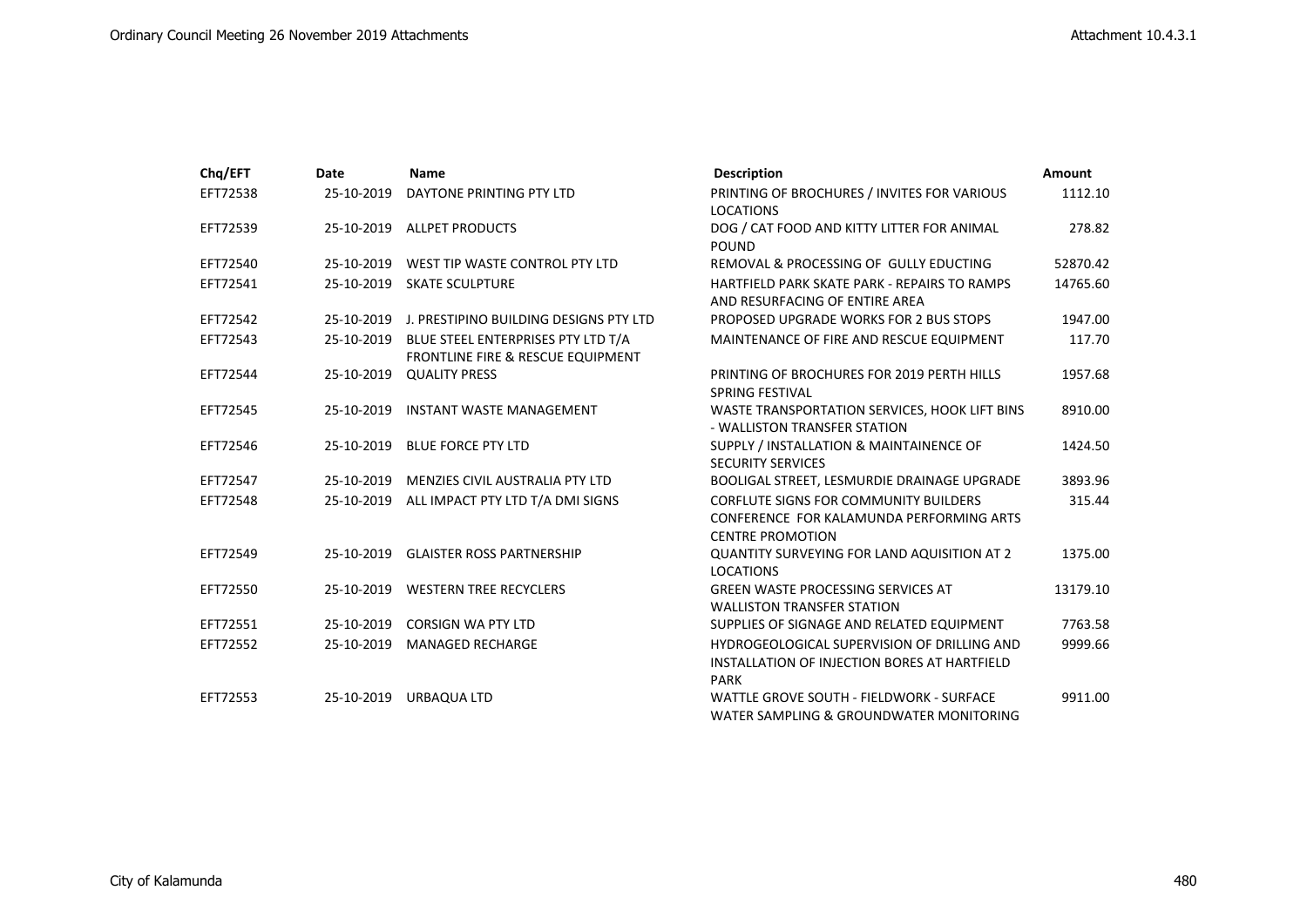| Chq/EFT  | Date       | <b>Name</b>                                                            | <b>Description</b>                                                                                                                                                                       | <b>Amount</b> |
|----------|------------|------------------------------------------------------------------------|------------------------------------------------------------------------------------------------------------------------------------------------------------------------------------------|---------------|
| EFT72554 | 25-10-2019 | HORIZON WEST LANDSCAPE & IRRIGATION PTY<br><b>LTD</b>                  | <b>BIBBLUMUM TRACK MAINTENANCE WORKS -</b><br>SEPTEMBER 2019 & FORTNIGHTLY WATERING                                                                                                      | 1353.00       |
|          |            |                                                                        | SERVICES AT VARIOUS LOCATIONS                                                                                                                                                            |               |
| EFT72555 | 25-10-2019 | LEARNING DISCOVERY AS TRUSTEE FOR ENCORE<br><b>DISCRETIONARY TRUST</b> | VARIETY BOOK PACKS FOR KALAMUNDA LIBRARY                                                                                                                                                 | 115.00        |
| EFT72556 | 25-10-2019 | ILLION AUSTRALIA PTY LTD T/A ILLION<br><b>TENDERLINK</b>               | ADVERTISING OF VARIOUS TENDERS                                                                                                                                                           | 1771.00       |
| EFT72557 | 25-10-2019 | TENNANT AUSTRALIA PYT LTD                                              | <b>BRAND ROAD LANDFILL AUDIT</b>                                                                                                                                                         | 1081.43       |
| EFT72558 | 25-10-2019 | <b>JBS&amp;G AUSTRALIA PTY LTD</b>                                     | TO INCLUDE CONSIDERATION OF LOT 15 AND THE<br>REPORTING COMPLETED ON THIS SITE WITHIN THE<br>MANDATORY AUDITORS REPORT FOR ALL THE<br>BRAND RD LOTS - VARIATION TO EXISTING PO<br>110078 | 3190.00       |
| EFT72559 | 25-10-2019 | <b>GYMMASTER SOFTWARE - TRESHNA</b><br><b>ENTERPRISES LTD</b>          | HIGH WYCOMBE STUDIO PACKAGE FOR THE 24/7<br><b>GYM MONTHLY CHARGE</b>                                                                                                                    | 80.00         |
| EFT72560 | 25-10-2019 | <b>ES2 PTY LTD</b>                                                     | <b>WEBSITE PENETRATION TESTING</b>                                                                                                                                                       | 5500.00       |
| EFT72561 | 25-10-2019 | LYCOPODIUM INFRASTRUCTURE PTY LTD                                      | <b>CAROB TREE PLACE DRAINAGE INVESTIGATION -</b><br>PERIOD 26/05/19 - 29/06/19                                                                                                           | 13728.66      |
| EFT72562 | 25-10-2019 | <b>LEARNING SEAT PTY LTD</b>                                           | <b>ONLINE TRAINING PROGRAM FOR 250-300</b><br><b>EMPLOYEES</b>                                                                                                                           | 27720.00      |
| EFT72563 | 25-10-2019 | ASPIRE PERFORMANCE TRAINING                                            | FOCUS GROUPS ASSET TEAM WORKSHOPS                                                                                                                                                        | 6600.00       |
| EFT72564 | 25-10-2019 | <b>PROTEK 247 BUILDING</b>                                             | ROOF MAINTENACE AND REPAIRS AT VARIOUS<br><b>LOCATIONS</b>                                                                                                                               | 2843.85       |
| EFT72565 | 25-10-2019 | EUROPEAN FOODS WHOLESALERS PTY LTD                                     | <b>COFFEE CUPS SUPPLIES</b>                                                                                                                                                              | 508.77        |
| EFT72566 | 25-10-2019 | <b>ACTION GLASS &amp; ALUMINIUM</b>                                    | SUPPLY AND INSTALL NEW WINDOW FOR TRANSFER<br><b>STATION GATE HOUSE</b>                                                                                                                  | 1298.00       |
| EFT72567 | 25-10-2019 | DAVE LANFEAR CONSULTING PTY LTD                                        | HARTFIELD PARK MASTER PLAN STAGE TWO -<br><b>FACILITIES COLOCATION STRATEGY</b>                                                                                                          | 13926.00      |
| EFT72568 | 25-10-2019 | <b>LIVING TURF</b>                                                     | SUPPLY AND APPLY LIME SAND AT VARIOUS<br><b>LOCATIONS</b>                                                                                                                                | 11000.00      |
| EFT72569 | 25-10-2019 | <b>GLOBE AUSTRALIA PTY LTD</b>                                         | <b>GARDEN SUPPLIES FOR VARIOUS LOCATIONS</b>                                                                                                                                             | 2622.40       |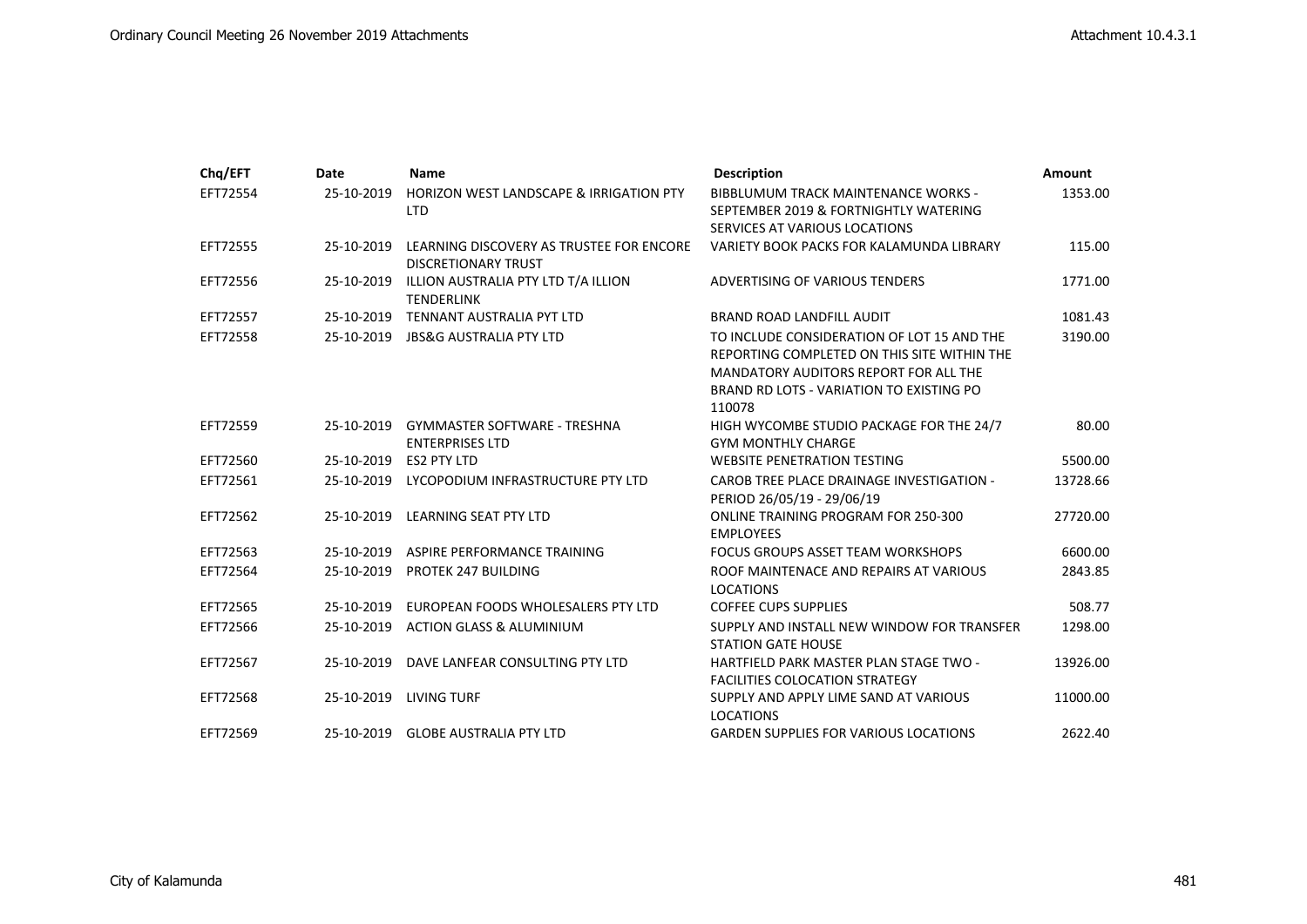| Chq/EFT  | Date       | <b>Name</b>                                                                          | <b>Description</b>                                                                                                                                                           | Amount    |
|----------|------------|--------------------------------------------------------------------------------------|------------------------------------------------------------------------------------------------------------------------------------------------------------------------------|-----------|
| EFT72570 | 25-10-2019 | <b>COLOURPOINT DIGITAL</b>                                                           | <b>BROCHURE PRINTING FOR HARTFIELD PARK</b><br><b>RECREATION CENTRE</b>                                                                                                      | 684.00    |
| EFT72571 | 25-10-2019 | <b>SLITHERS &amp; SLIDES</b>                                                         | REMOVAL OF A SNAKE IN THE PLAYGROUND ON<br>LENIHAN CORNER IN WATTLE GROVE                                                                                                    | 100.00    |
| EFT72572 | 25-10-2019 | GLEN FLOOD GROUP PTY LTD T/A GFG<br><b>CONSULTING</b>                                | <b>INFRASTRUCTURE &amp; BUILDING MAINTENANCE</b><br>PLANNING REVIEW - PERIOD 01/08/19 - 31/08/19                                                                             | 2727.43   |
| EFT72573 | 25-10-2019 | DARLING DOWNS DRILLING                                                               | HARTFIELD PARK - INJECTION BORE DRILLING &<br><b>TESTING PROGRAM - CONTRACTED WORKS</b>                                                                                      | 148316.85 |
| EFT72574 | 25-10-2019 | GTF PTY LTD TRADING AS GREENACRES TURF<br><b>GROUP</b>                               | KOSTERA OVAL TURF REPAIRS                                                                                                                                                    | 3896.75   |
| EFT72575 | 25-10-2019 | PAPERBARK TECHNOLOGIES PTY LTD                                                       | ARBORICULTURAL INSPECTION & SAMPLING                                                                                                                                         | 1836.50   |
| EFT72576 |            | 25-10-2019 WHITEHALL DISTRIBUTORS PTY LTD T/A<br><b>WHITEHALL BUILDING SOLUTIONS</b> | <b>SUPPLY &amp; INSTALLATION OF LETTERBOX</b>                                                                                                                                | 420.00    |
| EFT72577 |            | 25-10-2019 ELISE TOWNSEND                                                            | REFUND OF CANCELLATION FEE FOR RECREATION<br><b>CENTRE PROGRAMS</b>                                                                                                          | 110.00    |
| EFT72578 |            | 31-10-2019    WEX AUSTRALIA PTY LTD - WRIGHT EXPRESS<br>FUEL CARDS AUSTRALIA LTD     | FUEL - PERIOD ENDING 28/10/19                                                                                                                                                | 2919.18   |
| EFT72579 | 31-10-2019 | SALMAT MEDIAFORCE PTY LTD                                                            | DISTRIBUTION OF FLYERS FOR EVENTS WITHIN THE<br><b>CITY</b>                                                                                                                  | 1134.89   |
| EFT72580 | 31-10-2019 | NEVERFAIL SPRINGWATER LTD (KALA LIB)                                                 | BOTTLED WATER SUPPLIES / MAINTENANCE FOR<br><b>KALAMUNDA LIBRARY</b>                                                                                                         | 31.20     |
| EFT72581 | 31-10-2019 | PERTH REGION TOURISM ORGANISATION INC<br>T/A DESTINATION PERTH                       | <b>ADVERTISING - PERTH HILLS VISITOR CENTRE -</b><br><b>DESTINATION PERTH HOLIDAY PLANNER 2020 - 2/3</b><br><b>PAGE - HALF SHARE WITH MUNDARING VISITOR</b><br><b>CENTRE</b> | 1788.00   |
| EFT72582 |            | 31-10-2019 VISUAL PUBLICATIONS P/L - COUNTRYWIDE<br><b>PUBLICATIONS</b>              | PERTH HILLS VISITOR CENTRE INCLUSION ON WA<br>VISITOR CENTRE MAP (SPRING EDITION) 2019                                                                                       | 145.00    |
| EFT72583 | 31-10-2019 | NEVERFAIL SPRINGWATERLTD (FORRESTFIELD<br>LIB)                                       | BOTTLED WATER SUPPLIES / MAINTENANCE FOR<br><b>FORRESTFIELD LIBRARY</b>                                                                                                      | 23.40     |
| EFT72584 | 31-10-2019 | ID CONSULTING PTY LTD (INFORMED DECISIONS)                                           | <b>QUARTERLY INVOICE FOR FORECAST.ID &amp;</b><br>ECONOMY.ID - OCTOBER TO DECEMBER 2019                                                                                      | 10780.00  |
| EFT72585 |            | 31-10-2019 VE GRAPHICS PTY LTD                                                       | SUPPLY OF BANNERS FOR EDUCATION PURPOSES                                                                                                                                     | 1821.59   |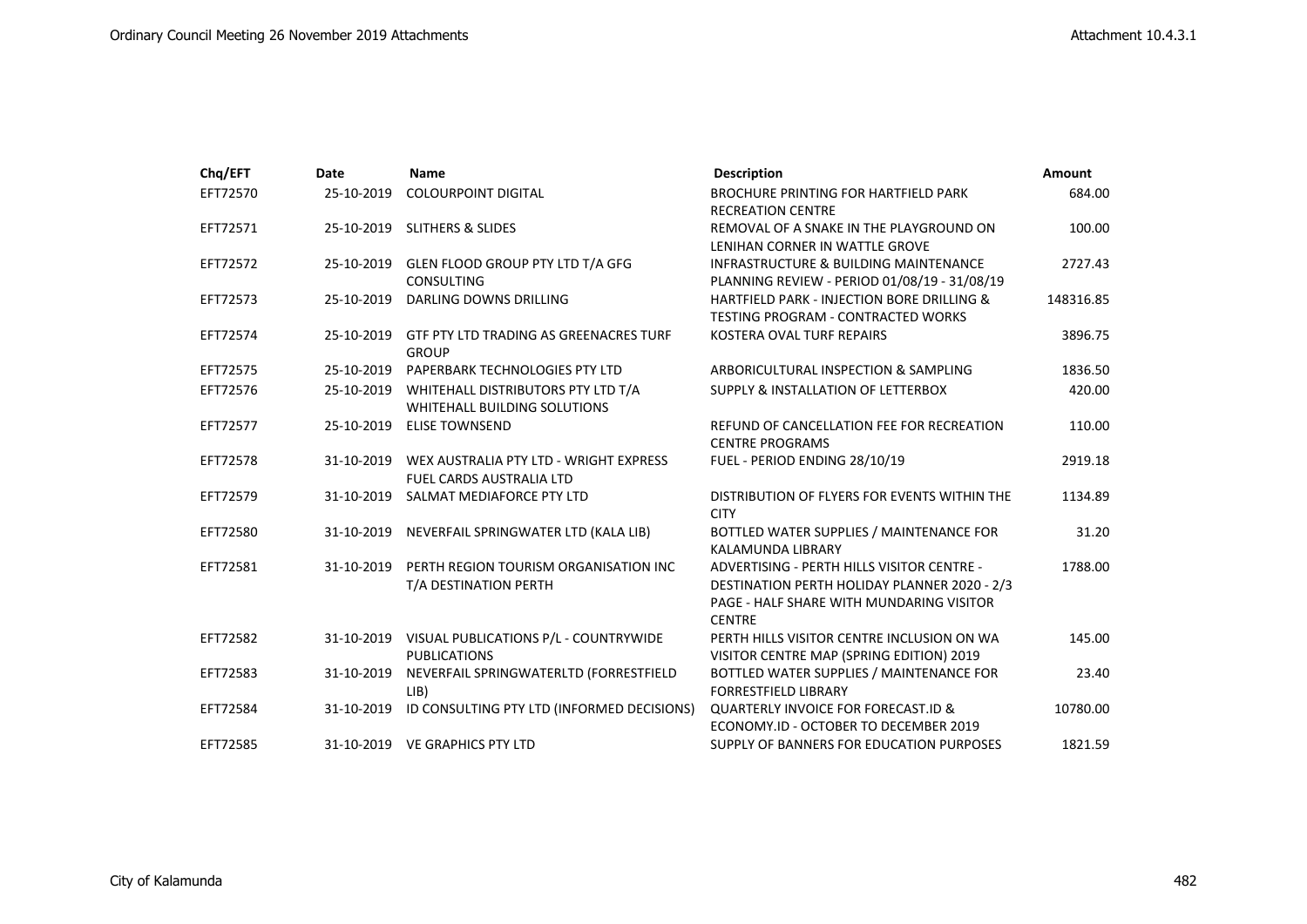| Chq/EFT  | Date                | <b>Name</b>                                             | <b>Description</b>                                                                                                    | Amount    |
|----------|---------------------|---------------------------------------------------------|-----------------------------------------------------------------------------------------------------------------------|-----------|
| EFT72586 | 31-10-2019          | <b>J &amp; K HOPKINS</b>                                | GO WARDROBE FOR HEALTH DEPARTMENT                                                                                     | 840.00    |
| EFT72587 |                     | 31-10-2019 FOCUS CONSULTING WA PTY LTD                  | DETAIL DESIGN WORK - PART 2 (MAIDA VALE                                                                               | 3932.50   |
|          |                     |                                                         | RESERVE MASTER PLAN - ELECTRICAL DESIGN)                                                                              |           |
| EFT72588 | 31-10-2019          | <b>KENNETH SKILTON</b>                                  | <b>FOOTPATH DEPOSITT REFUND</b>                                                                                       | 750.00    |
| EFT72589 |                     | 31-10-2019 KATHLEEN (KATHY) RITCHIE                     | COUNCILLOR ALLOWANCE - 21/10/19 - 31/10/19 &<br>LOCAL ELECTIONS 2019 - COUNCILLOR NOMINATION<br><b>DEPOSIT REFUND</b> | 908.17    |
| EFT72590 |                     | 31-10-2019 LISA COOPER                                  | COUNCILLOR ALLOWANCE - 21/10/19 - 31/10/19 &<br>LOCAL ELECTIONS 2019 - COUNCILLOR NOMINATION<br><b>DEPOSIT REFUND</b> | 908.17    |
| EFT72591 | 31-10-2019          | <b>AUSTRALIAN SERVICES UNION</b>                        | <b>PAYROLL DEDUCTIONS</b>                                                                                             | 65.70     |
| EFT72592 | 31-10-2019          | CITY OF KALAMUNDA STAFF SOCIAL CLUB                     | <b>PAYROLL DEDUCTIONS</b>                                                                                             | 3826.00   |
| EFT72593 | 31-10-2019          | <b>CHILD SUPPORT AGENCY</b>                             | <b>PAYROLL DEDUCTIONS</b>                                                                                             | 755.72    |
| EFT72594 |                     | 31-10-2019 BUNNINGS BUILDING SUPPLIES                   | HARDWARE SUPPLIES FOR VARIOUS LOCATIONS                                                                               | 1051.68   |
| EFT72595 | 31-10-2019          | NAPA - A DIVISION OF GPC ASIA PACIFIC PTY LTD           | PLANT / VEHICLE PARTS                                                                                                 | 881.82    |
| EFT72596 | 31-10-2019 LANDGATE |                                                         | SERVICE FEE FOR EXTRACTION OF RECTIFIED AERIAL<br><b>IMAGERY</b>                                                      | 563.20    |
| EFT72597 | 31-10-2019          | <b>MAXWELL ROBINSON &amp; PHELPS PEST</b><br>MANAGEMENT | PEST CONTROL SERVICES                                                                                                 | 165.00    |
| EFT72598 | 31-10-2019          | CLEANAWAY                                               | WASTE / RECYCLING & BULK BIN DISPOSAL SERVICES<br><b>FEES</b>                                                         | 229791.84 |
| EFT72599 |                     | 31-10-2019 LANDGATE - VALUATIONS                        | <b>GROSS RENTAL VALUATION FEES FOR VARIOUS</b><br><b>LOCATIONS</b>                                                    | 833.61    |
| EFT72600 |                     | 31-10-2019 WALKERS HARDWARE (MITRE 10)                  | <b>HARDWARE SUPPLIES</b>                                                                                              | 55.96     |
| EFT72601 | 31-10-2019          | MCKAY EARTHMOVING PTY LTD                               | PLANT EQUIPMENT AND OPERATOR HIRE FOR<br><b>VARIOUS LOCATIONS</b>                                                     | 18461.25  |
| EFT72602 | 31-10-2019          | <b>BORAL CONSTRUCTION MATERIALS GROUP</b>               | ROAD MATERIALS FOR VARIOUS LOCATIONS                                                                                  | 2974.84   |
| EFT72603 |                     | 31-10-2019 ZIPFORM PTY LTD                              | PRINTING 2ND INSTALMENT NOTICE 2019 FOR<br><b>RATES</b>                                                               | 2882.63   |
| EFT72604 | 31-10-2019          | <b>FASTA COURIERS</b>                                   | <b>COURIER FEES</b>                                                                                                   | 683.83    |
| EFT72605 | 31-10-2019          | <b>BCITF</b>                                            | LEVY FEE - SEPTEMBER 2019                                                                                             | 3018.40   |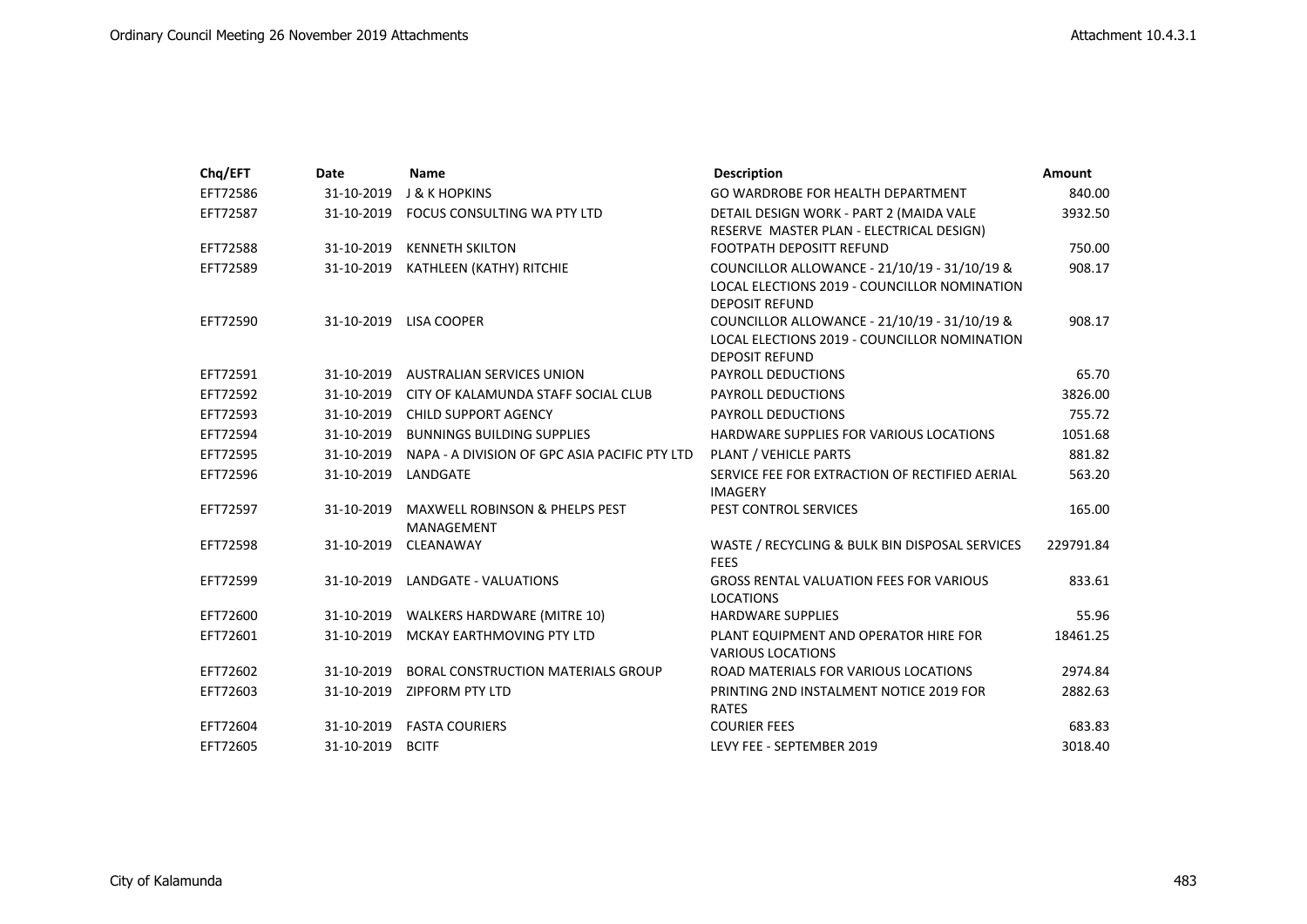| Chq/EFT  | Date                 | <b>Name</b>                                                                   | <b>Description</b>                                                                                                    | <b>Amount</b> |
|----------|----------------------|-------------------------------------------------------------------------------|-----------------------------------------------------------------------------------------------------------------------|---------------|
| EFT72606 | 31-10-2019           | THE WATERSHED WATER SYSTEMS                                                   | <b>RETICULATION PARTS FOR VARIOUS RESERVES</b>                                                                        | 5292.40       |
| EFT72607 | 31-10-2019 SG ENVIRO |                                                                               | SEPTIC / GREASE TANK CLEAN OUT SERVICES AT<br><b>VARIOUS LOCATIONS</b>                                                | 149.69        |
| EFT72608 | 31-10-2019           | <b>ALSCO LINEN SERVICE</b>                                                    | LINEN HIRE / LAUNDRY SERVICES / CLEANING<br><b>SUPPLIES</b>                                                           | 617.31        |
| EFT72609 | 31-10-2019           | <b>BRADOCK PODIATRY SERVICES PTY LTD</b>                                      | PODIATRY SERVICES AT JACK HEALEY CENTRE                                                                               | 1069.64       |
| EFT72610 | 31-10-2019           | KALA BOB KATS PTY LTD                                                         | PLANT EQUIPMENT AND OPERATOR HIRE FOR<br><b>VARIOUS LOCATIONS</b>                                                     | 8794.50       |
| EFT72611 | 31-10-2019 SYNERGY   |                                                                               | <b>POWER CHARGES</b>                                                                                                  | 25293.44      |
| EFT72612 |                      | 31-10-2019 DEPARTMENT OF BIODIVERSITY, CONSERVATION<br><b>AND ATTRACTIONS</b> | ALL PARKS PASSES FOR RESALE AT ZIG ZAG<br><b>CULTURAL CENTRE</b>                                                      | 864.04        |
| EFT72613 |                      | 31-10-2019 ALINTA ENERGY                                                      | <b>GAS CHARGES</b>                                                                                                    | 761.80        |
| EFT72614 |                      | 31-10-2019 DEPARTMENT OF PREMIER & CABINET - STATE<br><b>LAW PUBLISHER</b>    | <b>GOVERNMENT GAZETTE ADVERTISING</b>                                                                                 | 181.20        |
| EFT72615 |                      | 31-10-2019 GRONBEK SECURITY                                                   | SECURITY KEY SERVICES TO VARIOUS LOCATIONS                                                                            | 1268.76       |
| EFT72616 |                      | 31-10-2019 BGC ASPHALT                                                        | ROAD MATERIALS FOR VARIOUS LOCATIONS                                                                                  | 2359.97       |
| EFT72617 | 31-10-2019           | <b>KENNEDYS TREE SERVICES</b>                                                 | TREE REMOVAL / UNDER POWERLINE PRUNING FOR<br><b>VARIOUS LOCATIONS</b>                                                | 38614.96      |
| EFT72618 | 31-10-2019           | <b>JOHN GIARDINA</b>                                                          | COUNCILLOR ALLOWANCE - 21/10/19 - 31/10/19 &<br>LOCAL ELECTIONS 2019 - COUNCILLOR NOMINATION<br><b>DEPOSIT REFUND</b> | 908.17        |
| EFT72619 |                      | 31-10-2019 IT VISION AUSTRALIA PTY LTD                                        | IT VISION ALTUS DEVELOPMENT & TECHNICAL<br><b>MANAGED SERVICES - YEAR 3</b>                                           | 41250.00      |
| EFT72620 | 31-10-2019           | ZIG ZAG GRAPHICS AND PRINT                                                    | PRINTING OF TIME CARD BOOKS                                                                                           | 1452.00       |
| EFT72621 | 31-10-2019           | KALAMUNDA COMMUNITY LEARNING CENTRE                                           | <b>KEY BOND REFUND</b>                                                                                                | 50.00         |
| EFT72622 | 31-10-2019           | SEBASTIAN BUTCHERS                                                            | <b>CATERING SUPPLIES</b>                                                                                              | 143.20        |
| EFT72623 | 31-10-2019           | CRABBS KALAMUNDA (IGA)                                                        | <b>GROCERY SUPPLIES</b>                                                                                               | 489.52        |
| EFT72624 | 31-10-2019           | DALE ALCOCK HOMES PTY LTD                                                     | <b>FOOTPATH DEPOSITT REFUND</b>                                                                                       | 2500.00       |
| EFT72625 | 31-10-2019           | OCE CORPORATE PTY LTD - OFFICE CLEANING<br><b>EXPERTS</b>                     | CLEANING SERVICES / CONSUMABLES FOR VARIOUS<br><b>LOCATIONS</b>                                                       | 5682.60       |
|          |                      |                                                                               |                                                                                                                       |               |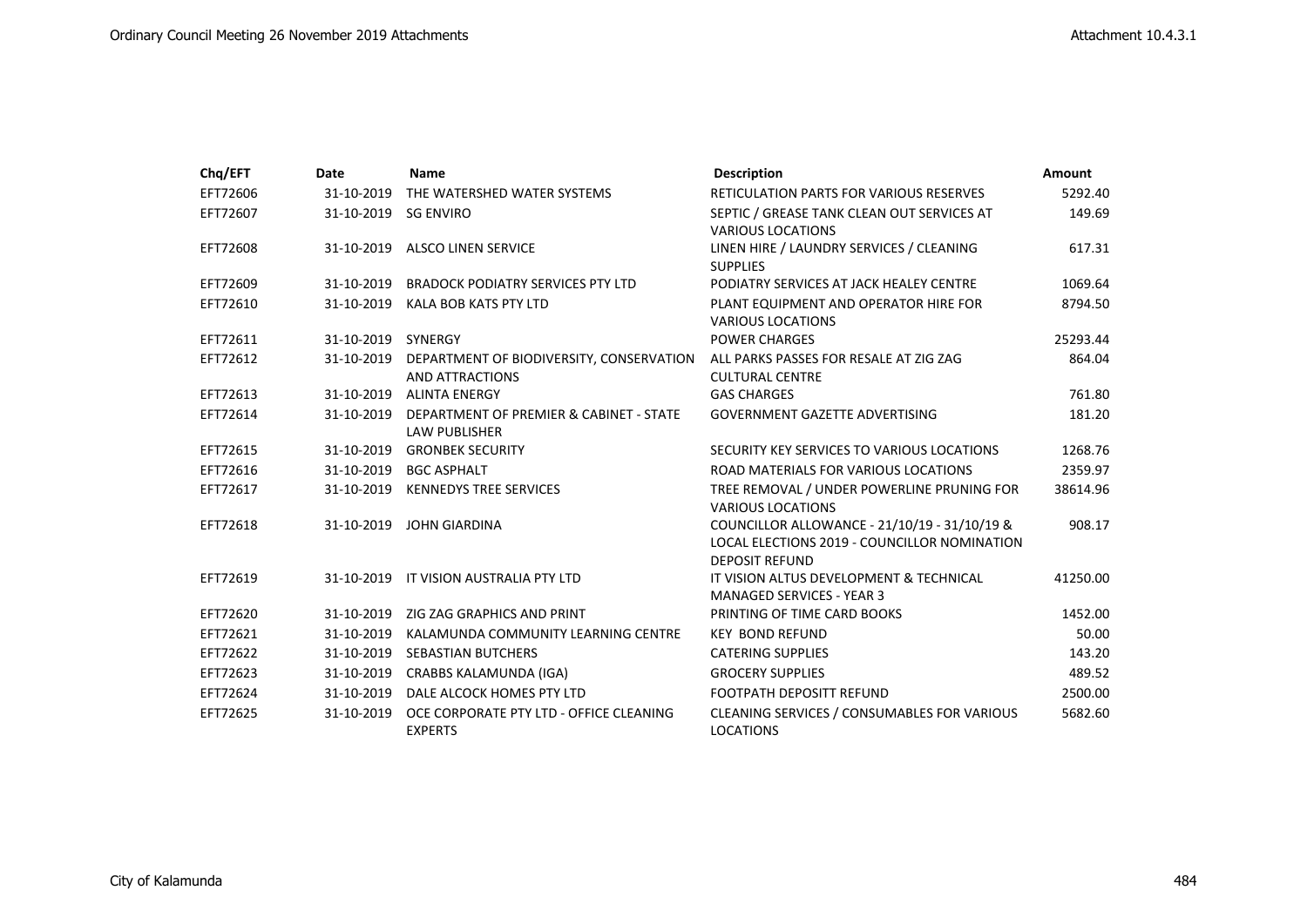| Chq/EFT  | Date       | <b>Name</b>                                           | <b>Description</b>                                                                                                    | <b>Amount</b> |
|----------|------------|-------------------------------------------------------|-----------------------------------------------------------------------------------------------------------------------|---------------|
| EFT72626 | 31-10-2019 | HIGH WYCOMBE CRICKET CLUB                             | SCOTT RESERVE 2019/2020 CRICKET PITCH<br>MAINTENANCE AGREEMENT - PERIOD JULY -                                        | 14382.00      |
|          |            |                                                       | DECEMBER 2019                                                                                                         |               |
| EFT72627 | 31-10-2019 | ENVIRONMENTAL HEALTH AUSTRALIA (WA) INC               | PRO RATA MEMBERSHIP FOR A STAFF MEMBER -<br>PERIOD 24/10/19 - 30/06/20                                                | 262.50        |
| EFT72628 | 31-10-2019 | <b>SWAN EVENT HIRE</b>                                | <b>EQUIPMENT HIRE FOR VARIOUS EVENTS</b>                                                                              | 1708.00       |
| EFT72629 |            | 31-10-2019 HAWLEY'S BOBCAT SERVICE                    | PLANT EQUIPMENT AND OPERATOR HIRE FOR<br><b>VARIOUS LOCATIONS</b>                                                     | 6555.06       |
| EFT72630 | 31-10-2019 | LPNLC PTY LTD T/A KELYN TRAINING SERVICES             | VARIOUS TRAINING COURSES FOR STAFF                                                                                    | 1690.00       |
| EFT72631 | 31-10-2019 | DEPARTMENT OF FIRE AND EMERGENCY<br>SERVICES (DFES)   | 2019 / 20 ESL - EMERGENCY SERVICES LEVY                                                                               | 45904.57      |
| EFT72632 | 31-10-2019 | AMEREX FIRE (WA) (E FIRE AND SAFETY)                  | FIRE EQUIPMENT MAINTENANCE FOR VARIOUS<br><b>LOCATIONS</b>                                                            | 2356.20       |
| EFT72633 | 31-10-2019 | <b>HILL TOP GROUP PTY</b>                             | <b>CONTRACTOR BUILDING MAINTENANCE FOR FIRS &amp;</b><br>FORRESTFIELD BOWLING CLUB REFURBISHMENTS                     | 33918.50      |
| EFT72634 | 31-10-2019 | HAYS SPECIALIST RECRUITMENT (AUSTRALIA)<br>PTY LTD    | HIRE OF TEMPORARY STAFF FOR ADMIN / DEPOT                                                                             | 13422.83      |
| EFT72635 | 31-10-2019 | ENGIE MECHANICAL SERVICES AUSTRALIA PTY<br><b>LTD</b> | AIRCONDITIONING MAINTENANCE / REPAIRS FOR<br>VARIOUS LOCATIONS & NEW AIR CONDITIONER FOR<br><b>COUNCIL CHAMBERS</b>   | 9508.88       |
| EFT72636 | 31-10-2019 | <b>SUSAN (SUE) BILICH</b>                             | COUNCILLOR ALLOWANCE - 21/10/19 - 31/10/19 &<br>LOCAL ELECTIONS 2019 - COUNCILLOR NOMINATION<br><b>DEPOSIT REFUND</b> | 908.17        |
| EFT72637 | 31-10-2019 | KALAMUNDA CHAMBER OF COMMERCE INC                     | TRAFFIC MANAGEMENT ON HAYNES STREET POP UP<br>- SPRING IN THE HILLS EVENT                                             | 857.44        |
| EFT72638 | 31-10-2019 | BIG W (AR W1.C3.U.07)                                 | LIBRARY SUPPLIES FOR FORRESTFIELD LIBRARY                                                                             | 876.00        |
| EFT72639 | 31-10-2019 | DEPARTMENT OF TRANSPORT                               | <b>FLEET VEHICLE REGISTRATIONS</b>                                                                                    | 251.60        |
| EFT72640 | 31-10-2019 | <b>BROOKE O'DONNELL</b>                               | COUNCILLOR ALLOWANCE - 21/10/19 - 31/10/19 &<br>LOCAL ELECTIONS 2019 - COUNCILLOR NOMINATION<br><b>DEPOSIT REFUND</b> | 908.17        |
| EFT72641 | 31-10-2019 | <b>MILUC PTY LTD</b>                                  | REIMBURSEMENT OF MAINTENNCE BOND OF POS                                                                               | 18155.85      |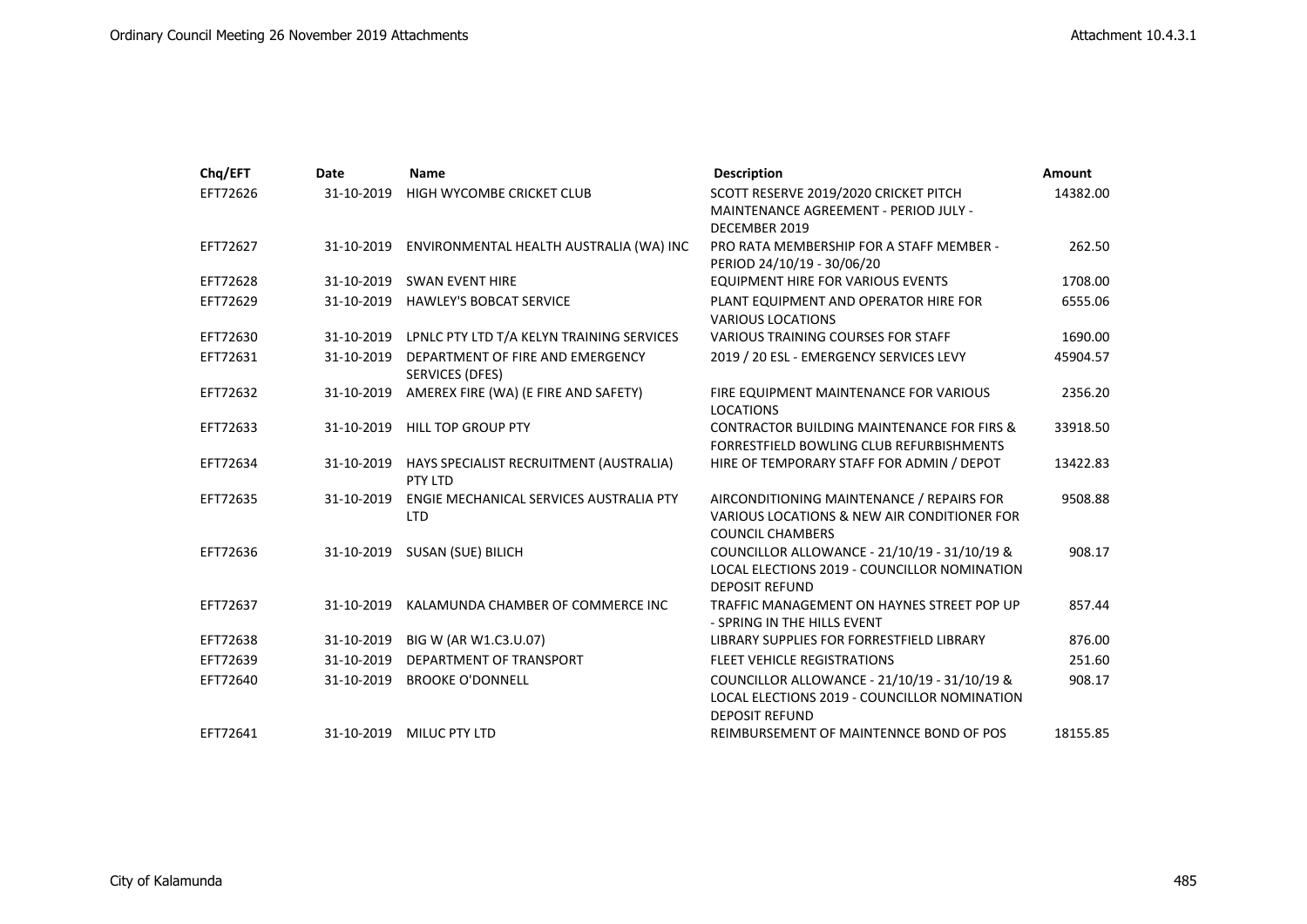| Chq/EFT  | Date       | <b>Name</b>                                   | <b>Description</b>                                                                                                          | <b>Amount</b> |
|----------|------------|-----------------------------------------------|-----------------------------------------------------------------------------------------------------------------------------|---------------|
| EFT72642 | 31-10-2019 | MIRACLE RECREATION EQUIPMENT                  | PLAYGROUND REPAIRS & MAINTENANCE AT<br><b>VARIOUS LOCATIONS</b>                                                             | 456.50        |
| EFT72643 | 31-10-2019 | MARGARET THOMAS                               | COUNCILLOR ALLOWANCE - 21/10/19 - 31/10/19 &<br>LOCAL ELECTIONS 2019 - COUNCILLOR NOMINATION<br><b>DEPOSIT REFUND</b>       | 2696.39       |
| EFT72644 | 31-10-2019 | OFFICEWORKS SUPERSTORES PTY LTD               | OFFICE SUPPLIES / STATIONERY                                                                                                | 1239.00       |
| EFT72645 | 31-10-2019 | DOWNER EDI WORKS PTY LTD                      | ROAD REHABILITATION AT CANNING ROAD                                                                                         | 298149.71     |
| EFT72646 |            | 31-10-2019 PORTER CONSULTING ENGINEERS        | FORRESTFIELD / HIGH WYCOMBE STAGE 1 LIGHT<br>INDUSTRIAL AREA DEVELOPMENT CONTRIBUTION<br><b>PLAN - COST ESTIMATE REVIEW</b> | 2475.00       |
| EFT72647 | 31-10-2019 | <b>WOOLWORTHS GROUP LIMITED</b>               | <b>GROCERY SUPPLIES FOR VARIOUS FUNCTIONS</b>                                                                               | 2056.97       |
| EFT72648 | 31-10-2019 | KIM BAKER BALLET ACADEMY                      | <b>HALL BOND REFUND</b>                                                                                                     | 400.00        |
| EFT72649 | 31-10-2019 | <b>GLENDA DAWN CHARLTON (PODIATRY)</b>        | PODIATRY SERVICES AT JACK HEALEY CENTRE                                                                                     | 972.40        |
| EFT72650 | 31-10-2019 | MULTILEC ENGINEERING                          | <b>QUARTERLY SERVICING &amp; TESTING OF LIFTS AT</b><br><b>ADMIN CENTRE</b>                                                 | 2069.00       |
| EFT72651 | 31-10-2019 | HARVEY NORMAN AV/IT SUPERSTORE MIDLAND        | ELECTRICAL / COMPUTER SUPPLIES                                                                                              | 150.00        |
| EFT72652 | 31-10-2019 | DAVID K ALMOND                                | COUNCILLOR ALLOWANCE - 1/10/19 - 18/10/19                                                                                   | 1355.18       |
| EFT72653 | 31-10-2019 | DRAINFLOW SERVICES PTY LTD                    | CLEANING / MAINTAINING STORM WATER DRAINS                                                                                   | 19830.25      |
| EFT72654 | 31-10-2019 | MAL ATWELL LEISURE GROUP                      | <b>GAME BINGO BOOKS FOR THE 2019 SENIORS WEEK</b><br><b>BINGO EVENT</b>                                                     | 31.95         |
| EFT72655 | 31-10-2019 | MICHELLE D ZEELENBERG                         | REFUND OF HIRE OF BILL SHAW GAZEBO                                                                                          | 25.00         |
| EFT72656 | 31-10-2019 | SIMSAI CONSTRUCTIONS GROUP PTY LTD            | <b>FOOTPATH DEPOSITT REFUND</b>                                                                                             | 2500.00       |
| EFT72657 | 31-10-2019 | <b>KENWICK AUTO ELECTRICS</b>                 | INSURANCE EXCESS FOR REPAIRS TO BARTCO V.M.B.<br><b>TRAILER</b>                                                             | 500.00        |
| EFT72658 | 31-10-2019 | THE GOOD GUYS                                 | <b>ELECTRICAL SUPPLIES</b>                                                                                                  | 215.90        |
| EFT72659 | 31-10-2019 | <b>ROBERT G WILLIS</b>                        | ENGAGEMENT AS ACTING MANAGER ASSET<br>DELIVERY W/E 24/10/19                                                                 | 7700.00       |
| EFT72660 | 31-10-2019 | RISK MANAGEMENT TECHNOLOGIES PTY LTD<br>(RMT) | CHEM ALERT SYSTEM LICENSE RENEWAL - ANNUAL<br><b>CHEMICAL LIBRARY SUBSCRIPTION RENEWAL -</b><br>22.12.2019 TO 22.12.2020    | 6473.50       |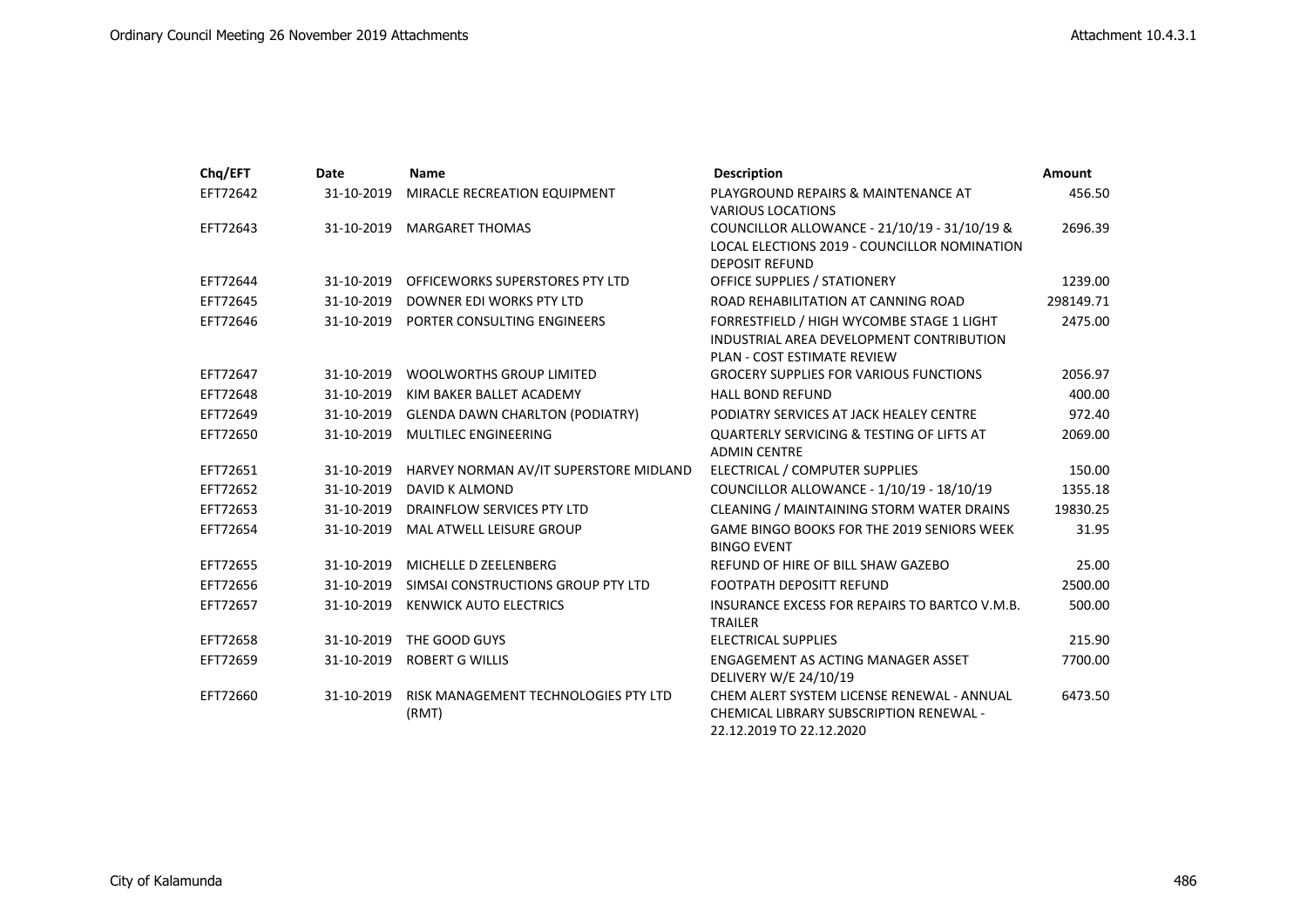| Chq/EFT  | Date       | <b>Name</b>                                  | <b>Description</b>                                                                                                                                                       | <b>Amount</b> |
|----------|------------|----------------------------------------------|--------------------------------------------------------------------------------------------------------------------------------------------------------------------------|---------------|
| EFT72661 | 31-10-2019 | <b>JANELLE SEWELL</b>                        | COUNCILLOR ALLOWANCE - 21/10/19 - 31/10/19 &<br>LOCAL ELECTIONS 2019 - COUNCILLOR NOMINATION                                                                             | 908.17        |
|          |            |                                              | <b>DEPOSIT REFUND</b>                                                                                                                                                    |               |
| EFT72662 | 31-10-2019 | <b>TOURISM COUNCIL WA</b>                    | <b>GALA DINNER TICKETS ANNUAL TOURISM AWARDS</b>                                                                                                                         | 398.00        |
| EFT72663 | 31-10-2019 | <b>MARY CANNON</b>                           | COUNCILLOR ALLOWANCE - 21/10/19 - 31/10/19 &<br>LOCAL ELECTIONS 2019 - COUNCILLOR NOMINATION<br><b>DEPOSIT REFUND</b>                                                    | 908.17        |
| EFT72664 | 31-10-2019 | <b>KALAMUNDA ELECTRICS</b>                   | ELECTRICAL REPAIRS / MAINTENANCE FOR VARIOUS<br><b>LOCATIONS</b>                                                                                                         | 7457.76       |
| EFT72665 | 31-10-2019 | AAAC TOWING PTY LTD                          | <b>TOWING SERVICES FEES</b>                                                                                                                                              | 330.00        |
| EFT72666 | 31-10-2019 | <b>TTM HOME SERVICES</b>                     | ASSEMBLY OF OFFICE FURNITURE AT ZIG ZAG<br><b>CULTURAL CENTRE</b>                                                                                                        | 175.00        |
| EFT72667 | 31-10-2019 | <b>DMC CLEANING</b>                          | CLEANING SERVICES / CONSUMABLES FOR WORKS<br><b>DEPOT</b>                                                                                                                | 192.50        |
| EFT72668 | 31-10-2019 | ASHJAD PTY LTD T/A CUROST MILK SUPPLY        | MILK SUPPLY FOR OPERATIONS CENTRE                                                                                                                                        | 203.90        |
| EFT72669 | 31-10-2019 | SPARKS REFRIGERATION AND AIRCONDITIONING     | DEGASSING OF FRIDGES, FREEZERS AND AIR<br><b>CONDITIONING UNITS AT WALLISTON TRANSFER</b><br><b>STATION</b>                                                              | 869.55        |
| EFT72670 | 31-10-2019 | STAN THE TYRE MAN ( STAN'S TYRE SERVICE WA   | PLANT / VEHICLE PARTS                                                                                                                                                    | 104.50        |
| EFT72671 | 31-10-2019 | <b>MAIA FINANCIAL PTY LIMITED</b>            | EXTENSION RENTAL FOR PERIOD 01/10/2019 TO<br>31/12/2019 FOR STRENGTH EQUIPMENT                                                                                           | 3160.53       |
| EFT72672 | 31-10-2019 | <b>VINU ALEYAS</b>                           | <b>KEY &amp; HALL BOND REFUND</b>                                                                                                                                        | 550.00        |
| EFT72673 |            | 31-10-2019 SJC HERITAGE CONSULTANTS PTY LTD  | PREPARATION OF A' SOUTH WEST ABORIGINAL LAND<br>& SEA COUNCIL' HERITAGE NOTICE - RUGBY UNION<br>PAVILLION, HARTFIELD PARK, FORRESTFIELD.<br><b>REGISTERED ABORIGINAL</b> | 3344.00       |
| EFT72674 | 31-10-2019 | <b>PAUL MANSELL</b>                          | REFUND OF BUILDING FEE OVERCHARGED                                                                                                                                       | 59.25         |
| EFT72675 | 31-10-2019 | STOCK PHOTOGRAPHY PTY LTD (PHOTO<br>MANAGER) | ANNUAL SUBSCRIPTION & HOSTING CHARGES -<br>PERIOD 01/07/19 - 30/06/20                                                                                                    | 4000.00       |
| EFT72676 | 31-10-2019 | THE TRUSTEE FOR THE FOREVER PROJECT TRUST    | <b>HALL BOND REFUND</b>                                                                                                                                                  | 400.00        |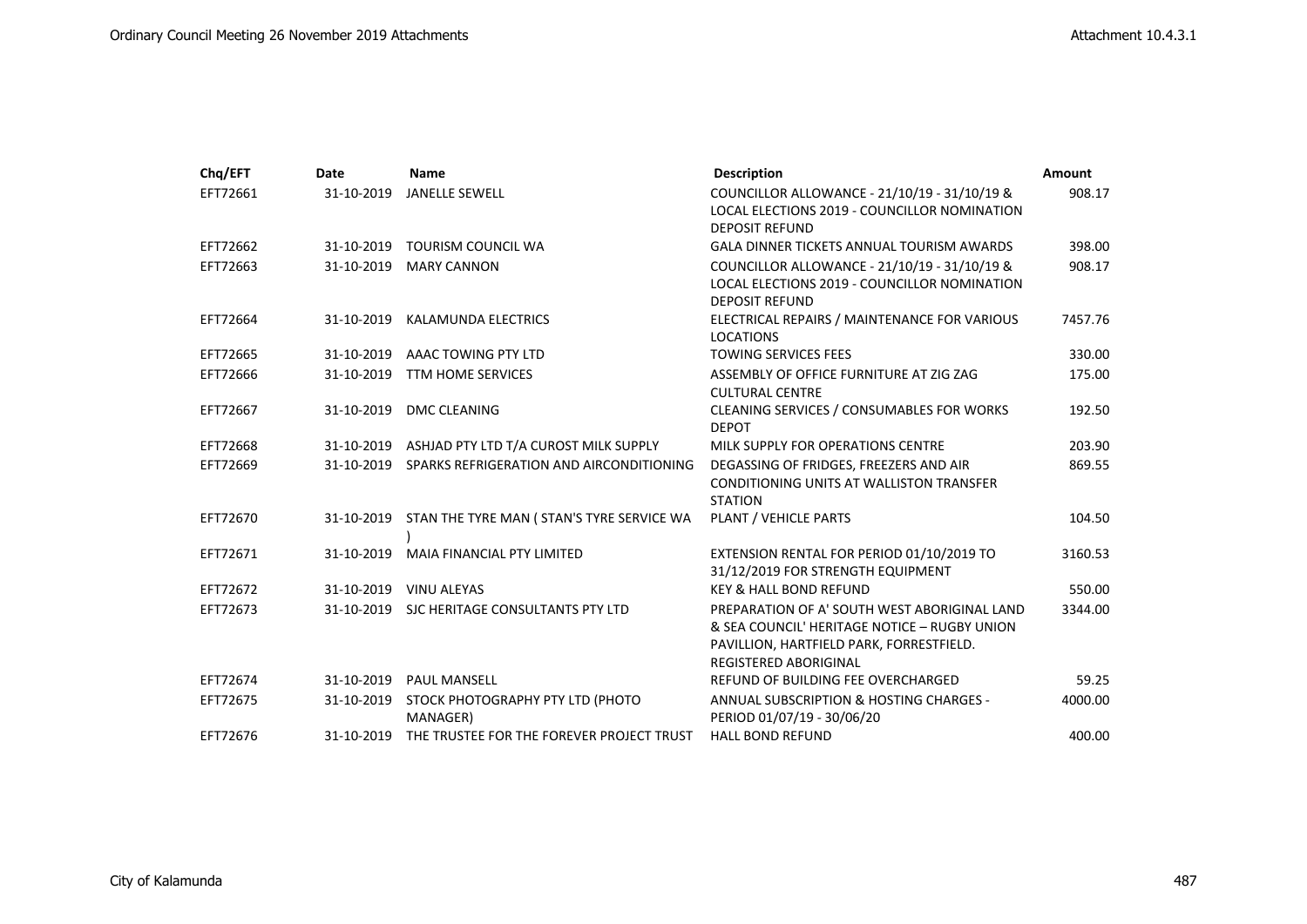| Chq/EFT  | Date       | <b>Name</b>                                                                                   | <b>Description</b>                                                                                               | <b>Amount</b> |
|----------|------------|-----------------------------------------------------------------------------------------------|------------------------------------------------------------------------------------------------------------------|---------------|
| EFT72677 | 31-10-2019 | THE LUCKY CHARM                                                                               | NEWSPAPERS / MAGAZINES SUPPLIES FOR VARIOUS<br><b>LOCATIONS</b>                                                  | 73.64         |
| EFT72678 | 31-10-2019 | <b>LOUNGE BACKLINE</b>                                                                        | BACKLINE EQUIPMENT FOR PERTH HILLS SPRING<br><b>FESTIVAL MARQUEE POP-UP</b>                                      | 682.00        |
| EFT72679 | 31-10-2019 | PURE HOMES T/A B1 HOMES                                                                       | REFUND OF DUPLICATE PAYMENT MADE FOR THE<br>SAME INCOMING DEVELOPMENT APPLICATION FOR<br>A GROUPED DWELLING      | 772.47        |
| EFT72680 |            | 31-10-2019 JESSICA PHILIP                                                                     | REIMBURSEMENT FOR PRESCRIPTION SAFETY<br><b>GLASSES</b>                                                          | 250.00        |
| EFT72681 | 31-10-2019 | SAPIO PTY LTD                                                                                 | SECURITY MONITORING, EQUIPMENT AND REPAIRS<br>TO ADMIN CENTRE                                                    | 357.50        |
| EFT72682 |            | 31-10-2019 BLUE STEEL ENTERPRISES PTY LTD T/A<br><b>FRONTLINE FIRE &amp; RESCUE EQUIPMENT</b> | MAINTENANCE OF FIRE AND RESCUE EQUIPMENT                                                                         | 479.06        |
| EFT72683 | 31-10-2019 | NATURE CALLS 1 PTY LTD                                                                        | TOILET FACILITIES FOR 2019 PERTH HILLS SPRING<br><b>FESTIVAL LAUNCH</b>                                          | 1256.50       |
| EFT72684 | 31-10-2019 | <b>BLUE FORCE PTY LTD</b>                                                                     | SUPPLY / INSTALLATION & MAINTAINENCE OF<br><b>SECURITY SERVICES</b>                                              | 200.20        |
| EFT72685 |            | 31-10-2019 VIRTUE SECURITY SERVICES PTY LTD                                                   | EVENT SECURITY AND ASSET PROTECTION FOR<br>PERTH HILLS SPRING FESTIVAL POP-UP EVENT                              | 4458.30       |
| EFT72686 |            | 31-10-2019 HELLO PERTH                                                                        | ADVERTISING PERTH HILLS VISITORS CENTRE - HELLO<br>PERTH, PERTH HILLS MAP - OCTOBER 2019 TO<br><b>MARCH 2020</b> | 605.00        |
| EFT72687 | 31-10-2019 | <b>ACACIA CONNECTION PTY LTD</b>                                                              | <b>EMPLOYMENT ASSISTANCE PROGRAM SESSIONS</b>                                                                    | 2145.00       |
| EFT72688 | 31-10-2019 | <b>ALLCREDIT PTY LTD</b>                                                                      | STAFF CONTRIBUTIONS TO NOVATED / OPERATING<br><b>LEASES</b>                                                      | 490.00        |
| EFT72689 | 31-10-2019 | <b>KERB DIRECT KERBING PTY LTD</b>                                                            | SUPPLY AND LAY EXTRUDED CONCRETE KERB FOR<br><b>VARIOUS LOCATIONS</b>                                            | 4971.18       |
| EFT72690 | 31-10-2019 | <b>ENTIRE FIRE MANAGEMENT</b>                                                                 | FIREBREAK MAINTENANCE AT VARIOUS LOCATIONS                                                                       | 10228.90      |
| EFT72691 |            | 31-10-2019 COCKBURN PARTY HIRE                                                                | DELIVERY OF BEANBAGS FOR POP-UP MOVIE NIGHT                                                                      | 855.00        |
| EFT72692 | 31-10-2019 | DOWSING GROUP PTY LTD                                                                         | TO SUPPLY AND INSTALL NEW CONCRETE PATHWAY<br>AT VARIOUS LOCATIONS                                               | 47362.76      |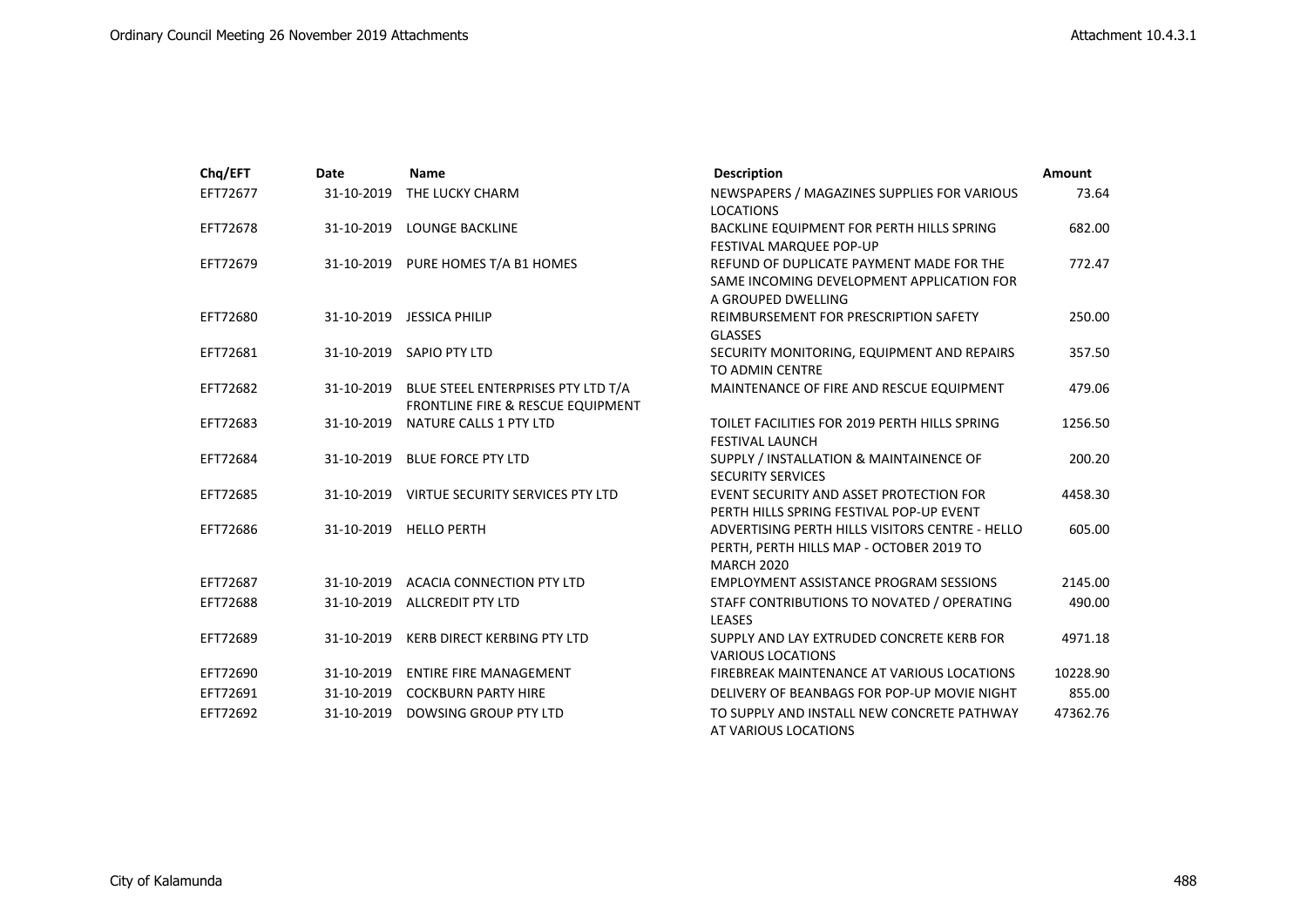| Chq/EFT  | Date       | <b>Name</b>                                                     | <b>Description</b>                                                                         | <b>Amount</b> |
|----------|------------|-----------------------------------------------------------------|--------------------------------------------------------------------------------------------|---------------|
| EFT72693 | 31-10-2019 | WEST AUSTRALIAN QUILTERS ASSOCIATION                            | HALL BOND REFUND                                                                           | 500.00        |
| EFT72694 | 31-10-2019 | <b>FACTORY POOLS PERTH</b>                                      | REFUND OF BUILDING FEE PAYMENT - PAID TWICE                                                | 64.42         |
| EFT72695 | 31-10-2019 | <b>EMPLOYEECONNECT PTY LTD</b>                                  | <b>EMPLOYEE CONNECT COSTS OCTOBER 2019</b>                                                 | 1815.00       |
| EFT72696 | 31-10-2019 | <b>MANOGARI SARKIS</b>                                          | <b>KEY &amp; HALL BOND REFUND</b>                                                          | 450.00        |
| EFT72697 | 31-10-2019 | ORACLE CUSTOMER MANAGEMENT SOLUTIONS<br>PTY LTD T/AS ORACLE CMS | <b>ORACLE AFTER HOURS SERVICE - OCTOBER 2019</b>                                           | 1606.86       |
| EFT72698 | 31-10-2019 | SKATEBOARDING WA                                                | LEARN TO SKATEBOARD WORKSHOP<br>SKATEBOARDING WA OCTOBER WORKSHOP                          | 522.50        |
| EFT72699 | 31-10-2019 | <b>MEAD MEDICAL GROUP</b>                                       | FITNESS FOR WORK MEDICAL CHECK                                                             | 143.00        |
| EFT72700 | 31-10-2019 | TYRE STORAGE AND RECOVERY WA (TSR WA)                           | COLLECTION AND RECYCLING OF TYRES FROM<br><b>WALLISTON TRANSFER STATION</b>                | 494.68        |
| EFT72701 | 31-10-2019 | DARLING RANGE WIND ENSEMBLE INC.                                | <b>KEY &amp; HALL BOND REFUND</b>                                                          | 750.00        |
| EFT72702 | 31-10-2019 | INCLUSION SOLUTIONS LIMITED                                     | SOCIAL INCLUSION, DISABILITY AWARENESS &<br><b>COMMUNITY DEVELOPMENT WORKSHOP</b>          | 1464.87       |
| EFT72703 | 31-10-2019 | INDUSTRIAL RECRUITMENT PARTNERS (IRP) PTY<br><b>LTD</b>         | HIRE OF TEMPORARY STAFF FOR DEPOT / ADMIN                                                  | 32831.10      |
| EFT72704 | 31-10-2019 | <b>GLOBE AUSTRALIA PTY LTD</b>                                  | WEED CONTROL AT SCOTT RESERVE                                                              | 649.00        |
| EFT72705 | 31-10-2019 | <b>HARBOUR SOFTWARE</b>                                         | AGENDA/MINUTES SOFTWARE - DOC ASSEMBLER<br>ANNUAL LICENCE FEE - PERIOD 01/12/19 - 30/11/20 | 16179.90      |
| EFT72706 | 31-10-2019 | <b>EXCEL SOUTH PTY LTD</b>                                      | <b>RATES REFUND</b>                                                                        | 5344.33       |
| EFT72707 | 31-10-2019 | <b>WIZARD TRAINING SOLUTIONS</b>                                | TRAINING - 'DEALING WITH AGGRESSIVE &<br><b>DIFFICULT CUSTOMERS'</b>                       | 3520.00       |
| EFT72708 | 31-10-2019 | HILLS MOTO & MOWERS WA                                          | PLANT / VEHICLE PARTS                                                                      | 6.55          |
| EFT72709 | 31-10-2019 | NO THING PRODUCTIONS PTY LTD                                    | CONTRIBUTION TO OSCAR NOMINATION CAMPAIGN<br>- JUDAS COLLAR COMMUNITY GRANT                | 3300.00       |
| EFT72710 | 31-10-2019 | AUSSIE BROADBAND ENTERPRISE PTY LTD                             | HIGH WYCOMBE LIBRARY NBN CONNECTION -<br>21/10/19 - 20/11/19                               | 109.00        |
| EFT72711 | 31-10-2019 | <b>TM TYPOGRAPHICS</b>                                          | PERTH HILLS VISITOR CENTRE MEMBER STICKERS<br>2019/20                                      | 194.70        |
| EFT72712 | 31-10-2019 | MUNDARING CHAMBER OF COMMERCE                                   | ATTENDANCE FOR TWO PERSONS AT THE TOURISM<br>PACKAGING WORKSHOP                            | 180.00        |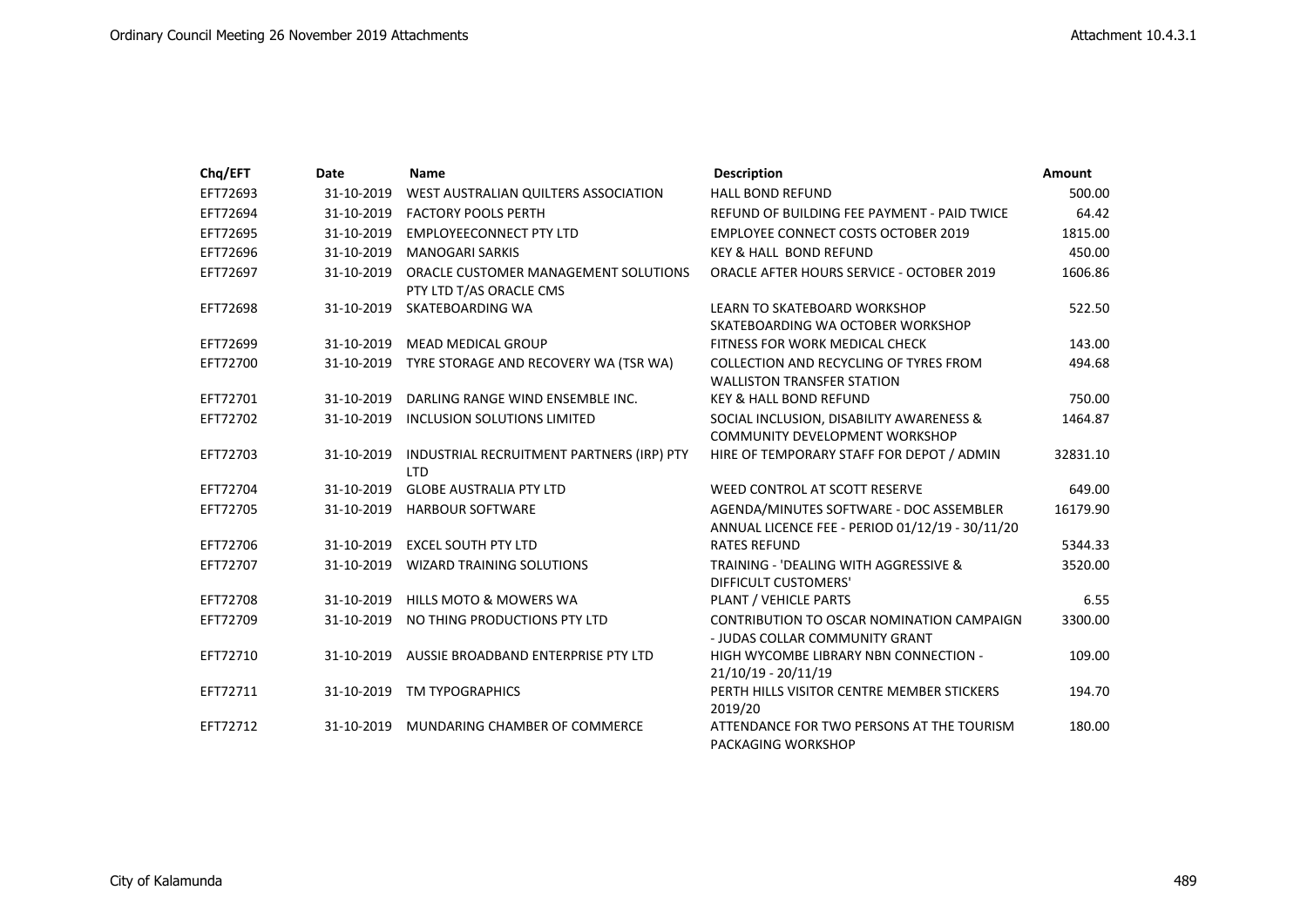| Chq/EFT    | Date       | <b>Name</b>                                                     | <b>Description</b>                                                                    | <b>Amount</b> |
|------------|------------|-----------------------------------------------------------------|---------------------------------------------------------------------------------------|---------------|
| EFT72713   | 31-10-2019 | <b>FREEHAND</b>                                                 | PERFORMANCE SET AT THE PERTH HILLS SPRING<br><b>FESTIVAL POP UP MARQUEE</b>           | 250.00        |
| EFT72714   | 31-10-2019 | <b>BUGGY BUDDYS</b>                                             | PROMOTIONAL PACKAGE FOR PERTH HILLS SPRING<br><b>FESTIVAL ON BUGGY BUDDYS WEBSITE</b> | 907.50        |
| EFT72715   | 31-10-2019 | <b>KP FITNESS</b>                                               | <b>KEY &amp; HALL BOND REFUND</b>                                                     | 450.00        |
| EFT72716   | 31-10-2019 | JAMIE MAC MUSIC                                                 | SOLO PERFORMANCE AT THE 2019 PERTH HILLS<br>SPRING FESTIVAL POP UP MARQUEE            | 100.00        |
| EFT72717   | 31-10-2019 | JACINTA J RISBEY                                                | REFUND FOR THE JUMP START PROGRAM AT<br><b>HARTFIELD PARK RECREATION CENTRE</b>       | 74.50         |
| EFT72718   | 31-10-2019 | <b>MATT CAL MUSIC</b>                                           | PERFORMANCE AT POP UP MARQUEE PERTH HILLS<br><b>SPRING FESTIVAL</b>                   | 935.00        |
| EFT72719   | 31-10-2019 | MAITREYA SPIRITUAL & HEALING SANCTUARY                          | <b>KEY BOND REFUNDS</b>                                                               | 100.00        |
| EFT72720   | 31-10-2019 | <b>C &amp; J ROCKIN' MUSIC</b>                                  | PERFORMANCE AT PERTH HILLS SPRING FESTIVAL<br>POP UP MARQUEE                          | 100.00        |
| EFT72721   | 31-10-2019 | LUNG FOUNDATION AUSTRALIA                                       | <b>HALL BOND REFUND</b>                                                               | 300.00        |
| EFT72722   | 31-10-2019 | AIMEE GOODE                                                     | <b>KEY &amp; HALL BOND REFUND</b>                                                     | 450.00        |
| EFT72723   | 31-10-2019 | <b>JASMINE BRYSON</b>                                           | <b>KEY &amp; HALL BOND REFUND</b>                                                     | 450.00        |
| EFT72724   | 31-10-2019 | PARENTS IN ACTION - THORNLIE CHRISTIAN<br><b>COLLEGE</b>        | SMOOTHIE BIKE BOND FEE REFUND                                                         | 200.00        |
| EFT72725   | 31-10-2019 | <b>EQUIEM SERVICES PTY LTD</b>                                  | SMOOTHIE BIKE BOND FEE REFUND                                                         | 400.00        |
| EFT72726   | 31-10-2019 | <b>HANK EVENT LOGISTICS</b>                                     | SMOOTHIE BIKE BOND FEE REFUND                                                         | 200.00        |
| DD42339.1  | 01-10-2019 | WA LOCAL GOVERNMENT SUPERANNUATION<br><b>PLAN</b>               | SUPERANNUATION CONTRIBUTIONS                                                          | 97819.62      |
| DD42339.10 | 01-10-2019 | <b>HOSTPLUS PTY LTD</b>                                         | SUPERANNUATION CONTRIBUTIONS                                                          | 620.29        |
| DD42339.11 | 01-10-2019 | AUSTRALIAN CATHOLIC SUPERANNUATION &<br>RETIREMENT FUND (ACSRF) | SUPERANNUATION CONTRIBUTIONS                                                          | 271.25        |
| DD42339.12 | 01-10-2019 | <b>REST SUPERANNUATION</b>                                      | SUPERANNUATION CONTRIBUTIONS                                                          | 2533.20       |
| DD42339.13 | 01-10-2019 | <b>AMP SUPER</b>                                                | SUPERANNUATION CONTRIBUTIONS                                                          | 48.46         |
| DD42339.14 | 01-10-2019 | BURDON GROUP PTY LTD ATF M G BURDON<br><b>SMSF</b>              | SUPERANNUATION CONTRIBUTIONS                                                          | 162.30        |
| DD42339.15 |            | 01-10-2019 ONEPATH MASTERFUND                                   | SUPERANNUATION CONTRIBUTIONS                                                          | 247.03        |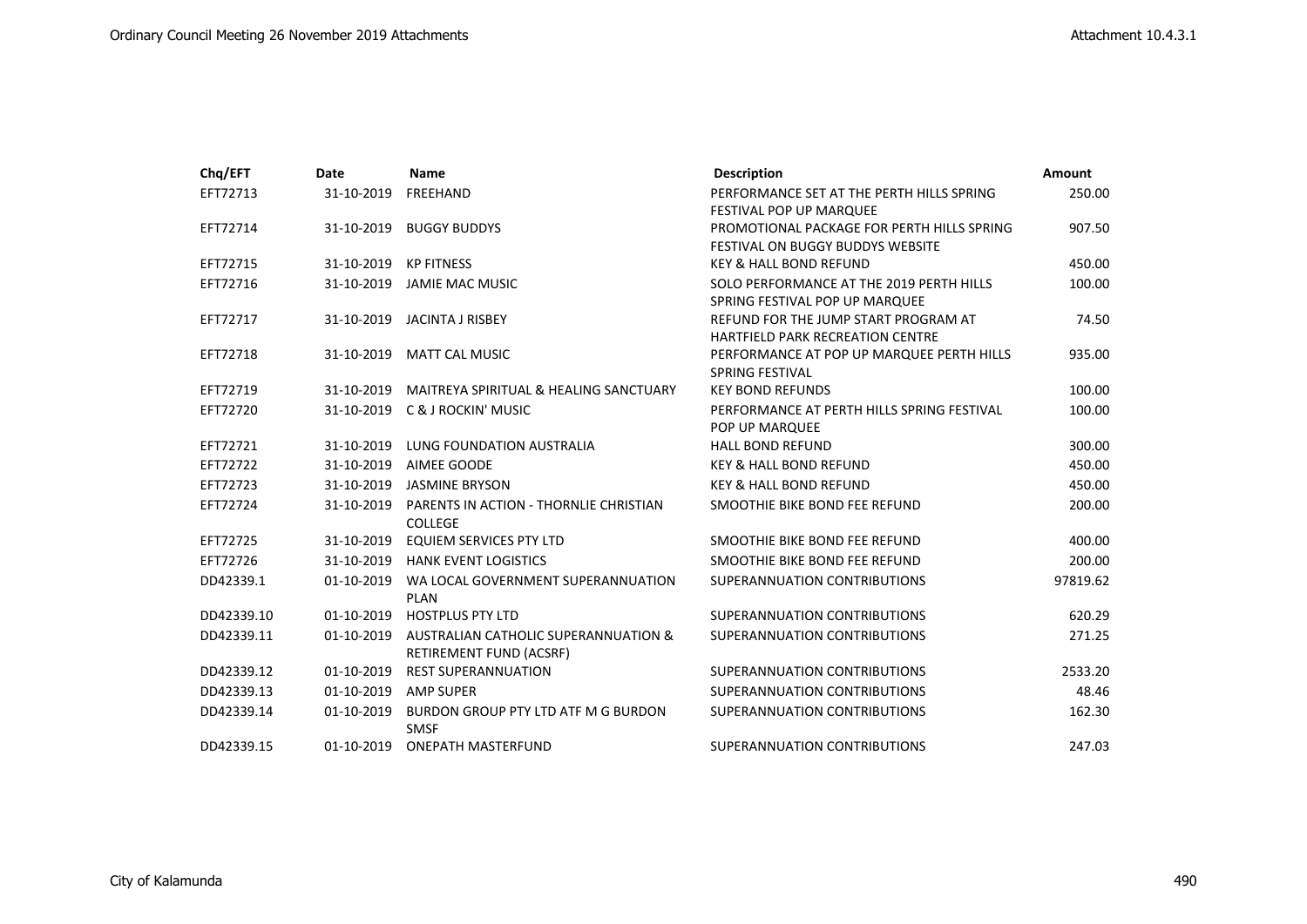| Chq/EFT    | Date       | <b>Name</b>                                                     | <b>Description</b>           | <b>Amount</b> |
|------------|------------|-----------------------------------------------------------------|------------------------------|---------------|
| DD42339.16 | 01-10-2019 | THE TRUSTEE FOR DK ALWAYS<br><b>SUPERANNUATION FUND</b>         | SUPERANNUATION CONTRIBUTIONS | 505.53        |
| DD42339.17 | 01-10-2019 | STATEWIDE SUPERANNUATION TRUST                                  | SUPERANNUATION CONTRIBUTIONS | 336.60        |
| DD42339.18 | 01-10-2019 | <b>HESTA SUPER FUND</b>                                         | SUPERANNUATION CONTRIBUTIONS | 178.93        |
| DD42339.19 | 01-10-2019 | COLONIAL 1ST STATE SUPERANNUATION                               | SUPERANNUATION CONTRIBUTIONS | 1103.45       |
| DD42339.2  | 01-10-2019 | NETWEALTH SUPERANNUATION MASTER FUND                            | SUPERANNUATION CONTRIBUTIONS | 61.65         |
| DD42339.20 | 01-10-2019 | <b>AUSTRALIAN SUPERANNUATION</b>                                | SUPERANNUATION CONTRIBUTIONS | 5277.75       |
| DD42339.21 | 01-10-2019 | <b>BT SUPER FOR LIFE</b>                                        | SUPERANNUATION CONTRIBUTIONS | 20.00         |
| DD42339.22 | 01-10-2019 | <b>AMPLIFE LIMITED</b>                                          | SUPERANNUATION CONTRIBUTIONS | 1004.91       |
| DD42339.23 | 01-10-2019 | <b>MEDIA SUPER</b>                                              | SUPERANNUATION CONTRIBUTIONS | 55.40         |
| DD42339.24 | 01-10-2019 | AMP SUPER LEADER                                                | SUPERANNUATION CONTRIBUTIONS | 127.58        |
| DD42339.25 | 01-10-2019 | <b>MERCER SUPER TRUST</b>                                       | SUPERANNUATION CONTRIBUTION  | 442.14        |
| DD42339.26 | 01-10-2019 | <b>UNISUPER</b>                                                 | SUPERANNUATION CONTRIBUTIONS | 255.36        |
| DD42339.3  | 01-10-2019 | AUSTRALIAN ETHICAL SUPERANNUATION                               | SUPERANNUATION CONTRIBUTIONS | 88.07         |
| DD42339.4  | 01-10-2019 | <b>MACQUARIE SUPER ACCUMULATOR</b>                              | SUPERANNUATION CONTRIBUTIONS | 59.89         |
| DD42339.5  | 01-10-2019 | <b>IOOF PORTFOLIO SERVICE PERSONAL</b><br><b>SUPERANNUATION</b> | SUPERANNUATION CONTRIBUTIONS | 198.71        |
| DD42339.6  | 01-10-2019 | <b>ESSENTIAL SUPER</b>                                          | SUPERANNUATION CONTRIBUTIONS | 276.89        |
| DD42339.7  | 01-10-2019 | JOHNSON FAMILY SUPERANNUATION                                   | SUPERANNUATION CONTRIBUTIONS | 275.97        |
| DD42339.8  | 01-10-2019 | ANZ SMART CHOICE SUPER                                          | SUPERANNUATION CONTRIBUTIONS | 432.91        |
| DD42339.9  | 01-10-2019 | MLC MASTERKEY SUPER GOLD STAR VERSION<br><b>ACCOUNT</b>         | SUPERANNUATION CONTRIBUTIONS | 148.99        |
| DD42430.1  | 15-10-2019 | WA LOCAL GOVERNMENT SUPERANNUATION<br><b>PLAN</b>               | SUPERANNUATION CONTRIBUTIONS | 100620.94     |
| DD42430.10 | 15-10-2019 | <b>HOSTPLUS PTY LTD</b>                                         | SUPERANNUATION CONTRIBUTIONS | 672.05        |
| DD42430.11 | 15-10-2019 | AUSTRALIAN CATHOLIC SUPERANNUATION &<br>RETIREMENT FUND (ACSRF) | SUPERANNUATION CONTRIBUTIONS | 360.21        |
| DD42430.12 | 15-10-2019 | <b>REST SUPERANNUATION</b>                                      | SUPERANNUATION CONTRIBUTIONS | 2803.76       |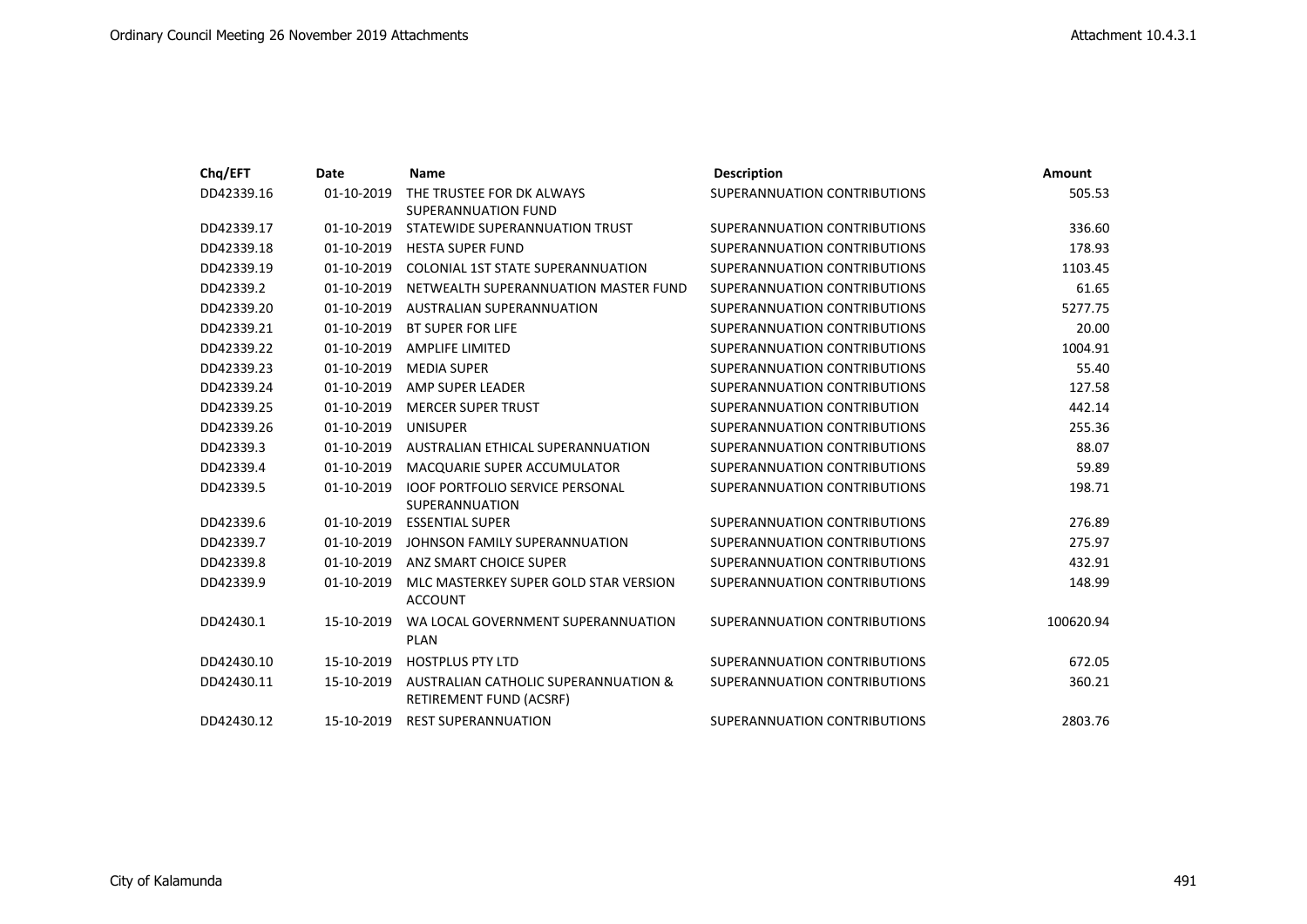| Chq/EFT    | Date       | <b>Name</b>                                              | <b>Description</b>           | Amount    |
|------------|------------|----------------------------------------------------------|------------------------------|-----------|
| DD42430.13 | 15-10-2019 | BURDON GROUP PTY LTD ATF M G BURDON<br><b>SMSF</b>       | SUPERANNUATION CONTRIBUTIONS | 233.40    |
| DD42430.14 | 15-10-2019 | <b>ONEPATH MASTERFUND</b>                                | SUPERANNUATION CONTRIBUTIONS | 247.03    |
| DD42430.15 | 15-10-2019 | THE TRUSTEE FOR DK ALWAYS<br><b>SUPERANNUATION FUND</b>  | SUPERANNUATION CONTRIBUTIONS | 505.53    |
| DD42430.16 | 15-10-2019 | STATEWIDE SUPERANNUATION TRUST                           | SUPERANNUATION CONTRIBUTIONS | 513.76    |
| DD42430.17 | 15-10-2019 | <b>HESTA SUPER FUND</b>                                  | SUPERANNUATION CONTRIBUTIONS | 177.18    |
| DD42430.18 | 15-10-2019 | MLC NOMINEES PTY LTD                                     | SUPERANNUATION CONTRIBUTIONS | 49.74     |
| DD42430.19 | 15-10-2019 | <b>COLONIAL 1ST STATE SUPERANNUATION</b>                 | SUPERANNUATION CONTRIBUTIONS | 1176.91   |
| DD42430.2  | 15-10-2019 | NETWEALTH SUPERANNUATION MASTER FUND                     | SUPERANNUATION CONTRIBUTIONS | 58.12     |
| DD42430.20 | 15-10-2019 | AUSTRALIAN SUPERANNUATION                                | SUPERANNUATION CONTRIBUTIONS | 4234.18   |
| DD42430.21 | 15-10-2019 | <b>BT SUPER FOR LIFE</b>                                 | SUPERANNUATION CONTRIBUTIONS | 20.00     |
| DD42430.22 | 15-10-2019 | <b>AMPLIFE LIMITED</b>                                   | SUPERANNUATION CONTRIBUTIONS | 1076.74   |
| DD42430.23 | 15-10-2019 | <b>MEDIA SUPER</b>                                       | SUPERANNUATION CONTRIBUTIONS | 44.92     |
| DD42430.24 | 15-10-2019 | AMP SUPER LEADER                                         | SUPERANNUATION CONTRIBUTIONS | 127.58    |
| DD42430.25 | 15-10-2019 | <b>MERCER SUPER TRUST</b>                                | SUPERANNUATION CONTRIBUTION  | 628.92    |
| DD42430.26 | 15-10-2019 | <b>UNISUPER</b>                                          | SUPERANNUATION CONTRIBUTIONS | 130.34    |
| DD42430.3  | 15-10-2019 | AUSTRALIAN ETHICAL SUPERANNUATION                        | SUPERANNUATION CONTRIBUTIONS | 118.01    |
| DD42430.4  | 15-10-2019 | PERPETUALS SELECT SUPERANNUATION FUND                    | SUPERANNUATION CONTRIBUTIONS | 176.14    |
| DD42430.5  | 15-10-2019 | MACQUARIE SUPER ACCUMULATOR                              | SUPERANNUATION CONTRIBUTIONS | 84.55     |
| DD42430.6  | 15-10-2019 | <b>IOOF PORTFOLIO SERVICE PERSONAL</b><br>SUPERANNUATION | SUPERANNUATION CONTRIBUTIONS | 150.48    |
| DD42430.7  | 15-10-2019 | <b>ESSENTIAL SUPER</b>                                   | SUPERANNUATION CONTRIBUTIONS | 276.89    |
| DD42430.8  | 15-10-2019 | JOHNSON FAMILY SUPERANNUATION                            | SUPERANNUATION CONTRIBUTIONS | 275.97    |
| DD42430.9  | 15-10-2019 | ANZ SMART CHOICE SUPER                                   | SUPERANNUATION CONTRIBUTIONS | 364.26    |
| DD42515.1  | 29-10-2019 | WA LOCAL GOVERNMENT SUPERANNUATION<br><b>PLAN</b>        | SUPERANNUATION CONTRIBUTIONS | 102855.83 |
| DD42515.10 | 29-10-2019 | ANZ SMART CHOICE SUPER                                   | SUPERANNUATION CONTRIBUTIONS | 564.71    |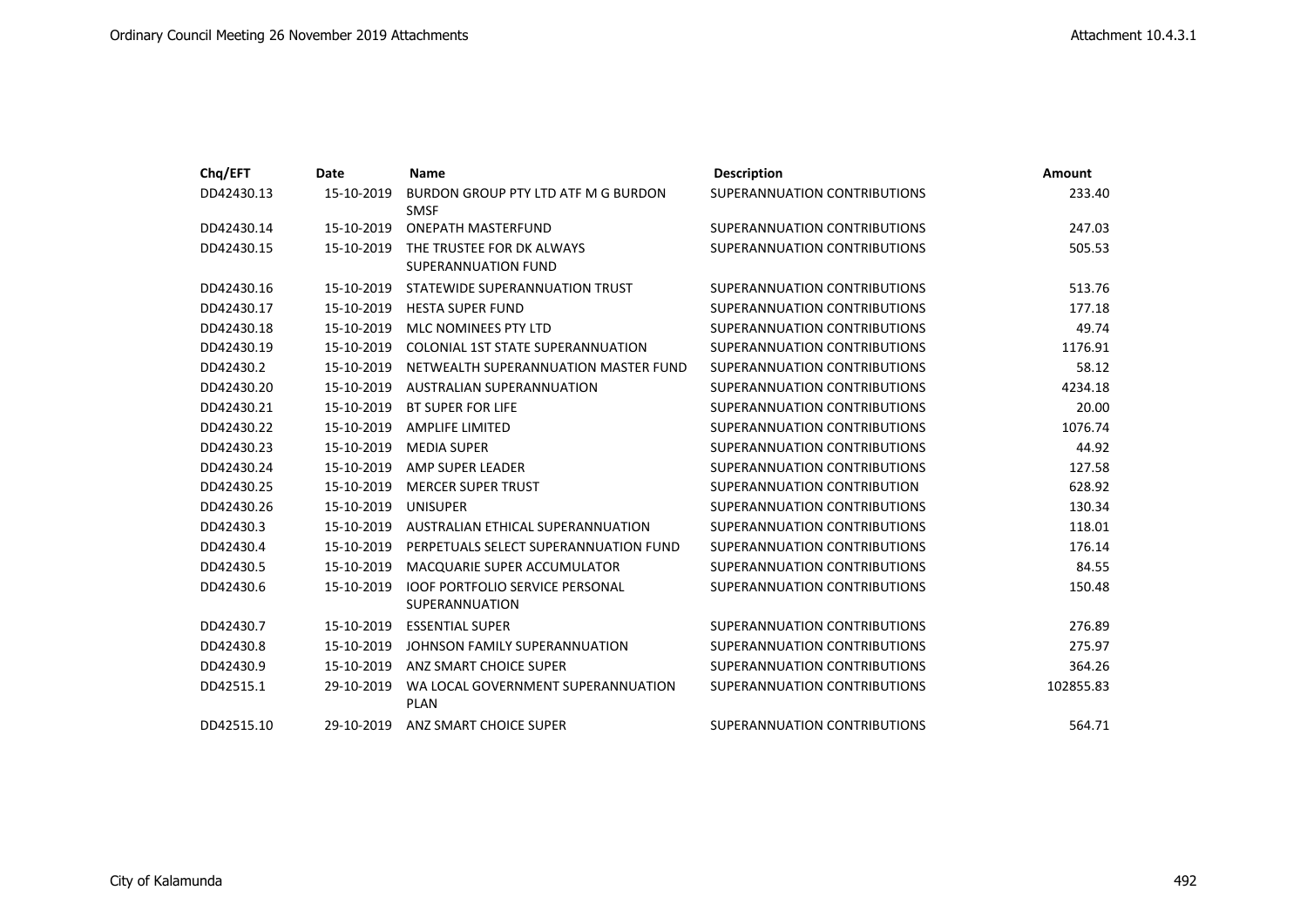| Chq/EFT    | Date       | <b>Name</b>                                                     | <b>Description</b>           | Amount  |
|------------|------------|-----------------------------------------------------------------|------------------------------|---------|
| DD42515.11 | 29-10-2019 | MLC MASTERKEY SUPER GOLD STAR VERSION<br><b>ACCOUNT</b>         | SUPERANNUATION CONTRIBUTIONS | 147.40  |
| DD42515.12 | 29-10-2019 | <b>REST SUPERANNUATION</b>                                      | SUPERANNUATION CONTRIBUTIONS | 2739.21 |
| DD42515.13 | 29-10-2019 | <b>HOSTPLUS PTY LTD</b>                                         | SUPERANNUATION CONTRIBUTIONS | 659.42  |
| DD42515.14 | 29-10-2019 | AUSTRALIAN CATHOLIC SUPERANNUATION &<br>RETIREMENT FUND (ACSRF) | SUPERANNUATION CONTRIBUTIONS | 275.97  |
| DD42515.15 | 29-10-2019 | <b>AMP SUPER</b>                                                | SUPERANNUATION CONTRIBUTIONS | 77.48   |
| DD42515.16 | 29-10-2019 | BURDON GROUP PTY LTD ATF M G BURDON<br><b>SMSF</b>              | SUPERANNUATION CONTRIBUTIONS | 210.21  |
| DD42515.17 | 29-10-2019 | <b>ONEPATH MASTERFUND</b>                                       | SUPERANNUATION CONTRIBUTIONS | 247.03  |
| DD42515.18 | 29-10-2019 | THE TRUSTEE FOR DK ALWAYS<br>SUPERANNUATION FUND                | SUPERANNUATION CONTRIBUTIONS | 505.53  |
| DD42515.19 | 29-10-2019 | STATEWIDE SUPERANNUATION TRUST                                  | SUPERANNUATION CONTRIBUTIONS | 513.76  |
| DD42515.2  | 29-10-2019 | NETWEALTH SUPERANNUATION MASTER FUND                            | SUPERANNUATION CONTRIBUTIONS | 110.97  |
| DD42515.20 | 29-10-2019 | <b>HESTA SUPER FUND</b>                                         | SUPERANNUATION CONTRIBUTIONS | 103.87  |
| DD42515.21 | 29-10-2019 | MLC NOMINEES PTY LTD                                            | SUPERANNUATION CONTRIBUTIONS | 40.95   |
| DD42515.22 | 29-10-2019 | COLONIAL 1ST STATE SUPERANNUATION                               | SUPERANNUATION CONTRIBUTIONS | 627.94  |
| DD42515.23 | 29-10-2019 | AUSTRALIAN SUPERANNUATION                                       | SUPERANNUATION CONTRIBUTIONS | 4360.61 |
| DD42515.24 | 29-10-2019 | <b>BT SUPER FOR LIFE</b>                                        | SUPERANNUATION CONTRIBUTIONS | 20.00   |
| DD42515.25 | 29-10-2019 | <b>AMPLIFE LIMITED</b>                                          | SUPERANNUATION CONTRIBUTIONS | 1049.18 |
| DD42515.26 | 29-10-2019 | <b>MEDIA SUPER</b>                                              | SUPERANNUATION CONTRIBUTIONS | 31.44   |
| DD42515.27 | 29-10-2019 | AMP SUPER LEADER                                                | SUPERANNUATION CONTRIBUTIONS | 127.58  |
| DD42515.28 | 29-10-2019 | <b>MERCER SUPER TRUST</b>                                       | SUPERANNUATION CONTRIBUTION  | 628.92  |
| DD42515.29 | 29-10-2019 | <b>UNISUPER</b>                                                 | SUPERANNUATION CONTRIBUTIONS | 109.21  |
| DD42515.3  | 29-10-2019 | AUSTRALIAN ETHICAL SUPERANNUATION                               | SUPERANNUATION CONTRIBUTIONS | 140.91  |
| DD42515.4  | 29-10-2019 | PERPETUALS SELECT SUPERANNUATION FUND                           | SUPERANNUATION CONTRIBUTIONS | 84.55   |
| DD42515.5  | 29-10-2019 | MACQUARIE SUPER ACCUMULATOR                                     | SUPERANNUATION CONTRIBUTIONS | 54.60   |
| DD42515.6  | 29-10-2019 | <b>IOOF PORTFOLIO SERVICE PERSONAL</b><br>SUPERANNUATION        | SUPERANNUATION CONTRIBUTIONS | 248.03  |